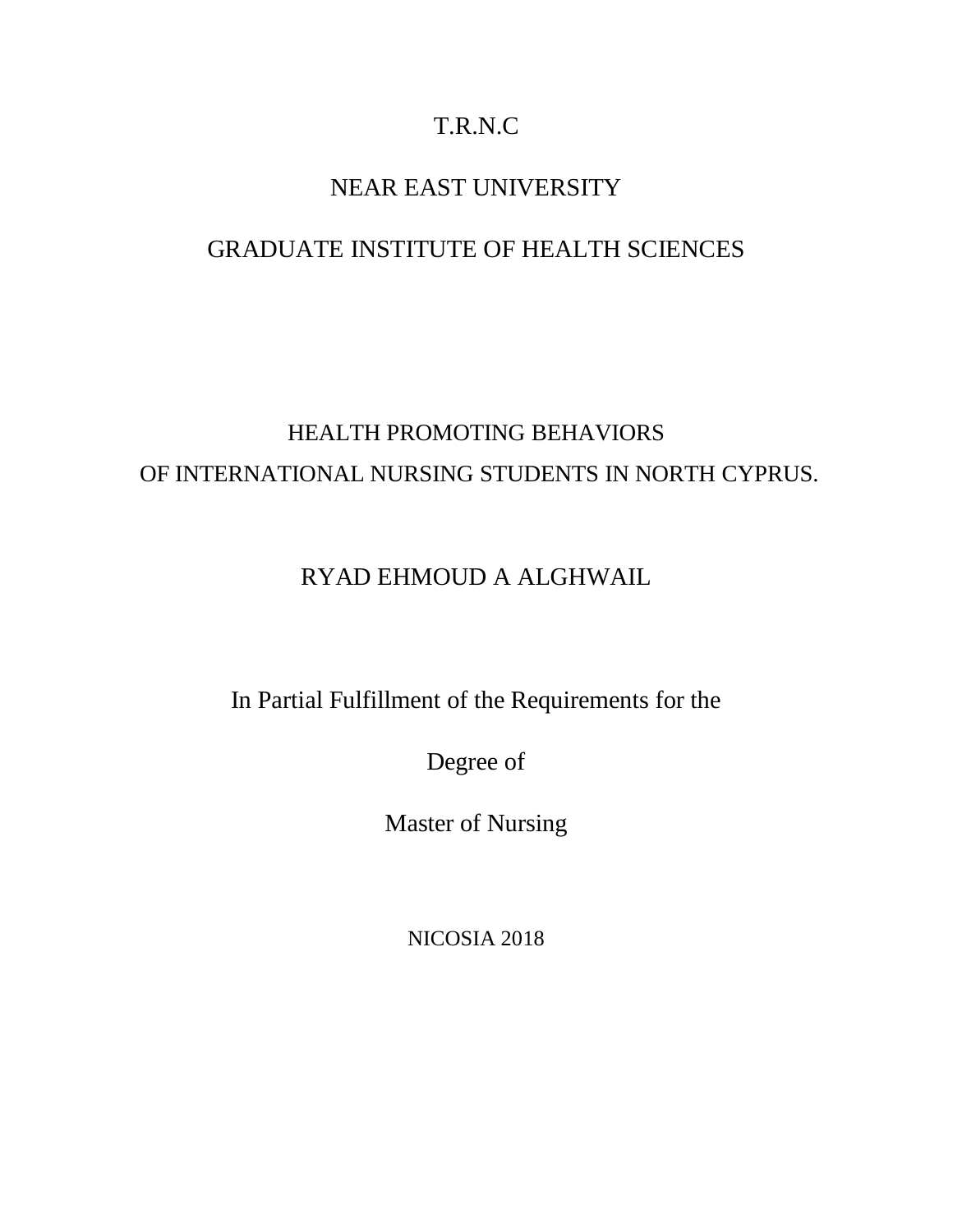# T.R.N.C

# NEAR EAST UNIVERSITY GRADUATE INSTITUTE OF HEALTH SCIENCES

# HEALTH PROMOTING BEHAVIORS OF INTERNATIONAL NURSING STUDENTS IN NORTH CYPRUS.

# RYAD EHMOUD A ALGHWAIL

Master of Nursing

Supervisor: Prof. Dr. Candan ÖZTÜRK

NICOSIA 2018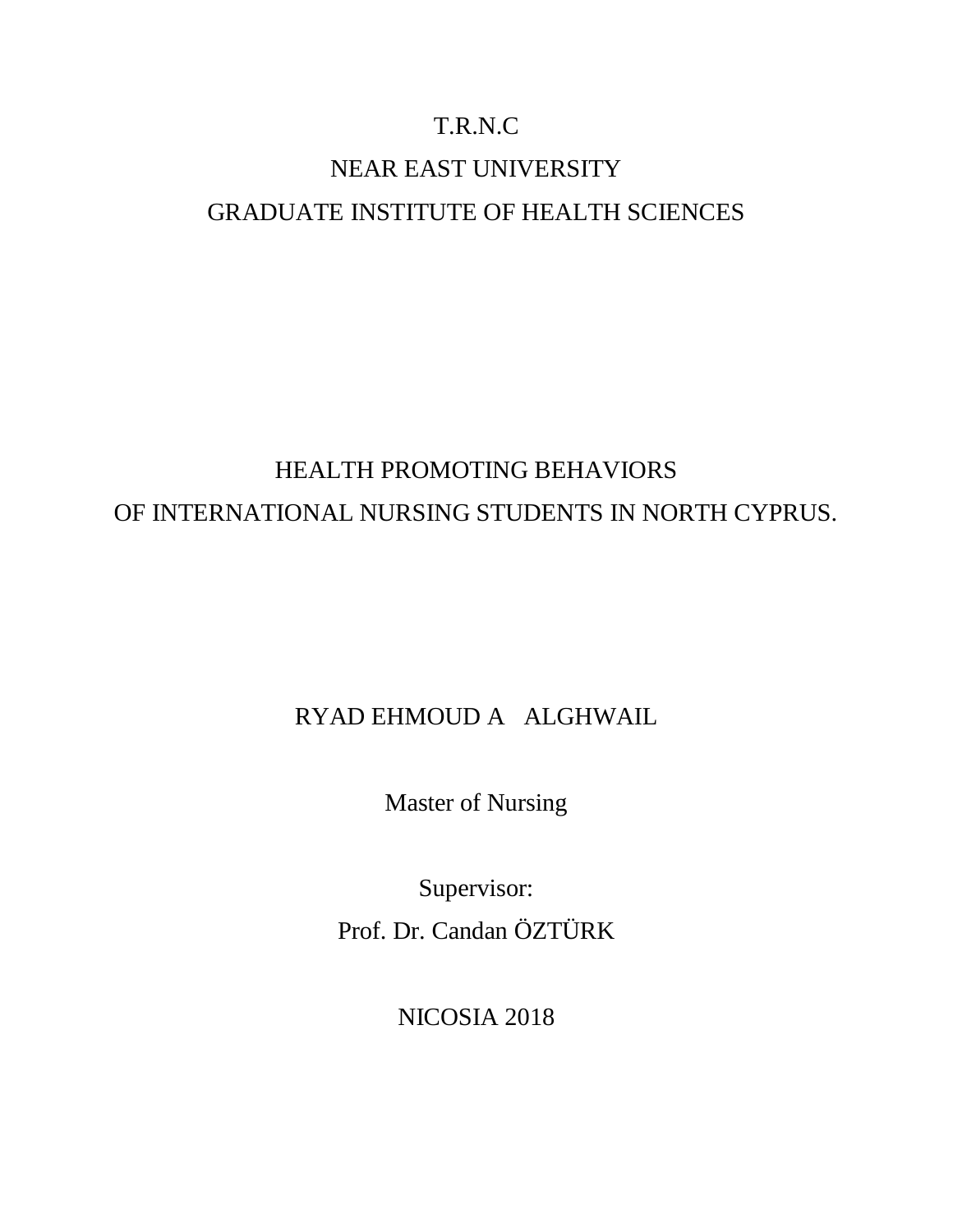# NEAR EAST UNIVERSITY

# <span id="page-2-0"></span>GRADUATE INSTITUTE OF HEALTH SCIENCES

# **THESIS APPROVAL CERTIFICATE**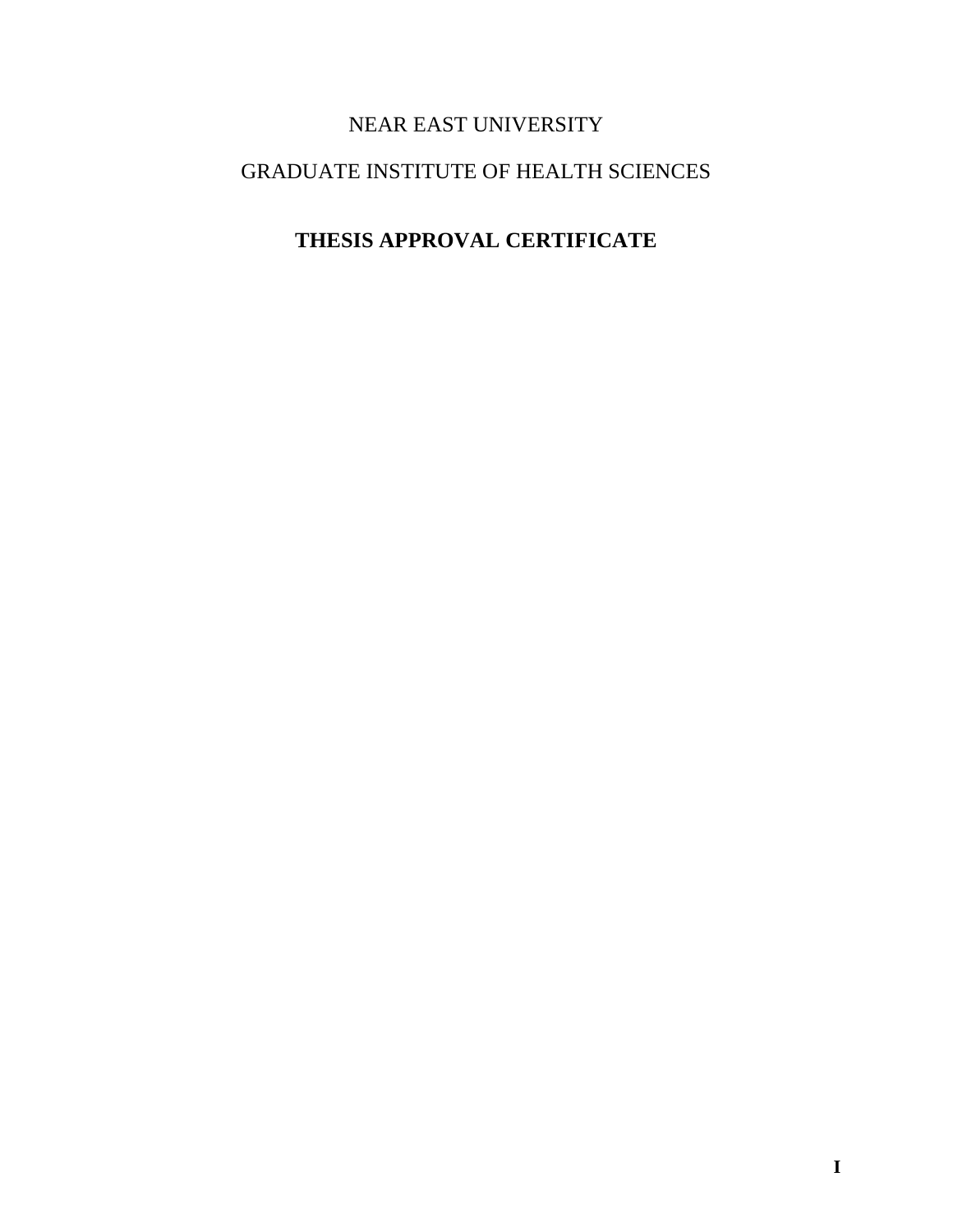# <span id="page-3-0"></span>**DECLARATION**

| Name and Surname:      | RYAD EHMOUDA A ALGHWAIL                                                   |
|------------------------|---------------------------------------------------------------------------|
| Title of Dissertation: | HEALTH PROMOTING BEHAVIORS OF<br><b>INTERNATIONAL NURSING STUDENTS IN</b> |
|                        | <b>NORTH CYPRUS</b>                                                       |
| $Supervisor(s)$ :      | Prof. Dr. Candan ÖZTÜRK                                                   |

Year: **2018**

I hereby declare that all information in this document has been obtained and presented in accordance with academic rules and ethical conduct. I also declare that, as required by these rules and conduct, I have fully cited and referenced all material and results that are not original to this work.

Date:

Signature: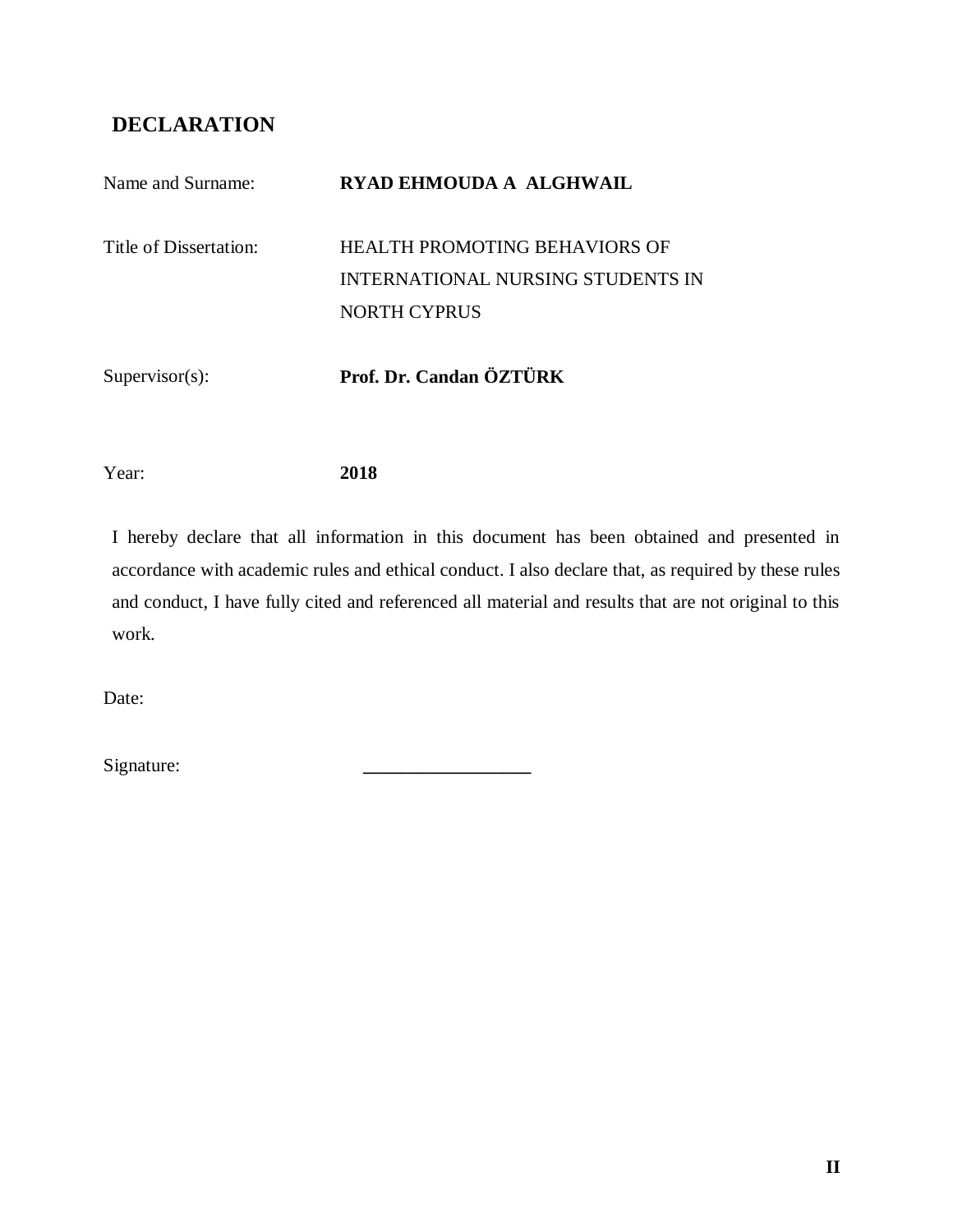# <span id="page-4-0"></span>**ACKNOWLEDGEMENT**

I would first like to thank my thesis advisor Prof. Dr Candan ÖZTÜRK of the Nursing Faculty at Near East University. The door to Prof. ÖZTÜRK office was always open whenever I ran into a trouble spot or had a question about my research or writing. She consistently allowed this paper to be my own work, but steered me in the right the direction whenever he thought I needed it.

I must express my very profound gratitude to my parents and to my Wife for providing me with unfailing support and continuous encouragement throughout my years of study and through the process of researching and writing this thesis. This accomplishment would not have been possible without them A special thank you to International Nursing Students in North Cyprus for their attend to my thesis.

Thank you as well to my colleagues and dearest friends for all your encouragement and guidance.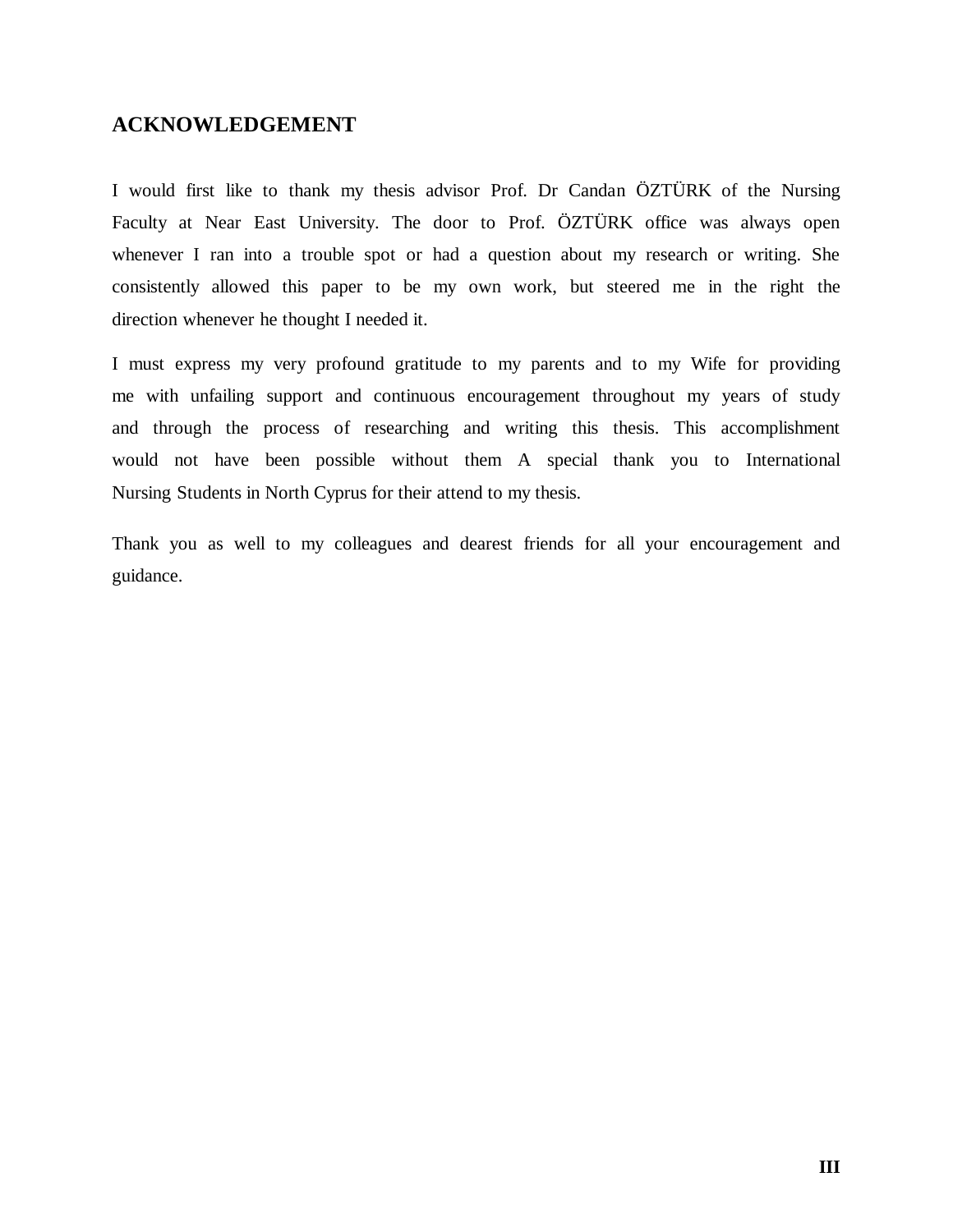| 1.                                                           |
|--------------------------------------------------------------|
|                                                              |
|                                                              |
|                                                              |
|                                                              |
|                                                              |
|                                                              |
|                                                              |
|                                                              |
|                                                              |
|                                                              |
|                                                              |
|                                                              |
|                                                              |
|                                                              |
|                                                              |
| 2.6 Nursing Students and Health Promotion Research Studies13 |
|                                                              |
|                                                              |
|                                                              |
|                                                              |
|                                                              |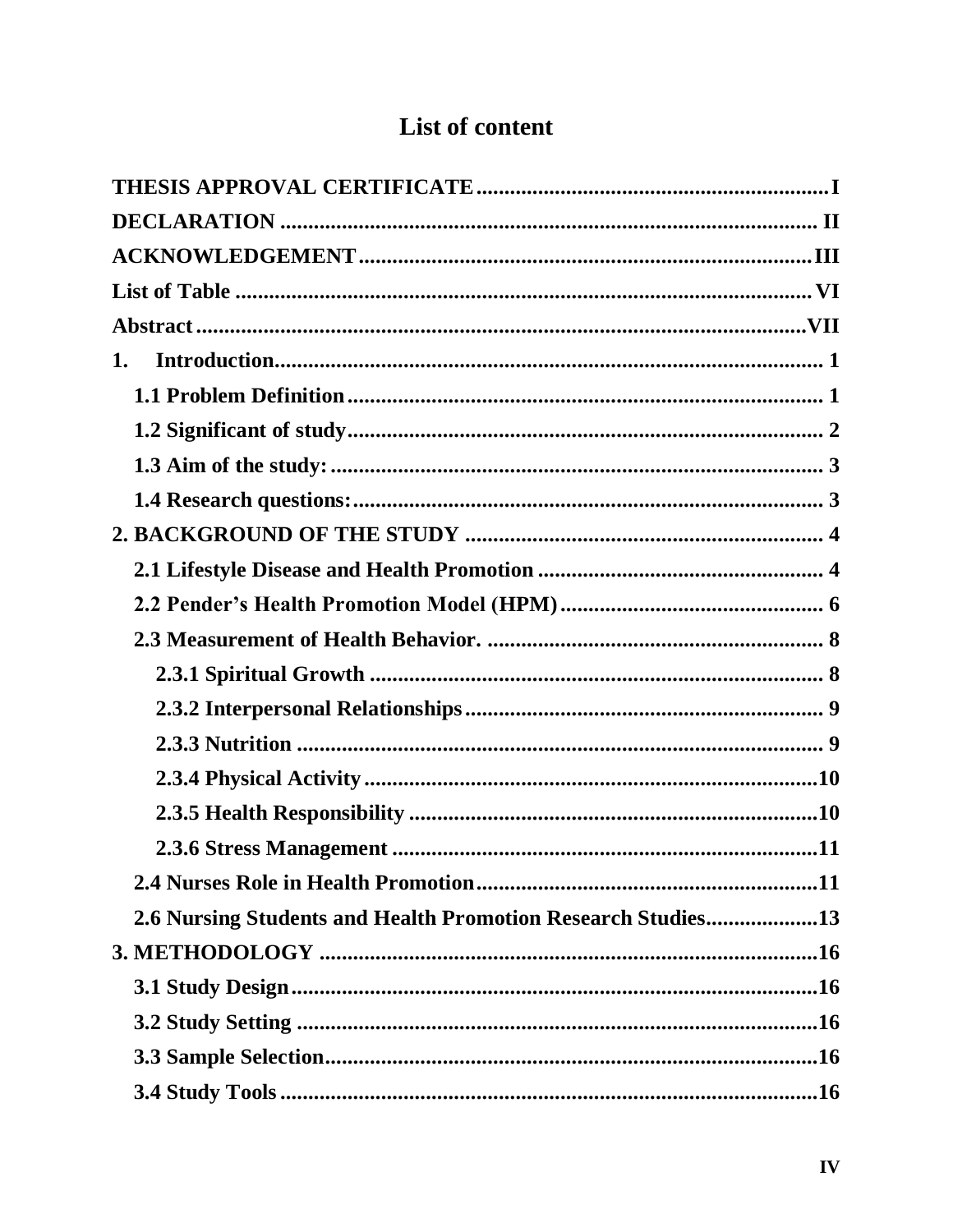| Appendix 2 Ethical Approval Near East institutional Reviews Board 54 |  |
|----------------------------------------------------------------------|--|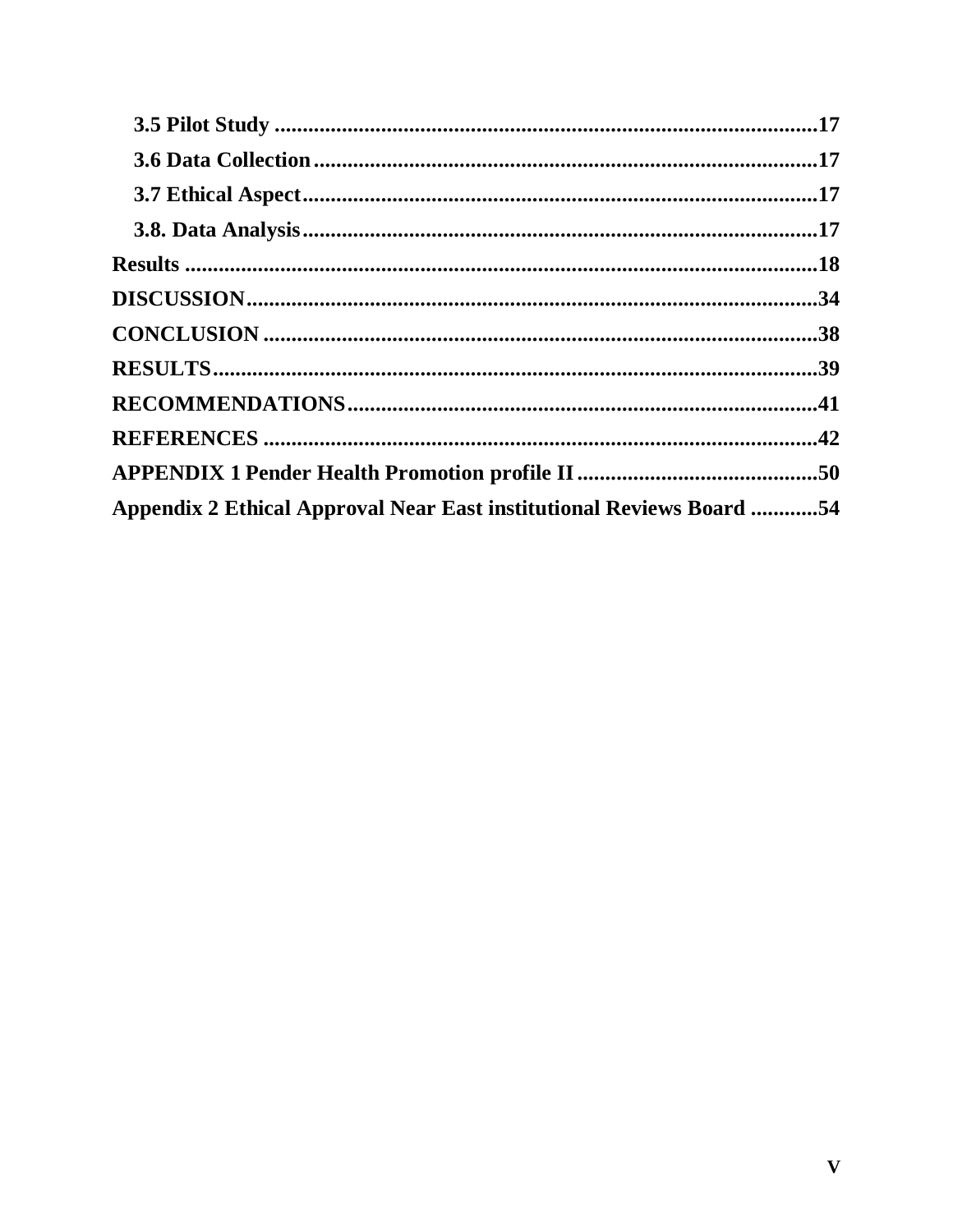# **List of Table**

<span id="page-7-0"></span>

| Table 3 Analysis of Health-Promoting Lifestyle Profile II (HPLP-II) Scores Mean Score21      |  |
|----------------------------------------------------------------------------------------------|--|
|                                                                                              |  |
|                                                                                              |  |
|                                                                                              |  |
|                                                                                              |  |
|                                                                                              |  |
|                                                                                              |  |
| Table 10 Relationship of Students Demographic Variables With Health Promotion Lifestyle      |  |
|                                                                                              |  |
| Table 11 Relationship of Students Demographic Factors With Health Promotion Lifestyle        |  |
|                                                                                              |  |
| Table 12 Independent Basline Pedictor of Health-Promoting Lifestyle Profile II and           |  |
|                                                                                              |  |
| Table 13 Distribution of Health-Promoting Lifestyle Profile II (HPLP-II) Scores According to |  |
|                                                                                              |  |
| Table 14 Diffrences Between Body Mass Index (BMI) Catogrey According to The Health           |  |
|                                                                                              |  |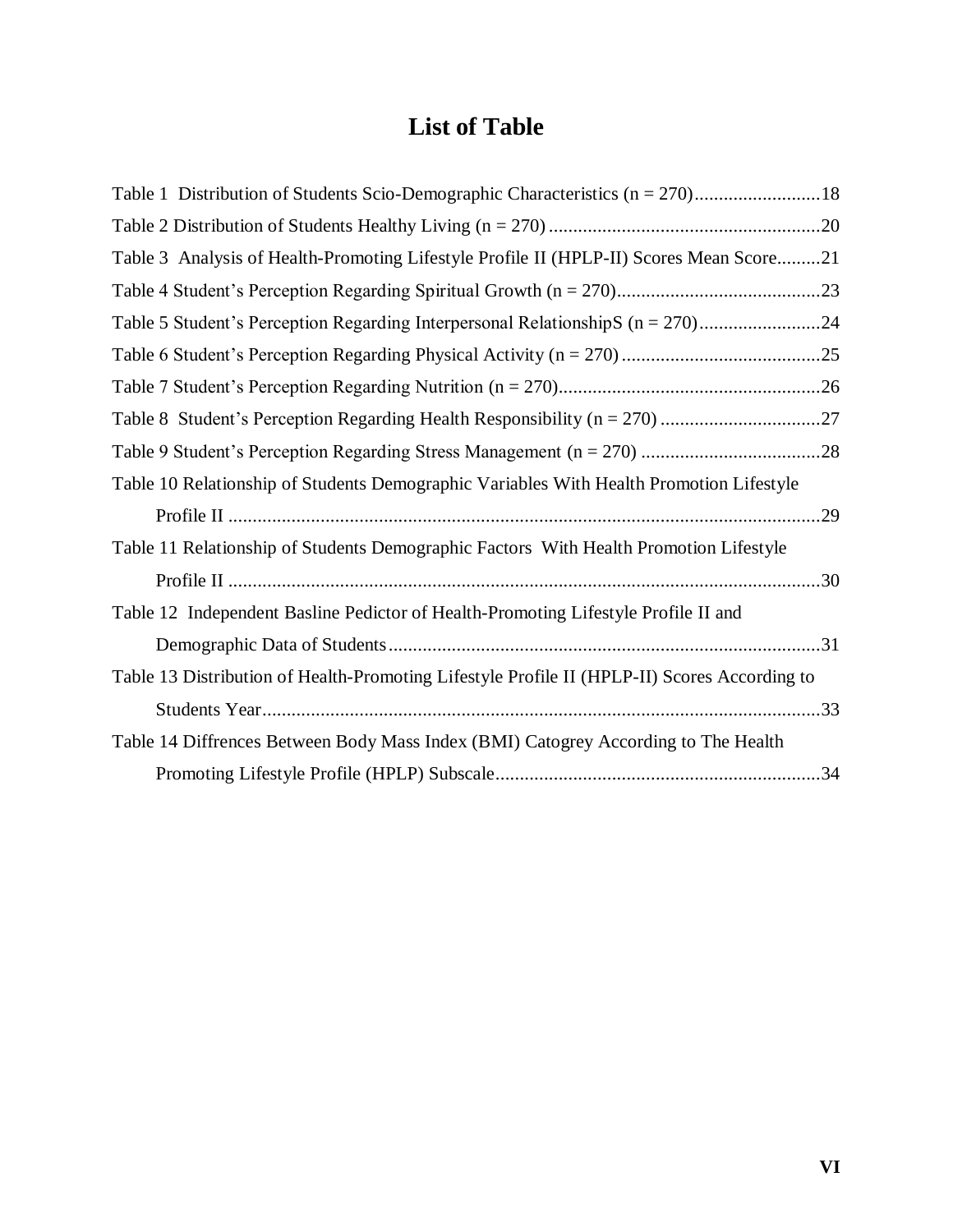# **Abstract**

### <span id="page-8-0"></span>**INTRODUCTION**

Health behavior can be defined as any behavior that you think seems staying healthy and to avoid illness, also healthy behavior the concept of comprehensive behavior and attitudes are all on the basis of health and disease and use of health services.

#### **OBJECTIVE**

Assess the health-promoting behaviors among foreign students nursing and evaluate the effect of socio-demographic & Health Promoting Lifestyle Profile II related health behavior.

METHODS: The study was planned as with cross sectional, descriptive design.

#### RESULTS

The mean of ages of the students were  $(21.15 \pm 2.41)$ . And the 18-23 group of age was the most frequent 77.1%, Females were the majority of the participants 59, 3%. Majority of them living alone 51.0. The majority of students that were 41.9% third year, 38.9% Second Year, and First and Fourth Year were 9.6%. More than half of participants 68.9% had any training or courses about health promotion, among 53.3% were reported "Good" related General health status. There were significant correlation was shown between Personal life and spiritual growth (0.003\*). There were significant correlation was shown between Physical Activity and Health Responsibility (0.0021\* &0.009\*).

#### **CONCLUSION**

The high HPLP scores among the students that indicated awareness for promoting their healthy behaviors, with a particular focus on their spiritual growth. Continues education programs are necessary to improve student's health behavior. Adjust Nursing curriculum and apply health promotion as mandatory course.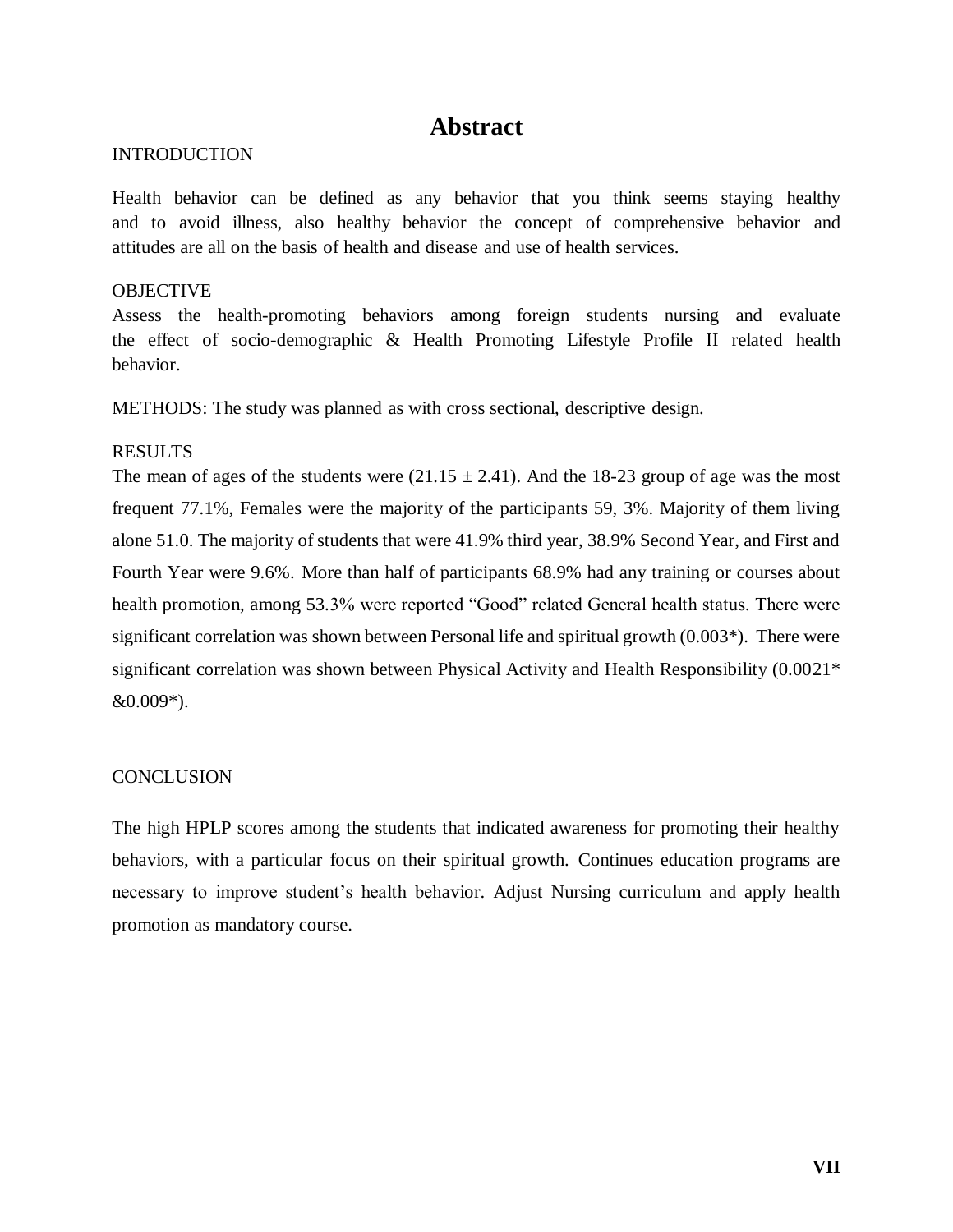## **1. Introduction**

#### <span id="page-9-1"></span><span id="page-9-0"></span>**1.1 Problem Definition**

Health behavior can be defined as any behavior that you think seems staying healthy and to avoid illness, also healthy behavior the concept of comprehensive behavior and attitudes are all on the basis of health and disease and use of health services. The aids of well behaviors such as appropriate physical activity regularly are well for preventing diseases (Reiner et al., 2013). The health-promoting lifestyle, not only cover area of preventing disease also consider individual life styles (ÜlküPolat et al 2016). Consequently, the study held to health promotion behaviors, there are barriers that affect nursing student's behaviors and emphasize these behaviors that consider as vital factor to get health and well-being (Jennifer et al., 2013).

The big part of the young population that university student also that consider as teaching in the community can convert them into a figure in the society (Azar Tol et al., 2013). During life style the health behavior can effect from a lot of factors such as personal factors, interactive factors, organizational factors and public factors, these factors can affect lifestyle and change behavior and beliefs. Approximately 80% of deaths credited to non-infectious diseases happen in advanced countries (World Health Organization 2013). However during study period the students get new changes and experience challenges that contributors to affect lifestyles pattern epically in the first year study because they are excited by the probability new challenges such as living away from home, shopping, food and traveling, immigrations.

Vadeboncoeur et al (2015) found that two thirds of participants get weight through their primarily year, contribute this to alcohol intake, stress, unhealthy eating and reduce physical activity. In another hand, part of students have knowledge deficit and lack of awareness according to select food diet, physical activity levels and alcohol intake.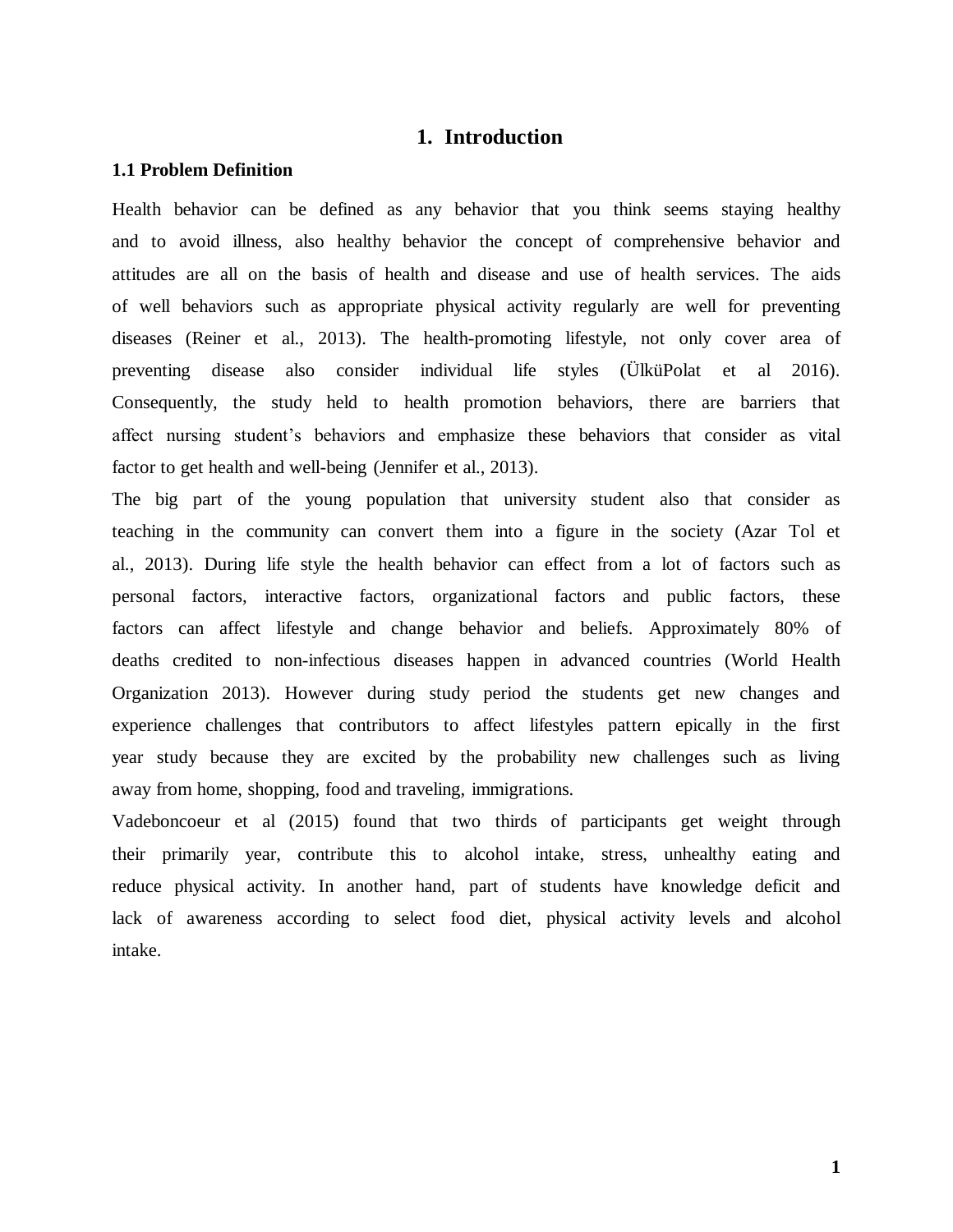Health education it is a way to increase the amount of health awareness of people, and to develop their knowledge and culture on public health matters and during study period the student need more education about health lifestyle. The perception of health promotion fit-point on modify behavioral that requirement awareness, skill, attitude and behavioral get to fullness of health conditions (Özçakaret al., 2015). The WHO emphasize health plans during school to reduce main health complications towards adolescence and mentions teaching programs supporting in health behaviors (WHO, 2012).

Nurses as main models and patient provider are cooperate with the main task to enhance defensing and preventing the health of their client and societies (Belgüzar et al 2016). Stress management, interpersonal relations, physical activity, spiritual growth, nutrition and health responsibility are components health-promoting behaviors (Pender et al., 2011). These behaviors that consider as section of routine activities during life that lead to affect personal gladness, values, and health (Pender et al., 2011).

Nurse's students have many tasks to improve the health during life style and registered nurses also can be potential to significantly contribute to the field of health promotion. Nurse's students they will play major role in health promotion and prevent diseases to achieve goal of nurse's practices effectively. In our study we an essential to increase knowledge and awareness of nurses students on health behaviors risks and prevention to avoid complications. Evaluate of information and skills of students on health promotion hazards and prevention that will be beneficial in enhancing awareness and preventing health problem.

#### <span id="page-10-0"></span>**1.2 Significant of study**

A review of available literature that indicated a significant difference and changed over time regarding Health promotion life-style Profile (Stress management, interpersonal relations, physical activity, spiritual growth, nutrition and health responsibility) (Pender et al., 2011). Furthermore the researcher will find the gap and fill the gap. However a study was not found in the Turkish Republic of Northern Cyprus about this subject among foreign nurse's students.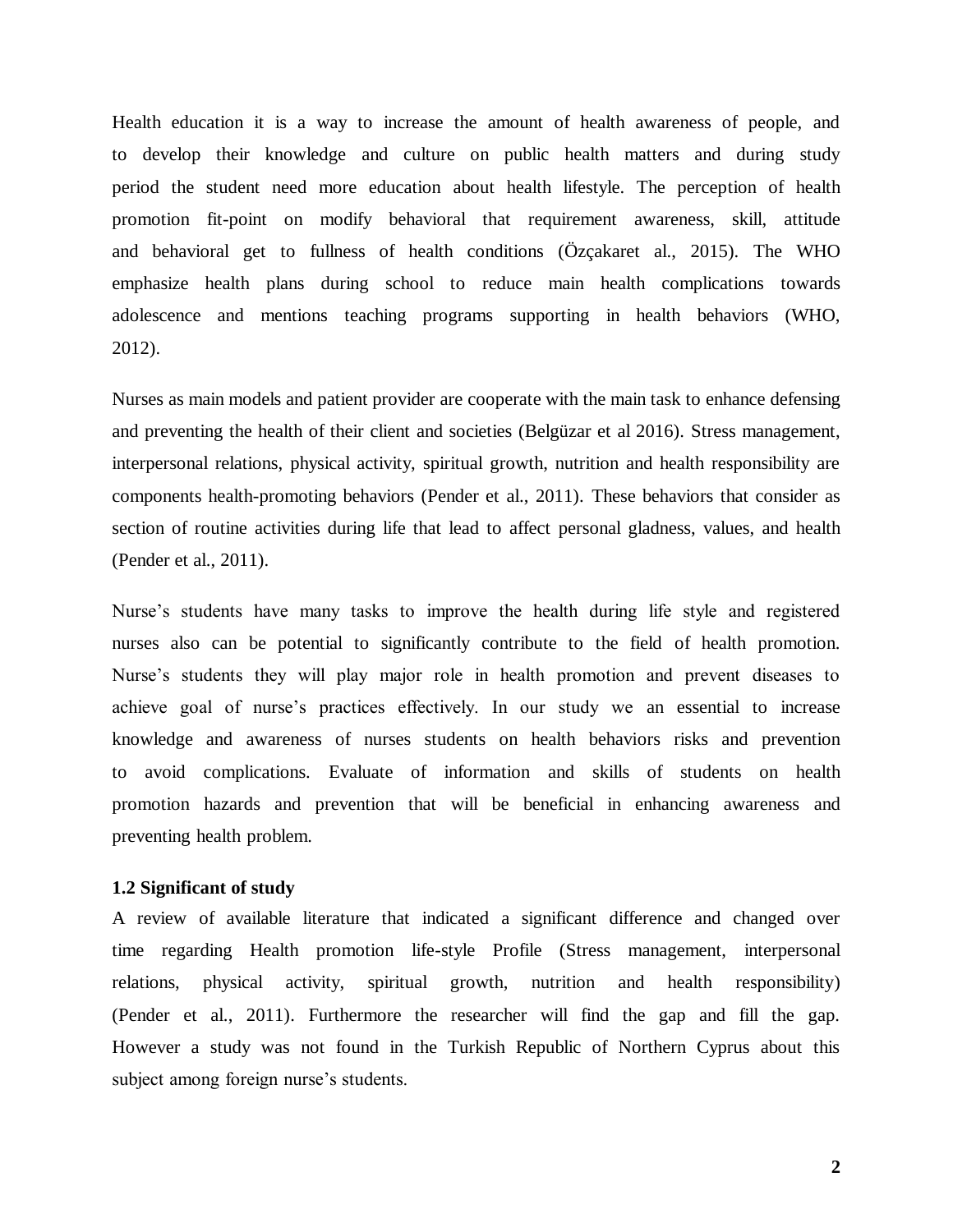## <span id="page-11-0"></span>**1.3 Aim of the study:**

The aim of the study is to assess the health-promoting behaviors among foreign nursing students and examine the effect of socio-demographic and Health Promoting Lifestyle Profile II related health behavior.

## <span id="page-11-1"></span>**1.4 Research questions:**

- 1. Assess the status of health-promoting behaviors for international nurse's students.
- 2. Determine of six section health promotion life-style profile of students (Stress management, interpersonal relations, physical activity, spiritual growth, and nutrition and health responsibility). (Pender et al., 2011).
- 3. To examine health behavior lifestyle with the value of life in bachelor students.
- 4. Determination of knowledge and practices of nurses on health behaviors risks and prevention.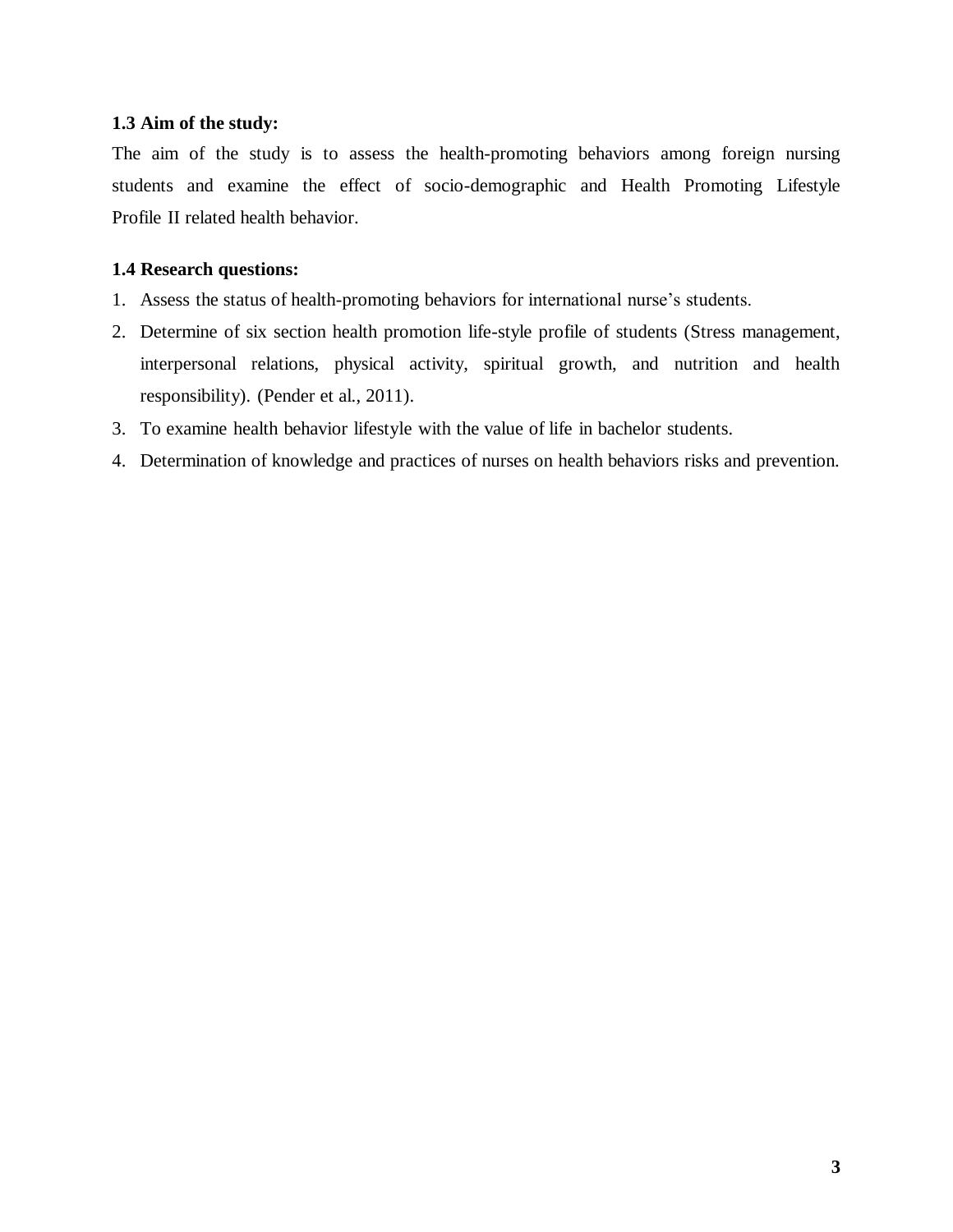#### 2. **BACKGROUND OF THE STUDY**

#### <span id="page-12-1"></span><span id="page-12-0"></span>**2.1 Lifestyle Disease and Health Promotion**

Lifestyle is normal and traditional daily actions which are established by people through their lives and these events can damage the health of personal. According to that the people attempts to keep and promote health to avoid diseases during taking an appropriate diet, monitoring body weight, not drinking alcohol & smoking and maintain rest/activity and preformed regular exercising to set and organizes activities during lifestyle. Improving and protecting the health of the people has always been a priority. Walker defined health promotion lifestyle as "a multi-dimensional pattern of perceptions and activities which are started by self-motivation and help in the persistence and promotion of their health and self-improvement." (Walker et al 2001).

Non-communicable disease, often referred to as lifestyle disease as the majority of them are preventable by modifying people's lifestyle (United National 2011).The (WHO 2010) reports that non-communicable diseases are produced, to a big amount, by 4 risk factors behavioral that are prevalent parts of economic, rapid urbanization, and 21st-century lifestyles: unhealthy diet, insufficient physical activity, tobacco use and alcohol intake (WHO, 2010).

Lifestyle is the way of living of individuals, families, and societies which can be healthy or unhealthy in terms of personal behaviors such as nutrition, physical activity, and stress management (Mehri et al., 2017). Routine life is the environment in which a individual or group of society live, such as where they live, what they own, type of work, and skills they appreciate (Saffariet al., 2013). Health-related behaviors in primary phases disturb the problems dangers related to lifestyle in advanced periods of life (Wang et al., 2013).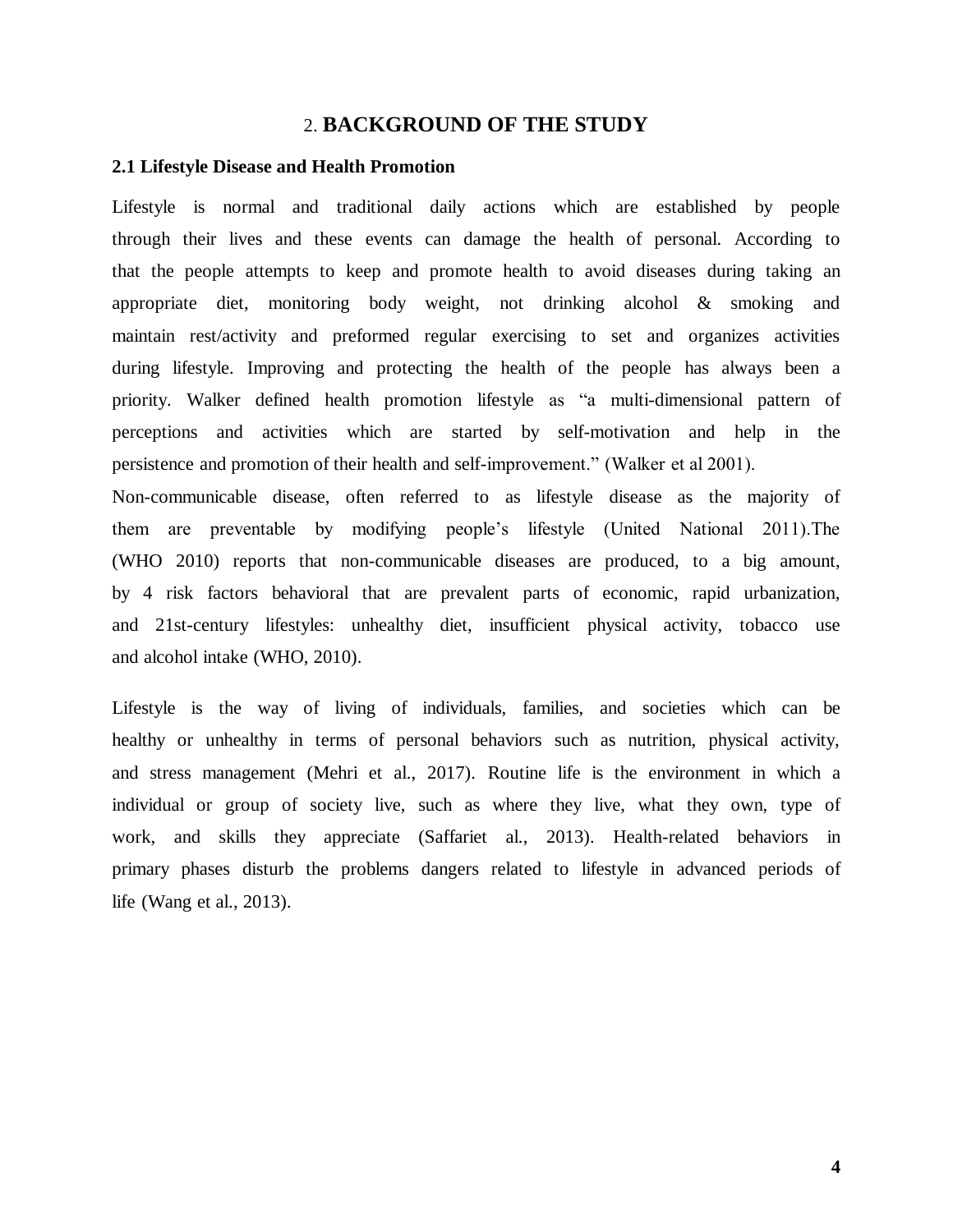In another hand disease prevention behavior as checking and avoiding specific diseases which may be done in association with professional health care personnel, Also health promotion behaviors that which to improve or promote well-being or health. Healthrelated behaviors' in initial stages of individual life impact the disease risks among to lifestyle in later periods of individual life.

In addition the health promotion allow society to enhance their health by changing their behavior. Health promotion permits people to more organize of their health and provide them with suitable knowledge and skills of precautions disease, wellness and increases awareness.

As a holistic concept aimed to improving people wellness, health promotion that requires a relationship of trust amongst self, others environment (Carlson et al., 2007). Improved considerate of health performs and superior efforts among healthy promoting behavior's and fit-being toward fresh adults are crucial (Altun İ 2005; Hsiao YC et al 2005). There are an active modification stages of progression and advance categorized by related alterations from body, social and mind interactions. Unhealthy practices and behavior's made in university can heavy filling impact on health in future life. Healthpromoting behavior is the plan of achievement result focused concerning achieving a helpful fitness result such as appropriate health, individual satisfaction, and saving live. Also to enhance individuals knowledge and counselling of promoting a healthy lifestyle and decrease the risk of disease.

The college years are often observed as a main stage for individual growth and progress; they also characterize a stage of enlarged risk for harm, illness and death associated with several health behaviors (Binkowska-Bury and Januszewicz 2010). Imbalance dietary-intake and deficit physical inactivity that impact on health and wellbeing and the maintenance of a healthy weight (Plotnikoff et al., 2015).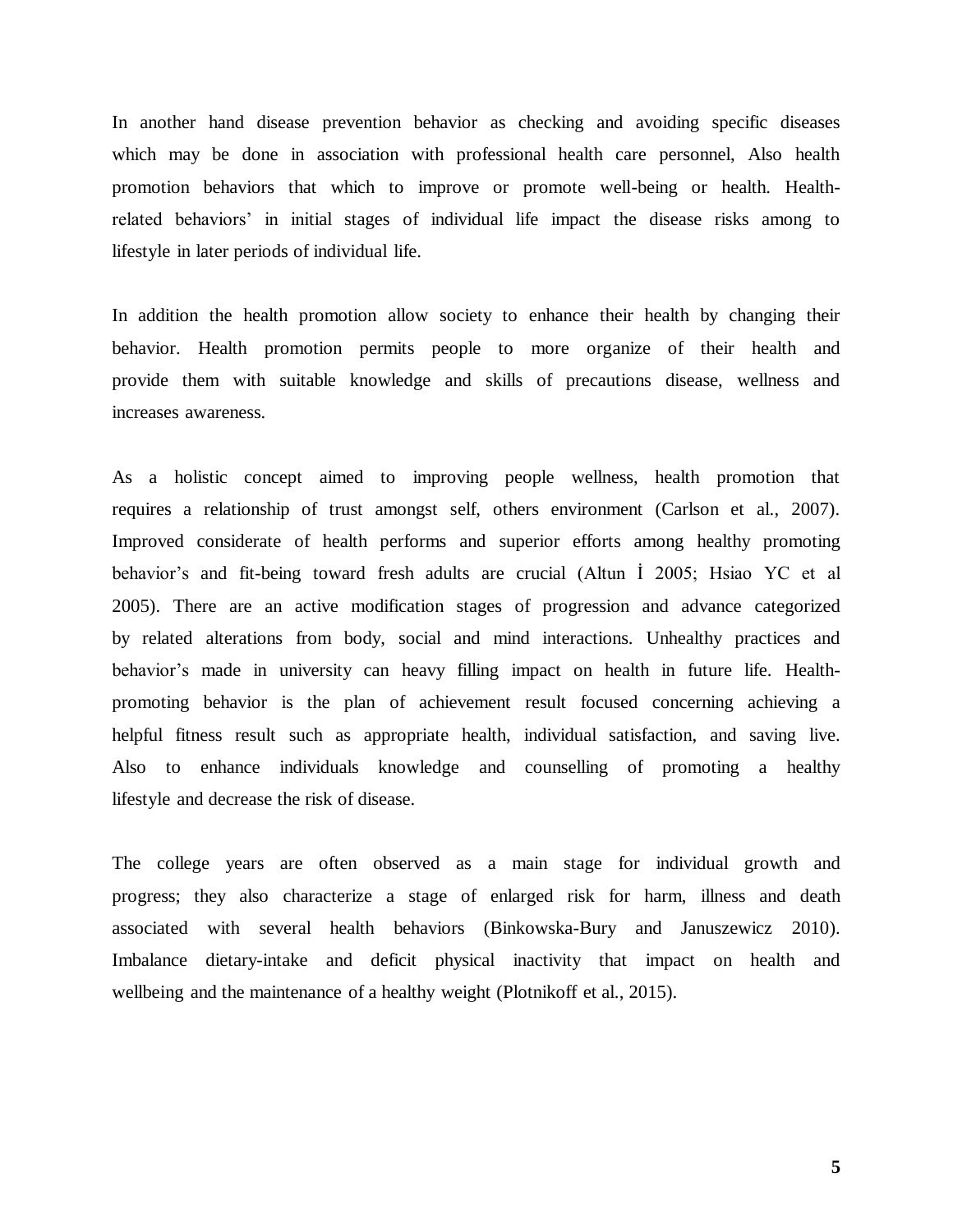#### <span id="page-14-0"></span>**2.2 Pender's Health Promotion Model (HPM)**

HPM that one of the health promotion health focusing on individual's health promotion behaviour, developed by Nola J Pender (1982) as a theoretical model for explain and expecting how an individual decisions making about own self-care. Pender model that provide an endorsement to describe the bio-psychosocial practice that emphasize individual's decisions to involve relation in health promotion lifestyle. Also as inclusive theoretical model commonly used to explicate health-improving behaviors. Galloway (2003) suggests Pender model is one of the most important useful healthcare model and an influential theoretical framework in health promotion practice**.** 

The HPM is based on social cognitive theory giving to which cognitive-perceptual factors effect appointment in behaviors promoting health (Khodaveisi et al., 2016), also the Pender's HPM contains of variables that include the key portion of the interventions. These parts deliver a high foundation of interventional content and plans (Guedes et al., 2009).

Health Promotion Model offers a construction to clarify the association between features and practices, behavior-specific cognitions and affects, and behavior outcomes. Features and practices include previous linked behaviors and individual issues that can straight or in straight disturb behavioral conclusions (Chen et al 2017).

Modify factor include demographic date (age, gender, education, income and race) interpersonal variable (exceptions of significant, interactions with health professional) and situational variable. Pender find health promotion as comprised of activity designed to raise the grade of comfort and self-actualization of individuals, families and society (Pender 1987).

**6**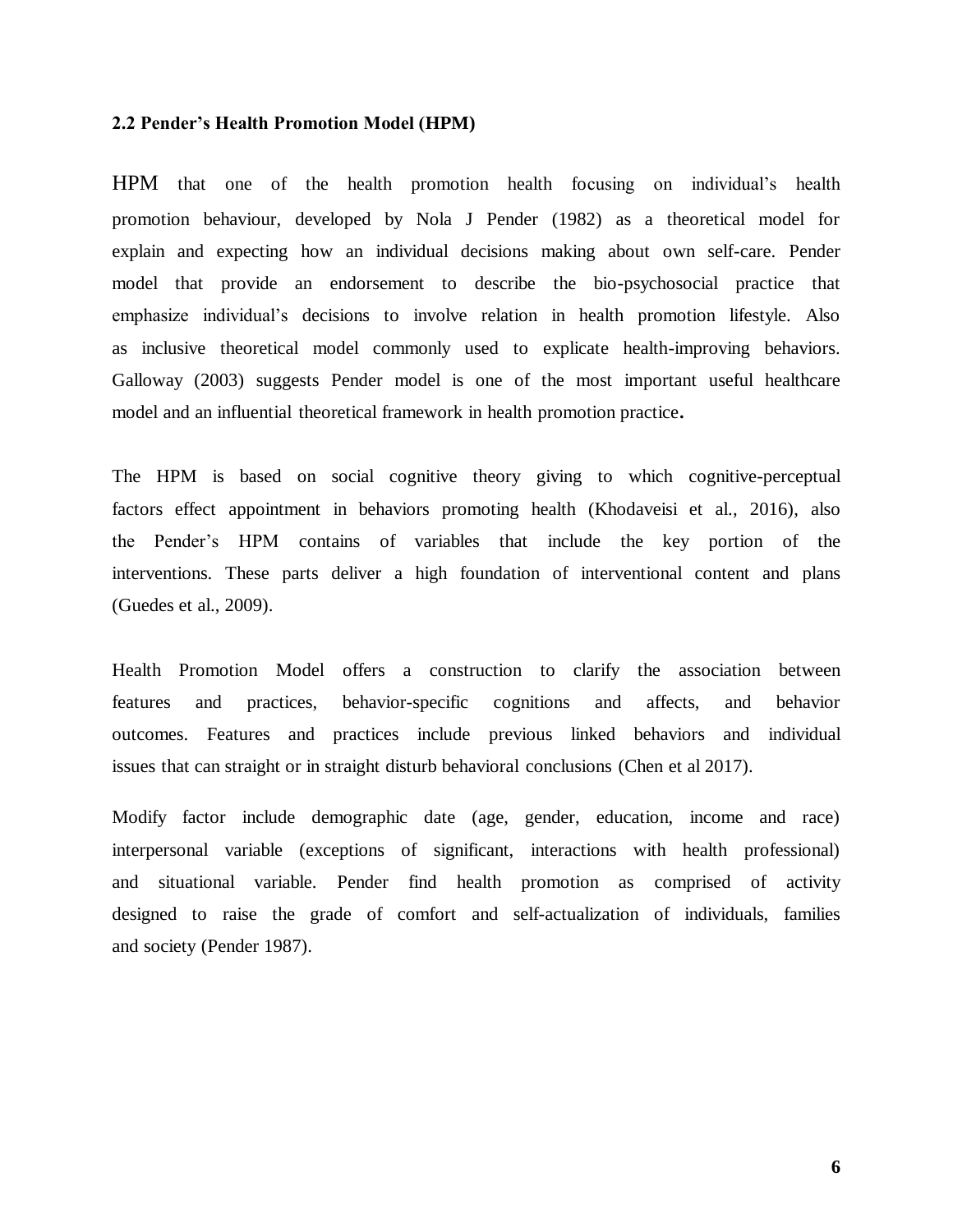Assumptions of the Health Promotion Model (Pender 1987).

1. Persons pursue to dynamically normalize their own behavior. (Pender 1987).

2. Persons in biopsychosocial difficulty interrelate of situation, gradually altering the situation and presence altered long time.

3. Health specialists create portion from relational environment that uses effect on individuals during life.

4. Self-initiated reformation of individual-situation communicating designs which vital to behavior modification. (Pender 1987).

Theoretical Propositions of the Health Promotion Model (Pender 1987).

1. Previous performance hereditary and learnt features effect beliefs, and performing of health-promoting behavior. (Pender 1987).

2. Individuals require to attractive in performances of that they antedate arising individually appreciated aids.

3. Apparent blocks that oblige promise as achievement, an intermediary of performance as actual performance.

4. Understand ability to perform an assumed performance raise of probability of obligation achievement of the behavior.

5. Superior understand self-efficacy outcomes in less get barriers of a limit health behavior.

6. Favorable disturb among performance outcomes in bigger apparent self-efficacy, outcome of better affect.

7. When better feelings are linked through performance, chance of promise and achievement is upgrade.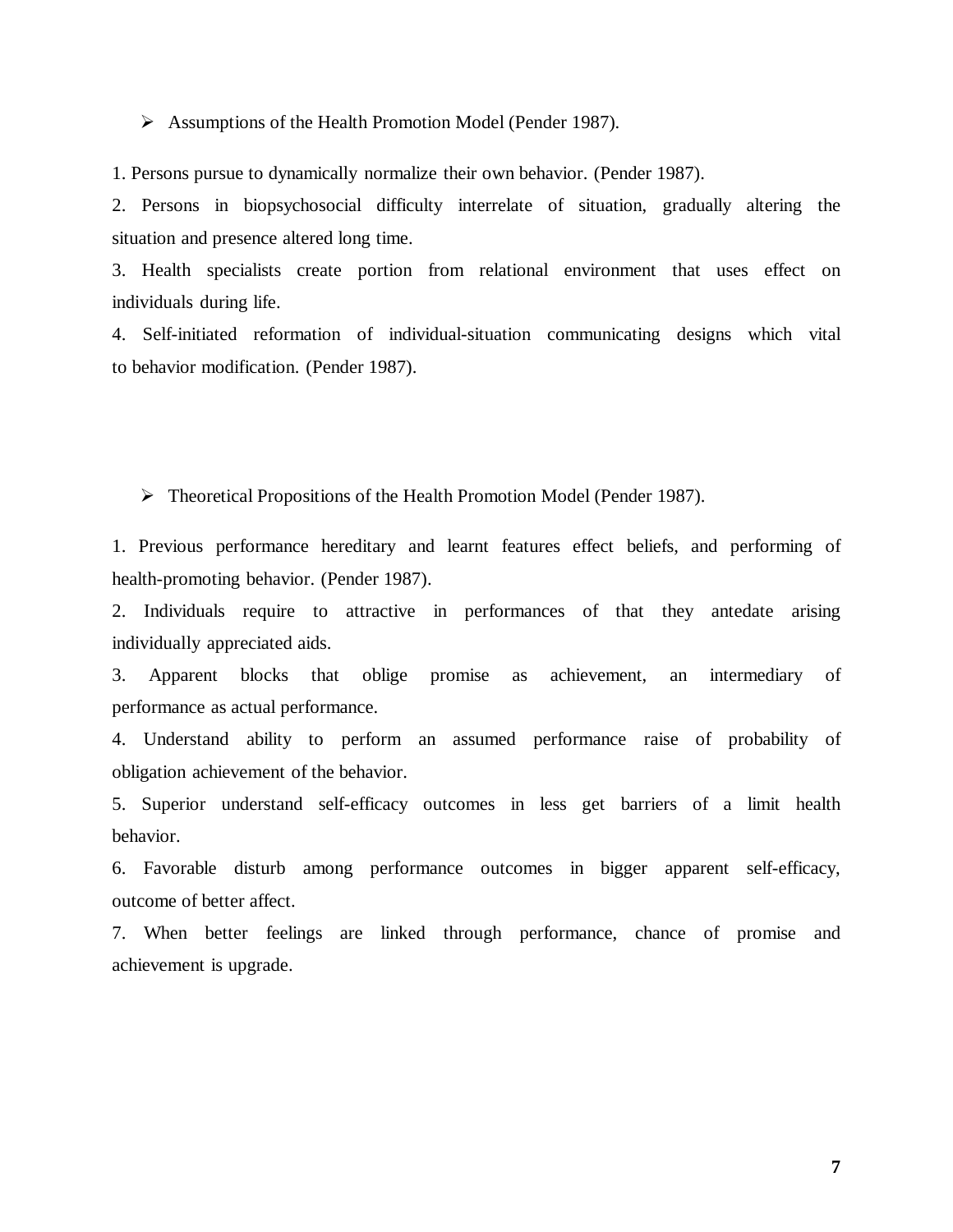#### <span id="page-16-0"></span>**2.3 Measurement of Health Behavior.**

The original version of Health Promotion Lifestyle Profile was updated in 1996. This instrument consists of 52 items with six dimensions of a health promoting lifestyle: health responsibility, nutrition, stress management, interpersonal relationships physical activity, spiritual growth, (Pender 1996). Health Promotion Lifestyle Profile serves not only to provide information on individual's Health Promotion Lifestyle pattern but also informs the devolvement of an individualized health promotion programmer by considering a person's lifestyle strength and resources, and highlight areas for further improvements ( pender , murdaugh& parsons 2006).

### <span id="page-16-1"></span>**2.3.1 Spiritual Growth**

Is being capable to build up internal resources during transcending, linking and developing a sense of spirituality. Transcending provide us in feel with our most reasonable out selves; also inform us sensation of agreement, comprehensiveness, and relationship with the universe. It is consist of night items

- $\triangleright$  Feel I am growing and changing in positive ways.
- $\triangleright$  Believe that my life has purpose.
- $\triangleright$  Look forward to the future.
- $\triangleright$  Feel content and at peace with myself
- $\triangleright$  Work toward long-term goals in my life.
- $\triangleright$  Find each day interesting and challenging.
- $\triangleright$  Am aware of what is important to me in life.
- $\triangleright$  Feel connected with some force greater than myself.
- $\triangleright$  Expose myself to new experiences and challenges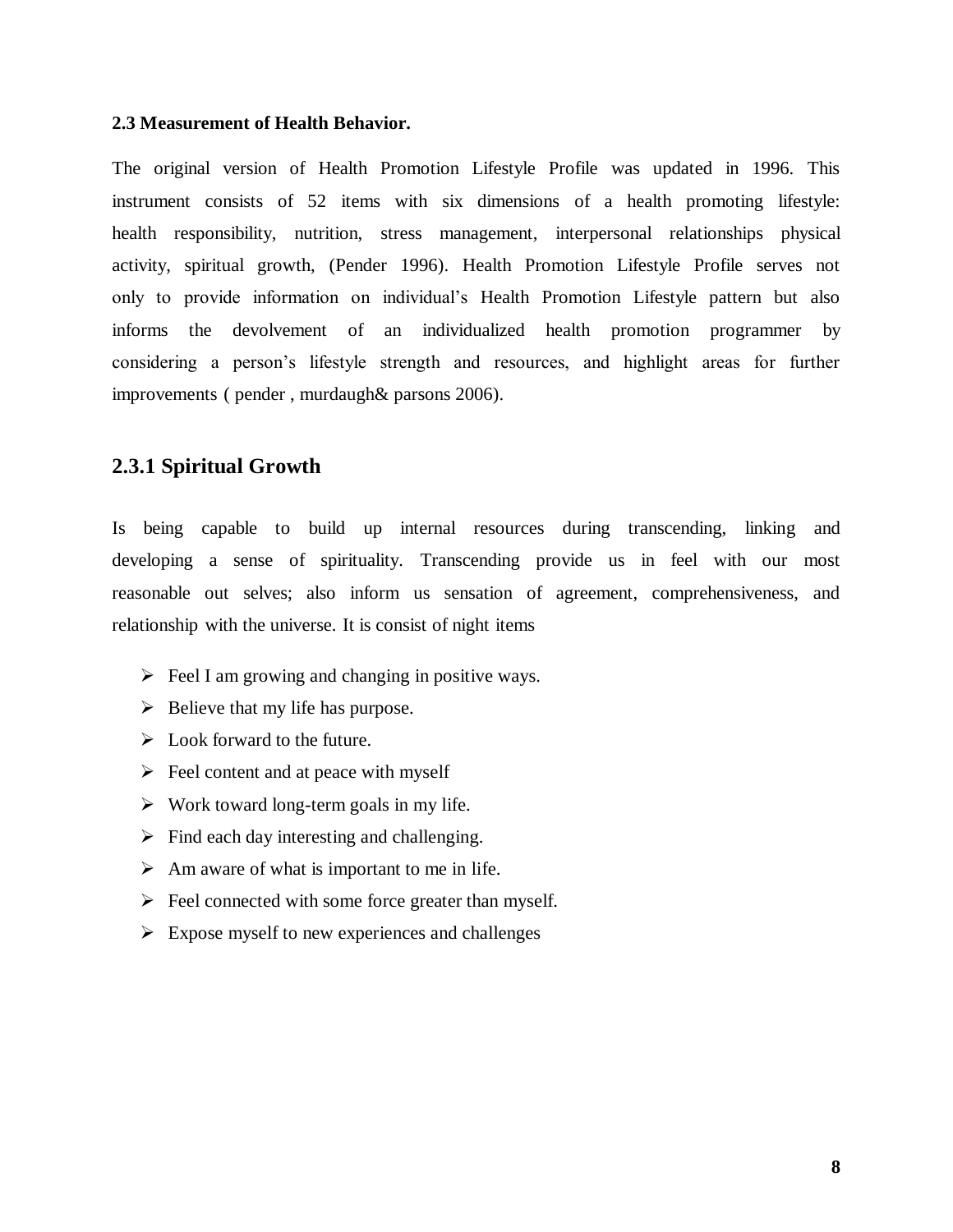## <span id="page-17-0"></span>**2.3.2 Interpersonal Relationships**

Involves using statement to attain a sense of intimacy and friendship within expressive, slightly than more unplanned, people relations. Communication includes the allocation of opinions and moods through verbal and nonverbal messages Pender, 1987). In another hand that provide us to improve sensation meaningful and intimacy link with people, however that include night items

- $\triangleright$  Deliberate difficulties & worries through public near me.
- $\triangleright$  Admiration with individuals simply among their accomplishments
- $\triangleright$  Keep expressive & satisfying relations by others.
- $\triangleright$  Apply period with near families.
- $\triangleright$  Discovery it informal to display anxiety, darling &balminess with others.
- $\triangleright$  Trace and stand affected by individuals I care it.
- $\triangleright$  Discovery habits to encounter my wants to familiarity.
- $\triangleright$  Become provision from a system of thoughtful public.
- $\triangleright$  Relax battles by others by conversation and cooperation.

### <span id="page-17-1"></span>**2.3.3 Nutrition**

Fit consumption likewise funds to a general intelligence of health and significant in the inhibition of dental care and asthma (Shepherd et al 2006).That Involves being well-informed choosing and ingesting of nourishments vital for well-being care.

- $\Box$  Select a food little fat, water-logged fat.
- $\Box$  Boundary habit of sugars and (sweets).
- $\Box$  manage 6-11 portions of bread every day.
- $\Box$  manage 2-4 portions of fruit every day.
- $\Box$  manage 3-5 portions of vegetables every day.
- $\Box$  manage 2-3 portions of milk, cheese & yogurt every day.
- $\Box$  manage 2-3 portions meat, nuts collection every day.
- $\Box$  Check sticker's nutrients, competent of boxed nutrition
- □ manage breakfast.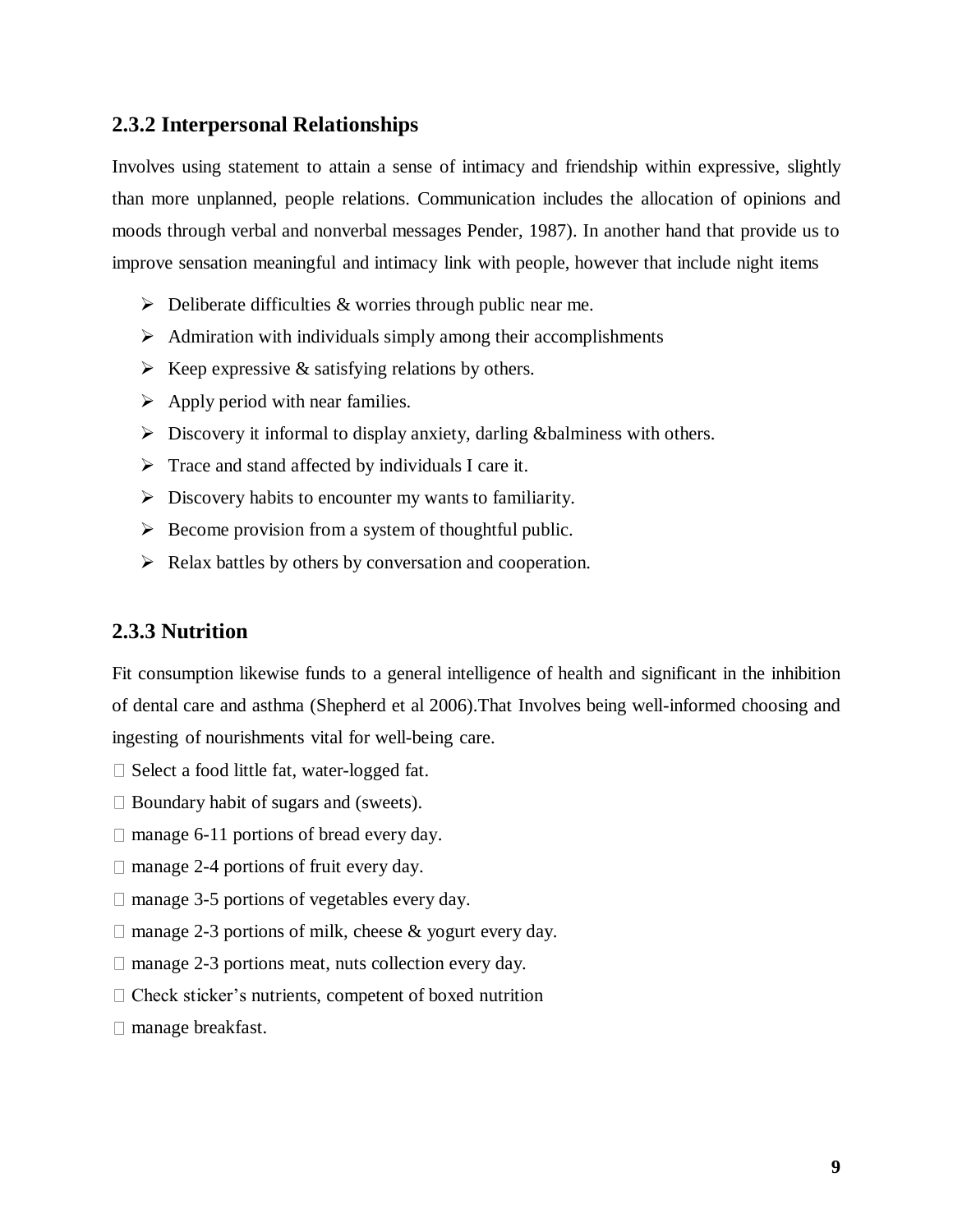## <span id="page-18-0"></span>**2.3.4 Physical Activity**

The World Health Organization (2016) describes as 'somewhat physical effort created from bone powers that needs power spending'. Also inform to be particular normal participation in different scale such as mild, moderate, and/or strong movement.

- $\triangleright$  Monitor a scheduled bodybuilding plan
- $\triangleright$  Bodybuilding dynamically at minimum 3 periods of week
- $\triangleright$  Get portion in small to big Bodybuilding
- $\triangleright$  Get portion of freedom-time Bodybuilding
- $\triangleright$  Make widening exercises at minimum 3 periods each week.
- $\triangleright$  Make bodybuilding through normal day-to-day actions
- $\triangleright$  Monitor pulse rate during training.
- $\triangleright$  Spread goal heart rate during training.

# <span id="page-18-1"></span>**2.3.5 Health Responsibility**

That explains a dynamic intelligence of responsibility of personal health. It includes taking awareness and educating to one's own health and particular of increase the degree of fitting to perform their specialized part.

- $\triangleright$  Report any unusual signs or symptoms to a physician or other health professional
- $\triangleright$  Read or watch TV programs about improving health.
- $\triangleright$  Question health professionals in order to understand their instructions.
- $\triangleright$  Get a second opinion when I question my health care provider's advice.
- $\triangleright$  Discuss my health concerns with health professionals.
- $\triangleright$  Inspect my body at least monthly for physical changes/danger signs.
- $\triangleright$  Ask for information from health professionals about how to take good care of myself
- $\triangleright$  Attend educational programs on personal health care.
- $\triangleright$  Seek guidance or counseling when necessary.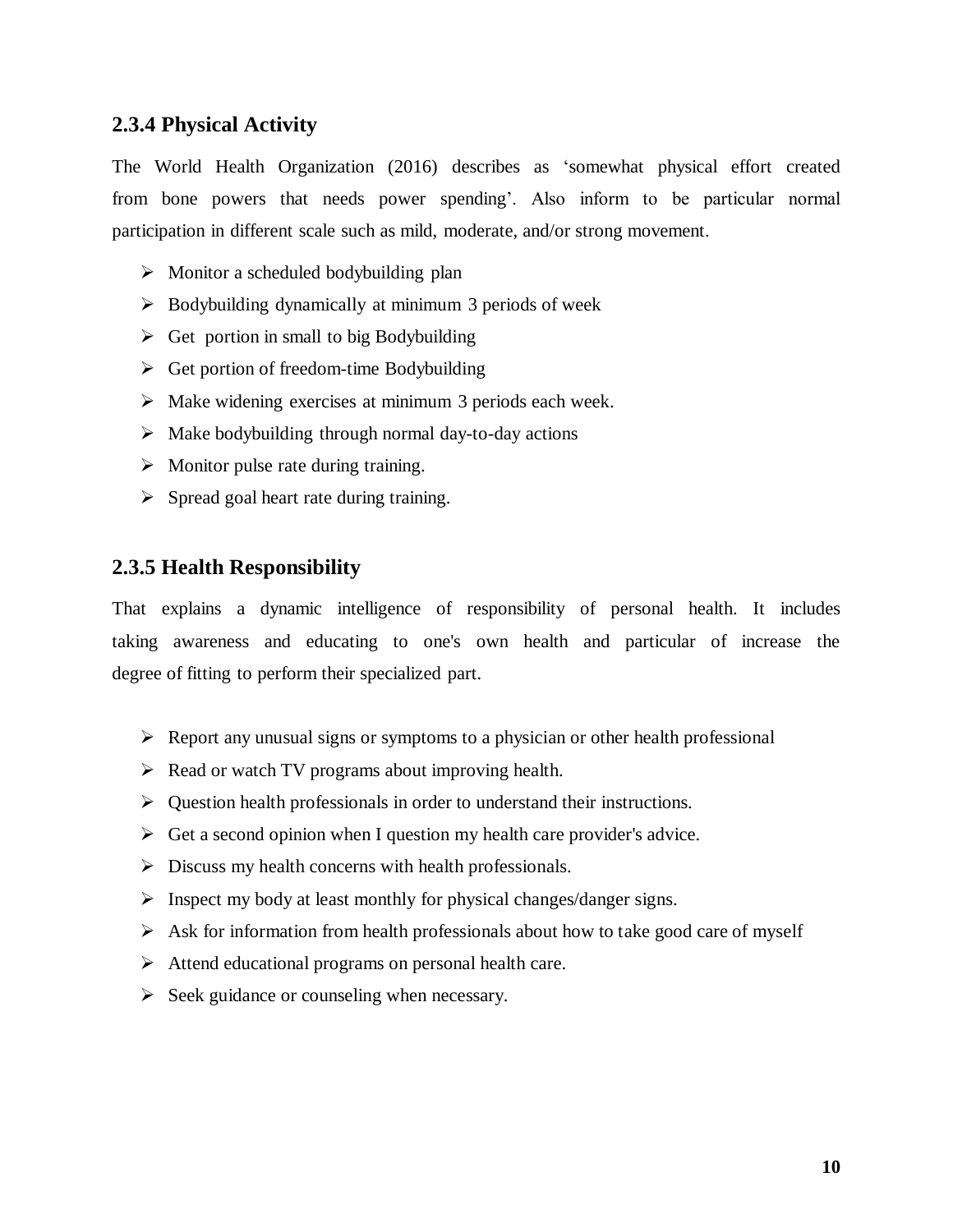## <span id="page-19-0"></span>**2.3.6 Stress Management**

- $\Box$  Get enough sleep
- $\Box$  get time to reduction every day.
- $\Box$  Receive that effects during lifespan that I cannot modification.
- $\square$  Distillate on agreeable opinions at time for bed.
- $\Box$  Practice limit ways to regulator tension.
- $\Box$  monitor time among effort and rest
- $\Box$  Training reduction for 15-20 minutes day-to-day.
- $\Box$  Step myself to avoid fatigue.

#### <span id="page-19-1"></span>**2.4 Nurses Role in Health Promotion**

Health promotion is a vital competency of nurses, it is focusing of many nursing interventions and differs by setting of daily practice and patient population, also which consider a top priority among many nursing leaders who suffer challenges with the nursing shortage of staff, and development in health care delivery systems. The nurse educators that consider empowerment to teaching patients how to change health behavior to manage illness and remain to remain healthy. The focus of nurse promoter must be on increase awareness of knowledge to improve health status and become knowledgeable into disease, in additional to gain the people chance to decisions and actions affecting their health. Nurse promoter is the key vital of professionalism, greatly valued or its particular information, educating the health status of the community and confirming skill safety, and high care effective of quality.

Nurses as followers of health and social care sides offer community founded community health services, and provide individualized care for patients with highly complex health needs (Wilson et al., 2012). Evolving individual services contains easing personal and public development through providing data, teaching and attractive life services (Barry 2009). This upsurges choices accessible for people to work out more regulator over their own health and over their environment to make selections helpful to health (Jane-Llopis et al. 2005).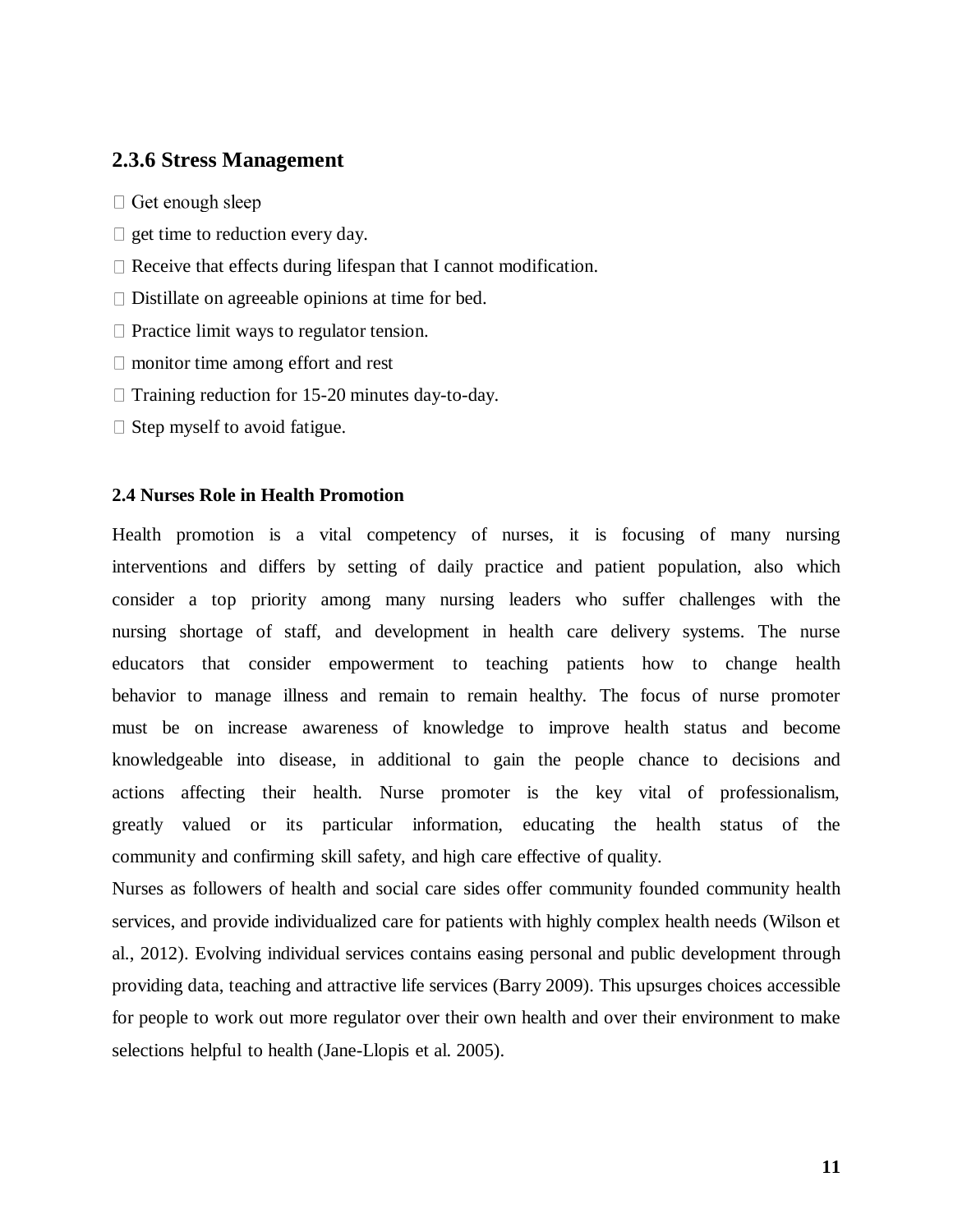The translation of health and inhibition information into skills will be needy on health care provider's acceptance pro-active care to adoptive health and reduction illness in their practice (white head et al 2010).

Recommends nurses fight toward define their sympathetic of health promotion, apply limiting strategies which were individual attentive among reach health promotion in practice (Casey 2007).

Nurses as part copies and patient providers are emotional among the part of defensive and endorsing a well-being of patients and groups (Kara et al., 2016). Nurses' health promotion practice requirement of chain multidisciplinary information, ability-related ability, fitting arrogances and individual features (Kemppainen et al., 2013). The idea of health promotion was established to highlight the public-based training of health promotion, civic participation and health promotion skills based on social and health strategies (Baisch, 2009). Forceful in stating health promotion & education are often understood to mean the same thing (Jackson, 2007, p.16). For instance, nurses often view the ideas of health promotion & education as inter-changeable, in many cases, no visible alteration is fit between them (Rush 2005).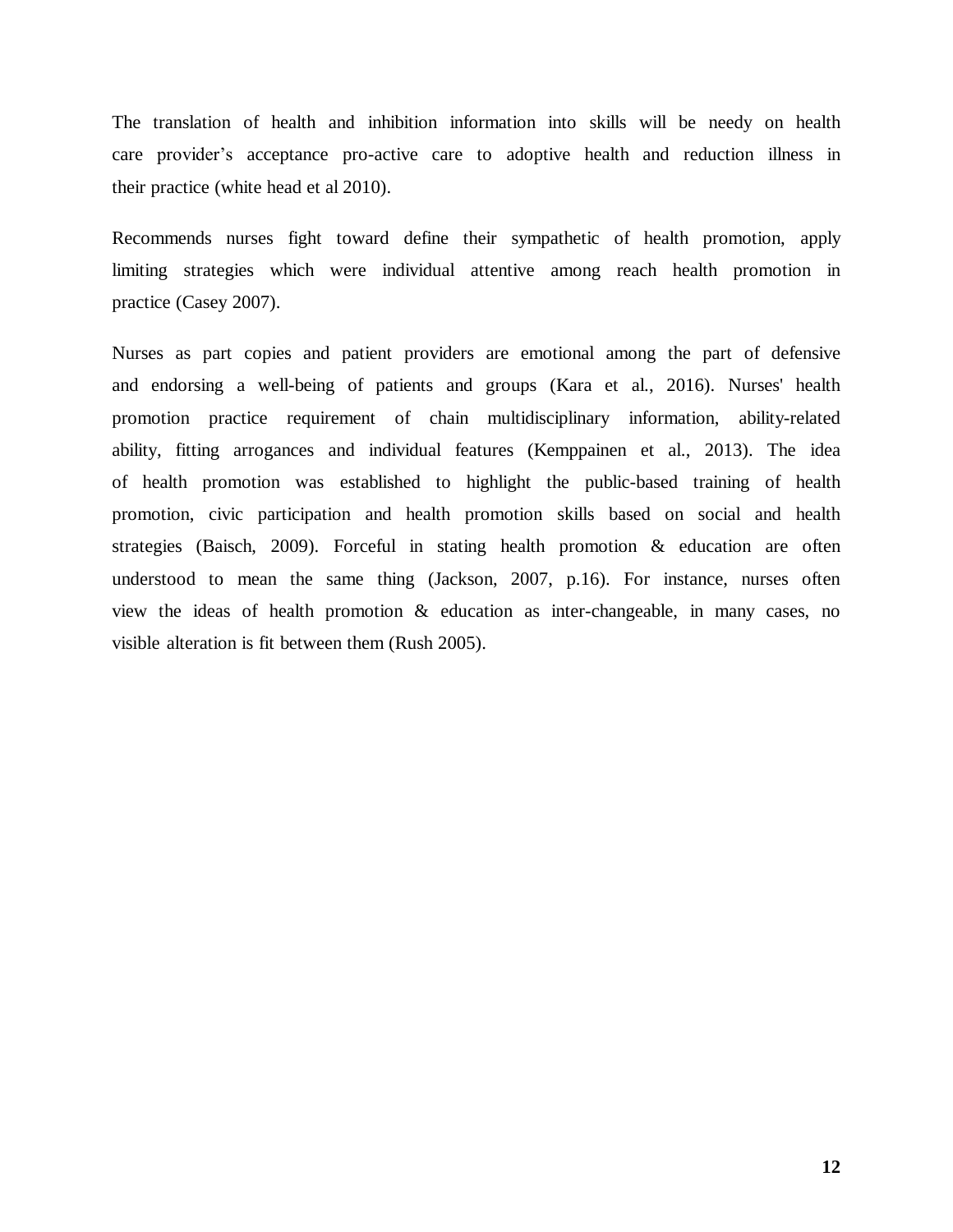#### <span id="page-21-0"></span>**2.6 Nursing Students and Health Promotion Research Studies**

Study held in Ireland with first year undergraduate nursing students at assessing the helpfulness of fitness and comfort module on nursing student's that view statistically significant rise in psychological factor in the intervention group with a consistent reduction in psychological in the assessment group (Sharry et al, 2016).

The research comprised 337 students 'nursing to assess the health behaviors of baccalaureate female Turkish that found significant of health behaviors of students stayed institute year and endorse creating socially suitable interventions through attractive keen on account the issues causal to the fitness performances and the author established the students who remained presence the primarily-year program (Kara B, Iscan B. 2016).

However the nursing students shows helpful of the non-nursing student's among health-promoting. Last-year nursing students obligated advanced grade of some balances of the HPLP II more than lower years; equally, the last-year non-nursing students get lower marks, the socio-demographic, personality-apparent fitness position, relationships by friends and family, and personality-apparent theoretical routine remained linked by the HPLP (Can et al. 2008).

Explored gender alterations in students' Swedish fitness ways & inspiration for a fit existence. Gender alterations remained of relative to the influence of tension on female student's fitness & danger among male students in consuming corrupt dietetic ways in mixture by existence bodily sedentary and consumption alcohol. Bothmer and Fridlund (2005).

The cross-sectional of 202 students nursing at Kuwait evaluated BMI & fitnessendorsing existence to assess slightly linked among them the students obligated a regular BMI by a aptitude to existence heavy and fat, A important association was recognized among the BMI and the general HPLP and food subgroup and recommend that persons among stage collection incline of involve in corrupt and dangerous fitness performances routines might clue to shape hitches in childhood lifecycle (Al-Kandari et al., 2008).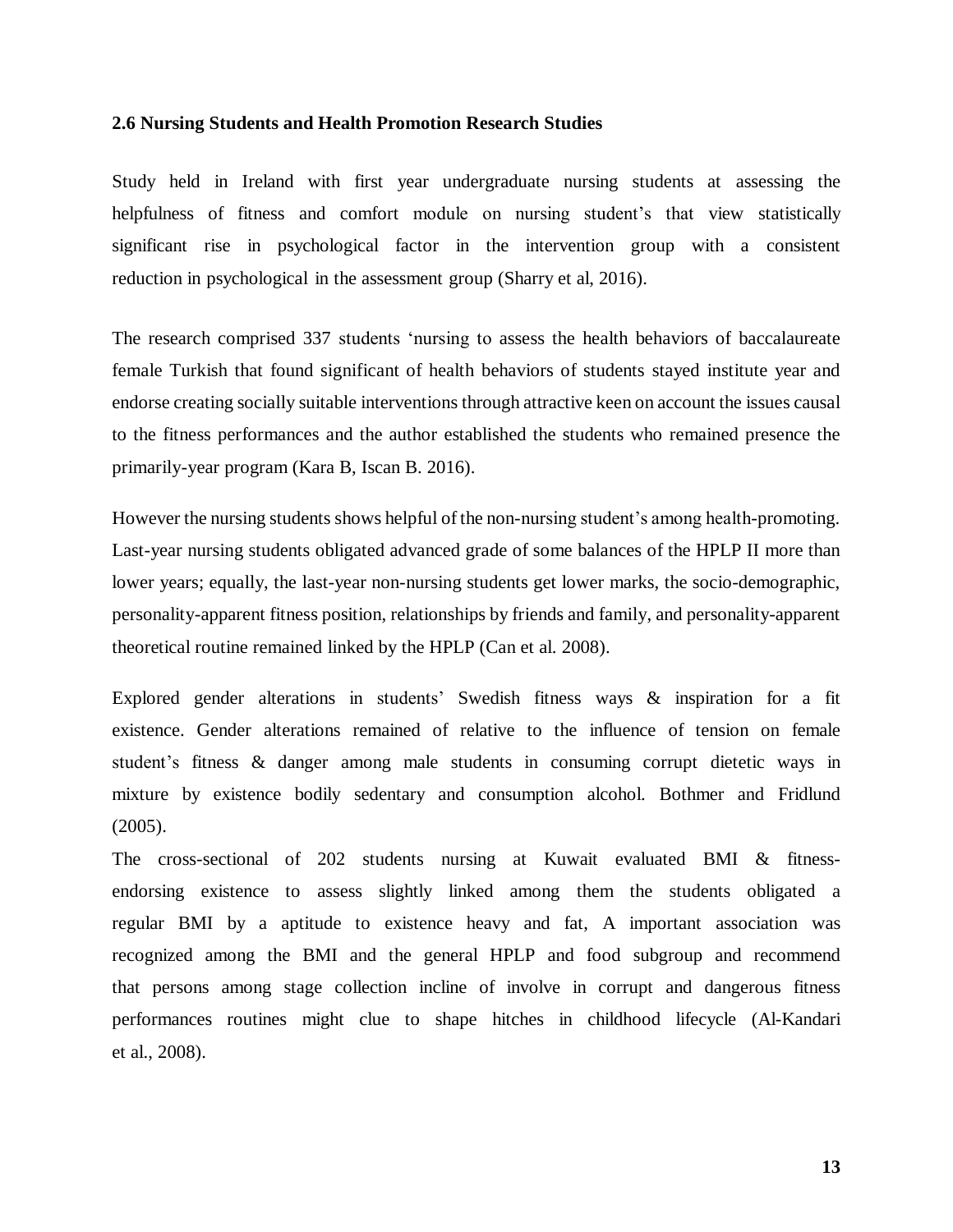This survey stayed achieved at students nursing 124 that report maximum mean score in the subscale were for self-concept and spiritual growth. The lowermost scores were for food performs and physical activity. significant difference  $(p<0.0001)$  was found between overall mean HPLP scores among the different age groups, and recommend nursing students had reasonably good orientations towards health behaviors (Borle et al 2017).

Findings from study led on university of Florida central inside nursing which suggestions an diversity among nursing plans funding the contention that advanced practice nursing (APN) students' arrogances among fitness raise is liberal nonetheless performances continue secure illness placed fitness upkeep perfect (SOJNR 2008).

survey held toward 510 students a school in New Delhi and stage collection of 12 to 18 ages, they documents the unsuitable food skills, little physical skills, advanced equal of research by alcohol and smaller degree of a smoking, tall occurrence a fatness & hypertension among college kids (Singh, et al 2006).

The study carried out of 500 students in a college town of Sabzevar, Iran. A noteworthy association among altogether fields of fitness-indorsing existence. Maximum mark between fields was relational association, the lowermost mark remained nourishment, bodily action (53.4%). Noteworthy alterations remained create in bodily action through gender. Noteworthy alterations in fitness concern, BMI through wedded rank  $(P < 0.01)$  Ali Mehri, et al 2016).

Research remained done on BSC students in University Fitness, Mean age the participants was 21.12 years old. SG and accountability by means of  $(22.01 \pm 2.224)$ and (20  $\pm$  2.31) needed the maximum & bodily activity by the nasty (17.58  $\pm$  2.9) obligated lowermost marks. Overall lifecycle excellence of 40.7% students remained well & lone 19.8% middling universal lifespan excellence. Maximum & lowermost occurrences by fitness-linked life excellence fitted as great (58.6%), outstanding (9%) fitness. (Azar Tol et al 2017).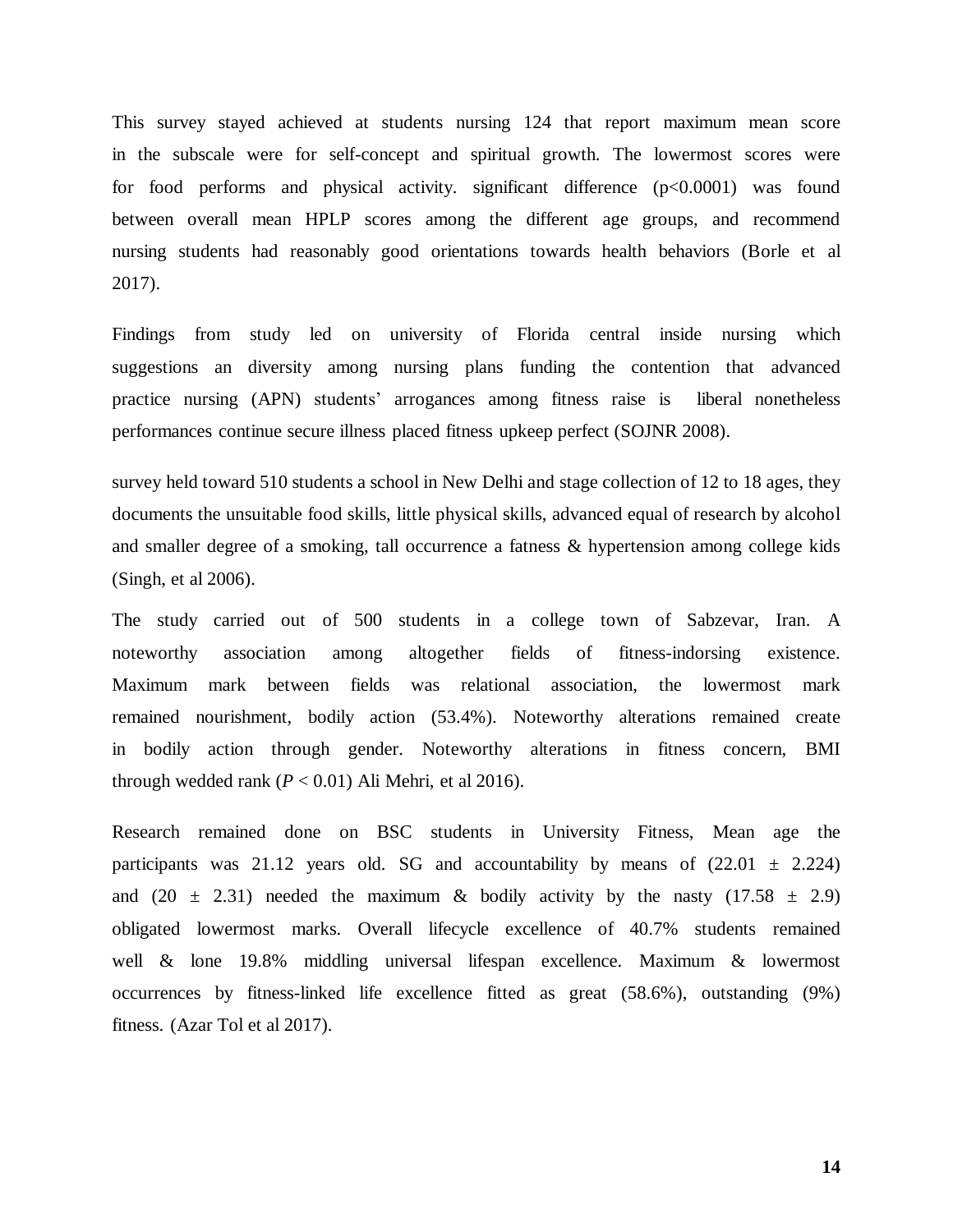Research collected a 1695 students learning in 14 different universities across Turkey. The maximum mark scale Self-Fulfillment  $(37.25 \pm 6.02)$ , although lowermost grade remained bodybuilding  $(13.45 \pm 3.06)$ . Participants by little BMI remained report greater mark of Self- Fulfillment filed. Family salary & teaching degree upsurges, it will consciousness HBL (Bozlar et al 2016).

Cross-sectional study to sample 323 nursing students, Srinakharinwirot University, Thailand. They revealed that most of students were first year (30.0%) once-a-month salary (87.3%). students trained fitness-indorsing performances was modest degree. The students by variances education stage needed diverse fitness indorsing performances  $(p < 0.01)$ . Apparent personality-effectiveness & apparent welfares detained noteworthy helpful (*p-value* < 0.001); however apparent impediment obligated bad association ( $p < 0.001$ ). (Yuwadee Wittayapun et al 2010).

The study in a college of nursing in Turkey. That shown noteworthy alterations toward 3 period opinions of HPLP-II total  $&$  filed marks excluding relational Provision. (P < .05). Optimistic result interference HPLP-II & fitness accountability filed marks remained have through third supplement age ( $p < .05$ ) (Kara 2015).

Pilot study in Turkey of Kocaeli students. The achievement teaching stood evaluate by before & after -interference exams by the ESCA filed & HPLP-II. Post interference, ESCA filed & HPLP-II improved meaningfully. Participants lowermost marks pre study revealed development post exam (Altun 2008).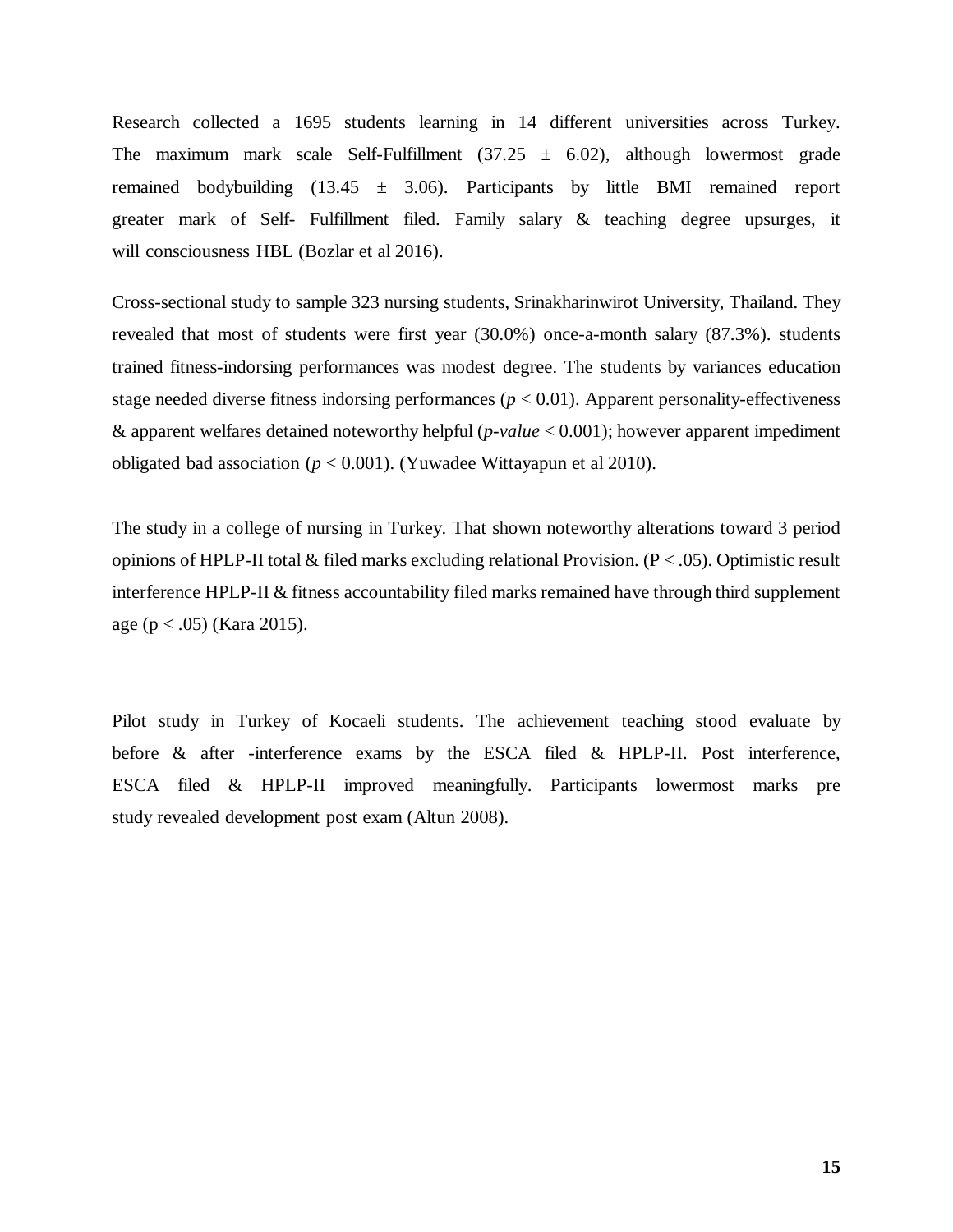### **3. METHODOLOGY**

#### <span id="page-24-1"></span><span id="page-24-0"></span>**3.1 Study Design**

The study was planned as with cross sectional, descriptive design.

### <span id="page-24-2"></span>**3.2 Study Setting**

The study was conducted at the Near East University, North Cyprus at nursing faculty. The Near East University the major university of Cyprus which is located in northern part of Nicosia. It proposals baccalaureate and master & P.hd learning programs to more 26 thousand students pending at more 100 republics. The Near East University has 16 colleges including 220 sections & plan, 4 progress colleges by about 200 baccalaureate and master & P.hd learning, 4 great faculties, 28 study organizations.

#### <span id="page-24-3"></span>**3.3 Sample Selection**

The survey performed at international nurse's students who study in the Near East University in Faculty of Nursing. A total of 270 international nursing undergraduate students in year 2016-2017 year educations and decided to join in the survey, we include all nurses students from first semester until graduation.

#### <span id="page-24-4"></span>**3.4 Study Tools**

A Health Promoting Lifestyle Profile HPLP II was established by (Walker et al, 1995). Questionnaire contained 2 sections. In this study, the first section regarding for demographics characteristics of foreign nurse's students and included 17 questions. The second section consisted 52 questions regarding Health promotion life-style Profile with 4 choices (Never, Sometimes, often, And Routinely). The HPLP-II tool 52 health-promoting behaviors classified six healthpromoting lifestyle subscales: Stress Management, Physical Activity, and Interpersonal Relations Health Responsibility, Spiritual Growth, Nutrition (Pender et al 1996). A 4-point answer scale containing of 1 reveled ''never'', 2 reveled ''sometimes'', 3 reveled ''often'', and 4 reveled ''routinely''.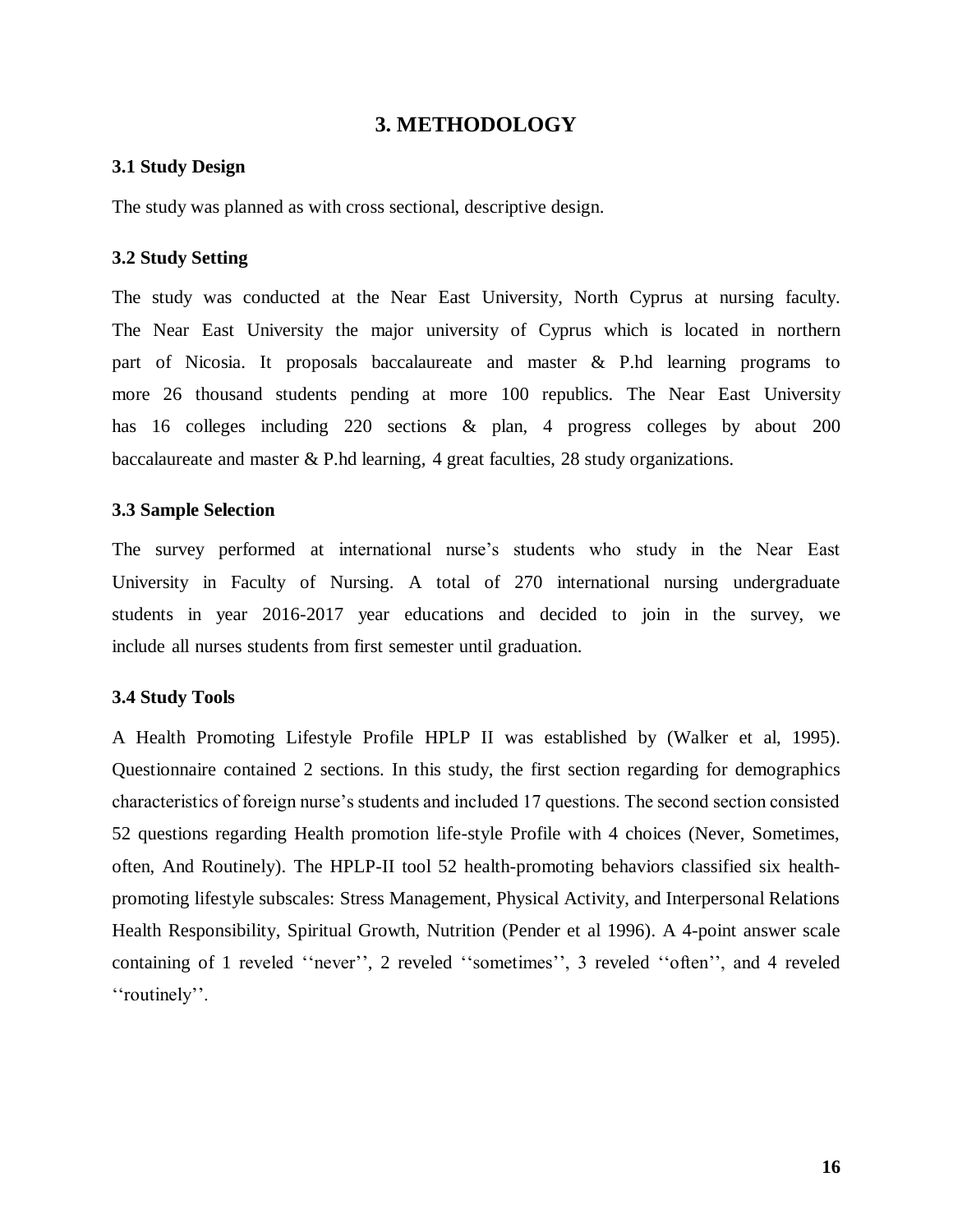A mean of  $\geq$  2.50 was measured to be a positive behavior. (Appendix I). Alpha reliability coefficient is .922; however 702 to .904. Alpha coefficients for the subscales range. Since all of the foreign nurse's students in the university can speak English, the questionnaire was prepared as English.

#### <span id="page-25-0"></span>**3.5 Pilot Study**

A pilot study will performed on ten nurses' students after approval from the Near East Institutional Reviews Board (IRB) of Near East University Hospital. We gave the inform consent to the international nurse's students they are read and follow the instructions easily. They are no any questions regarding to the questionnaire. Ten nurse's students added to the main sample.

#### <span id="page-25-1"></span>**3.6 Data Collection**

Questionnaire were collected in Novembers 2017. Questionnaires were administered by researchers on international nurse's students while they are on the classroom and clinical practice with face to face, self-completion method. Completion of the questionnaire was take almost 20 minutes.

#### <span id="page-25-2"></span>**3.7 Ethical Aspect**

Approval Ethical was observed from the Near East Institutional Reviews Board (IRB) of Near East University Hospital with reference No. 2017\51 .In addition, informed consent from the nurse's students and organizational permission were obtained.

#### <span id="page-25-3"></span>**3.8. Data Analysis**

Statistical Package for the Social Sciences (SPSS) software version 20.0 was used to analyze the collected data. The methods used to analyze the data include an analysis of descriptive statistic variables such as frequency and percentages for the categorical variables. The Pearson Chi-Square test was done to determine the differences. When finding statistic was significant, the chosen level of significance is  $p < 0.05$ . The t-test compares two groups, while ANOVA can do more than two groups.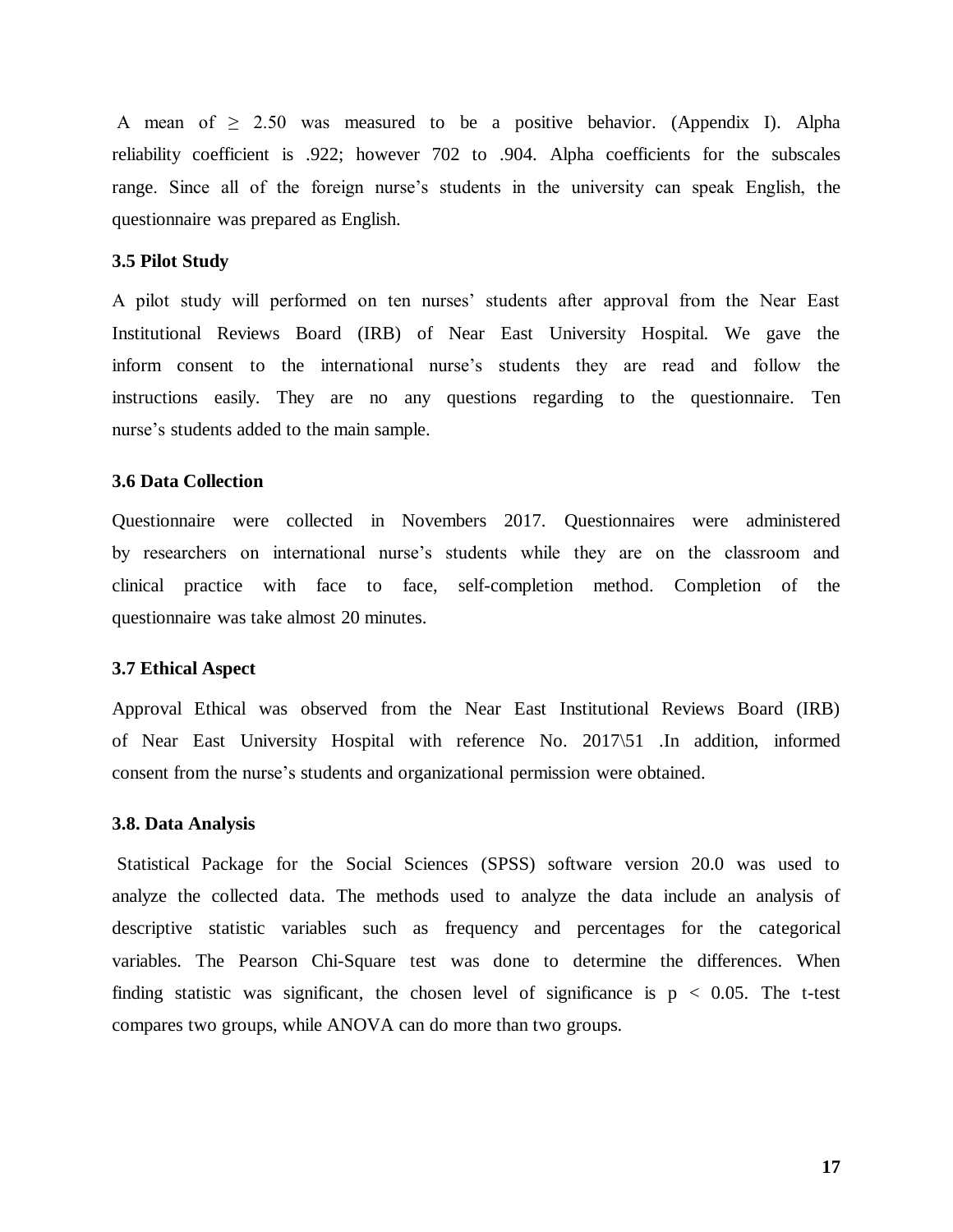# **Results**

| Descriptive Characteristics | n         | $\%$ |
|-----------------------------|-----------|------|
| $(21.15 \pm 2.41)$<br>Age   |           |      |
| $\overline{18} - 23$        | $18 - 23$ | 77.1 |
| $24 - 30$                   | 24-30     | 12.4 |
| $>31$                       | $>31$     | 10.5 |
| <b>Gender</b>               |           |      |
| Male                        | 110       | 40.7 |
| Female                      | 160       | 59.3 |
| <b>Study Class</b>          |           |      |
| First Year                  | 26        | 9.6  |
| <b>Second Year</b>          | 105       | 38.9 |
| Third Year                  | 113       | 41.9 |
| Fourth Year                 | 26        | 9.6  |
| <b>Nationality</b>          |           |      |
| Nigeria                     | 177       | 65.5 |
| Zimbabwe                    | 67        | 24.8 |
| Kenya                       | 26        | 9.7  |
| <b>Marital status</b>       |           |      |
| Single                      | 238       | 88.1 |
| Married                     | 26        | 9.7  |
| Divorced                    | 6         | 2.2  |
| <b>Living Arrangement</b>   |           |      |
| <b>Extended Family</b>      | 71        | 26.3 |
| Nuclear family              | 59        | 21.9 |
| Alone                       | 140       | 51.8 |
| <b>Religion</b>             |           |      |
| Muslim                      | 58        | 21.5 |
| Christian                   | 212       | 78.5 |
| <b>Income satisfactory</b>  |           |      |
| Yes                         | 144       | 53.3 |
| No                          | 126       | 46.7 |
| Leisure time activities     |           |      |
| Working                     | 14        | 5.2  |
| Sports activities           | 36        | 13.3 |
| Social activities           | 150       | 55.6 |
| None                        | 70        | 25.9 |
| Have a social insurance     |           |      |
| Yes                         | 138       | 51.1 |
| No                          | 132       | 48.9 |

<span id="page-26-1"></span><span id="page-26-0"></span>**Table 1 Distribution of Students Scio-Demographic Characteristics (n = 270)**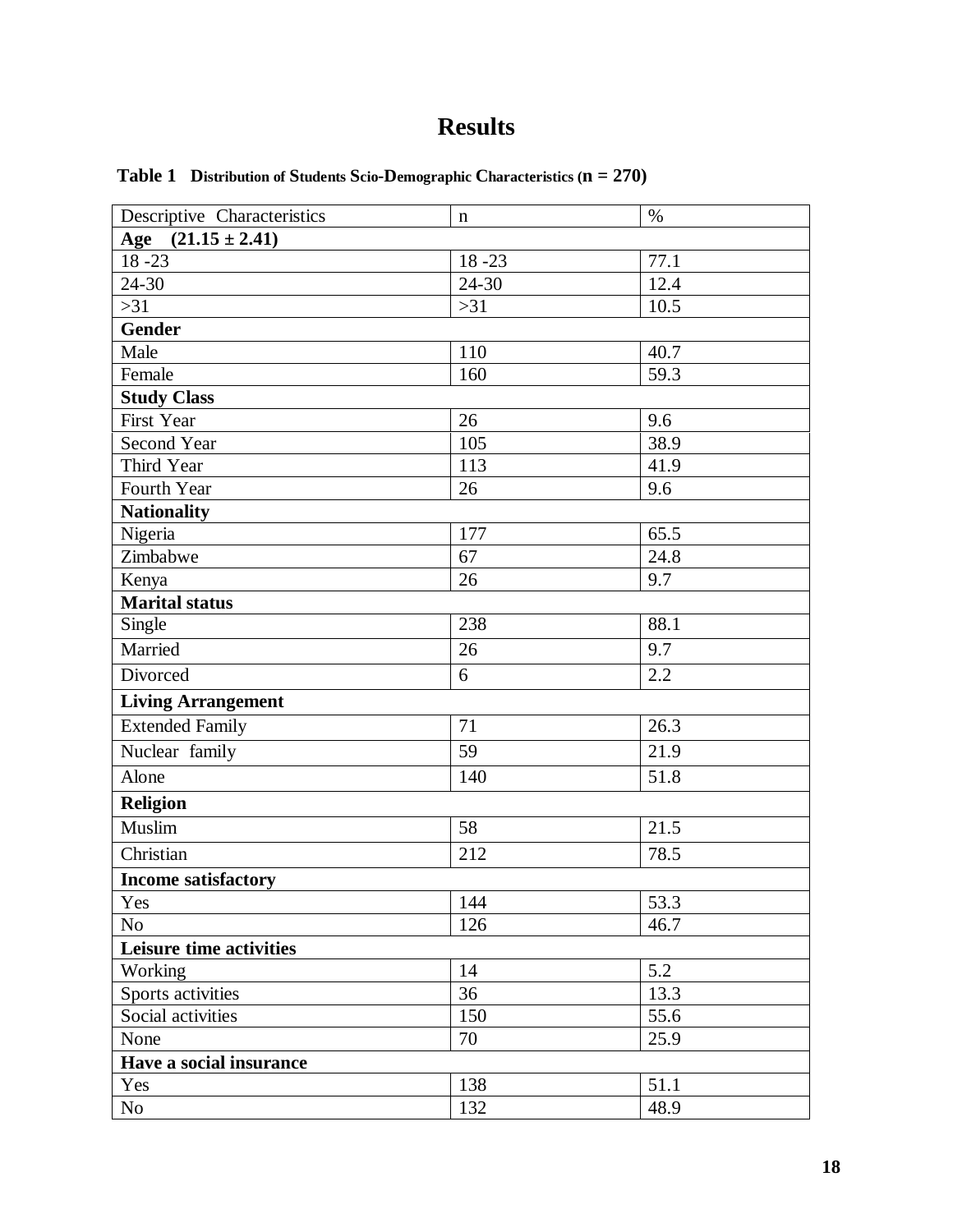Table (1) shows further details of distribution of student's Scio-demographic characteristics. The gender of participants classified from 40.7% male and 59.3% Female, and the majority of them were 88.1% single. The mean age of the students was  $(21.15 \pm 2.41)$ . Results showed the majority of students that were 41.9% third year, 38.9% Second Year, and First and Fourth Year were 9.6%, the majority of students were from Nigeria 65.5%. In additional two third of them were 78.5% Christian religion. Also, 51.0 % of overall among living arrangement they were living alone. In other hand, 53.3% of the participants were Income satisfactory. According to Leisure time activities that showed half of students that reported 55.6% of Social activities. About have a social insurance that 51.1%, nearly half of students have social insurance.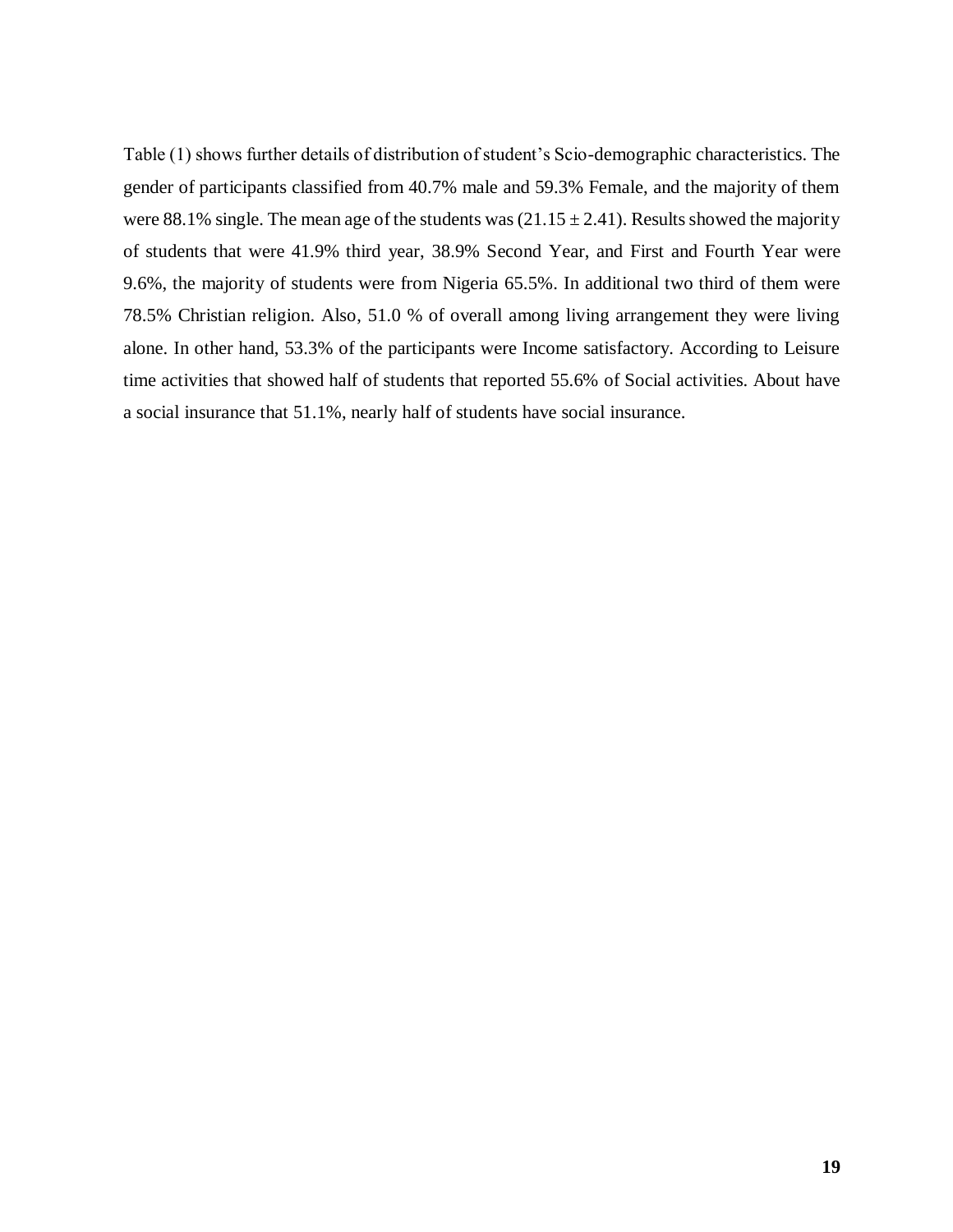| <b>Descriptive Characteristics</b>                                                                          | n              | $\%$ |  |  |  |  |  |  |
|-------------------------------------------------------------------------------------------------------------|----------------|------|--|--|--|--|--|--|
| <b>Smoking Habits</b>                                                                                       |                |      |  |  |  |  |  |  |
| Yes                                                                                                         | 22             | 8.9  |  |  |  |  |  |  |
| N <sub>o</sub>                                                                                              | 248            | 91.1 |  |  |  |  |  |  |
| <b>Body Mass Index</b>                                                                                      |                |      |  |  |  |  |  |  |
| Under weight $\leq$ 18.5                                                                                    | 57             | 20.1 |  |  |  |  |  |  |
| Normal 18.5-24.9                                                                                            | 153            | 56.6 |  |  |  |  |  |  |
| Overweight 25-29.9                                                                                          | 50             | 18.2 |  |  |  |  |  |  |
| Obese $> 30$                                                                                                | 10             | 5.1  |  |  |  |  |  |  |
| <b>General Health Status</b>                                                                                |                |      |  |  |  |  |  |  |
| Good                                                                                                        | 254            | 96.1 |  |  |  |  |  |  |
| Very Poor                                                                                                   | 16             | 3.9  |  |  |  |  |  |  |
| <b>Alcohol Intake</b>                                                                                       |                |      |  |  |  |  |  |  |
| Yes                                                                                                         | 186            | 68.9 |  |  |  |  |  |  |
| N <sub>o</sub>                                                                                              | 84             | 31.1 |  |  |  |  |  |  |
| <b>Effects of Living Environment on Health</b>                                                              |                |      |  |  |  |  |  |  |
| Positive                                                                                                    | 195            | 72.2 |  |  |  |  |  |  |
| Negative                                                                                                    | 75             | 27.8 |  |  |  |  |  |  |
| Did You Feel A Different Change In Health Behaviors During Study Period?                                    |                |      |  |  |  |  |  |  |
| Yes                                                                                                         | 144            | 53.3 |  |  |  |  |  |  |
| N <sub>o</sub>                                                                                              | 126            | 46.7 |  |  |  |  |  |  |
| Are there any factors in the past that preventing you to adopt health lifestyle into your<br>personal life? |                |      |  |  |  |  |  |  |
| Yes                                                                                                         | 127            | 47.0 |  |  |  |  |  |  |
| N <sub>o</sub>                                                                                              | 143            | 53.0 |  |  |  |  |  |  |
| Are there any factors contribute you in the future to ability enhance your health                           |                |      |  |  |  |  |  |  |
| promotion?                                                                                                  |                |      |  |  |  |  |  |  |
| Yes                                                                                                         | 150            | 55.6 |  |  |  |  |  |  |
| N <sub>o</sub>                                                                                              | 120            | 44.4 |  |  |  |  |  |  |
| previous training courses about health promotion                                                            |                |      |  |  |  |  |  |  |
| Yes                                                                                                         | Yes            | 68.9 |  |  |  |  |  |  |
| N <sub>o</sub>                                                                                              | N <sub>o</sub> | 31.1 |  |  |  |  |  |  |

# <span id="page-28-0"></span>**Table 2 Distribution of Students Healthy Living (n = 270)**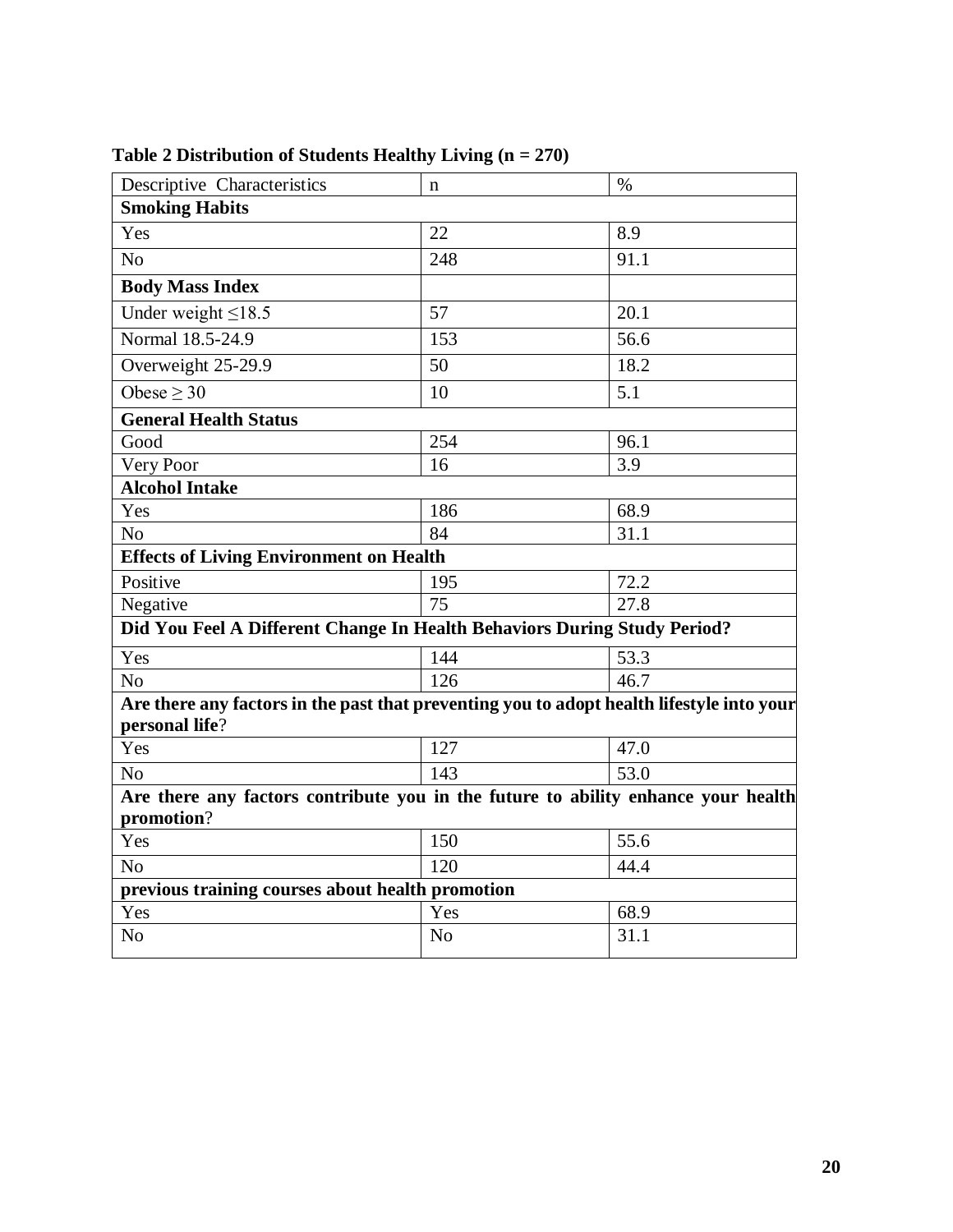Table (2) shows further details of distribution of student's healthy living the largest portion of the students was 91.1% not smoking habits. In additional most of students have 56.6 % in BMI range (Normal 18.5-24.9). Among 96.1% were reported "Good" related General health status. Additional, regarding alcohol intake two third of students were report 68.9% drink alcohol intake, Also the results showed that most of the participants had positive 72.2 % Effects of living environment on health, however regarding change in health behaviors during study period that notice 53.3% had different change , among 47.0% that showed there are factors in the past that preventing you to adopt health lifestyle into your personal life while half of them 53.0 % reported no factors in the past that preventing you to adopt health lifestyle into your personal life. In another hand, related to factors contribute you in the future to ability enhance your health promotion that reported "YES "55.6%. More than half of participants 68.9% had any training or courses about health.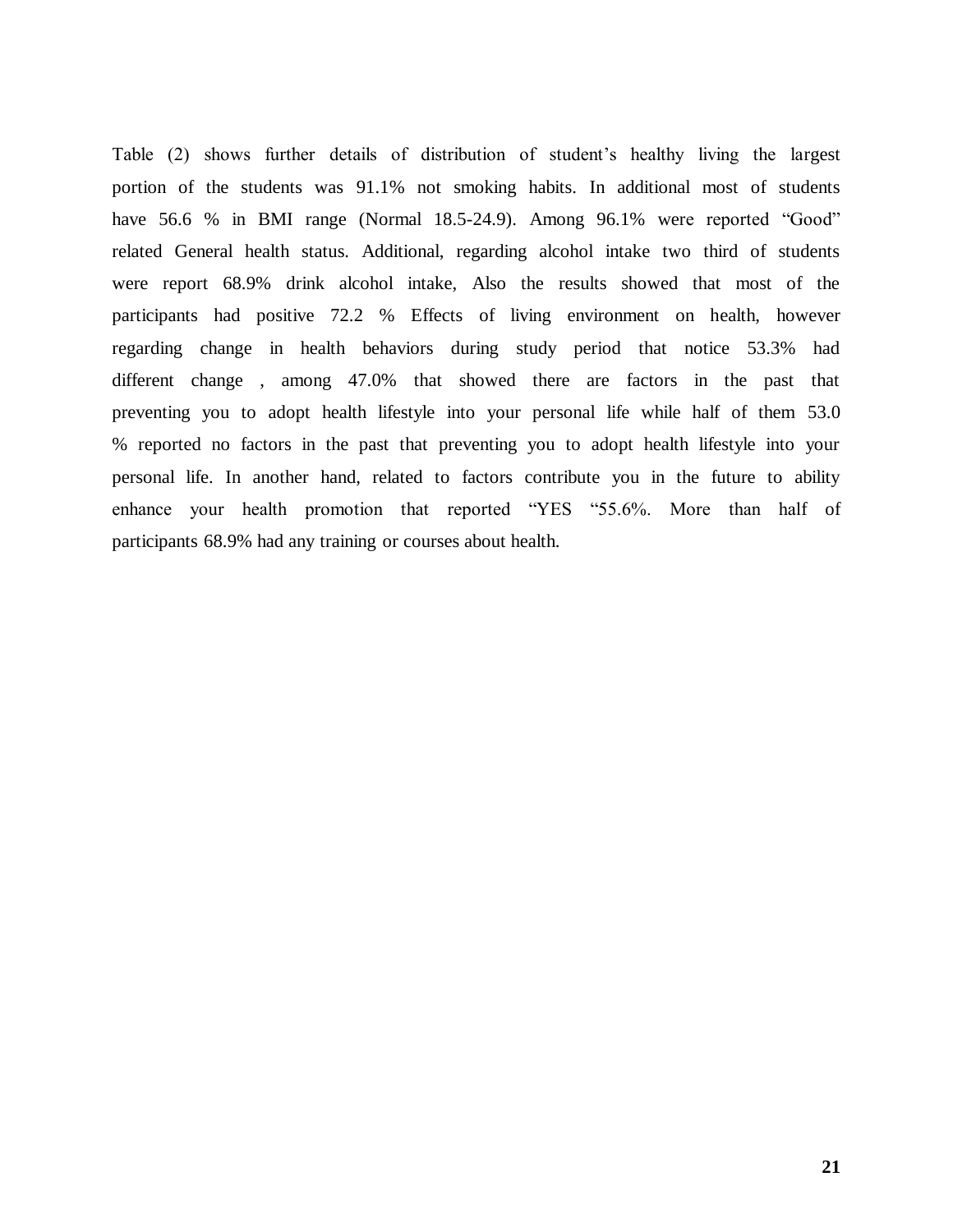## Table 3 **Distribution of Health-Promoting Lifestyle Profile II (HPLP-II) Scores Mean Score**

| Items                              | Original        | Mean & SD       | Min | Max |
|------------------------------------|-----------------|-----------------|-----|-----|
|                                    | $Min - Max$     |                 |     |     |
| Spiritual Growth                   | $9 - 36$        | $2.27 \pm 0.22$ | 15  | 33  |
| <b>Interpersonal Relationships</b> | $9 - 36$        | $2.59 \pm 0.21$ | 16  | 57  |
| <b>Physical Activity</b>           | $8 - 32$        | $2.53 \pm 0.20$ | 9   | 45  |
| Nutrition                          | $9 - 36$        | $2.34 \pm 0.18$ | 8   | 36  |
| Health Responsibility              | $9 - 36$        | $2.33 \pm 0.13$ | 10  | 34  |
| <b>Stress Management</b>           | $8 - 32$        | $2.39 \pm 0.23$ | 12  | 29  |
| <b>Overall Health Promotion</b>    | $2.45 \pm 0.43$ |                 |     |     |

Findings reported the mean of total HPLP II was 2.45 $\pm$ 0.43. The maximum mean was (2.59  $\pm$ 0.21) for Interpersonal Relationships followed by Physical Activity it was  $(2.53 \pm 0.20)$ . While the lowest was 2.27 ±0.22 for Spiritual Growth.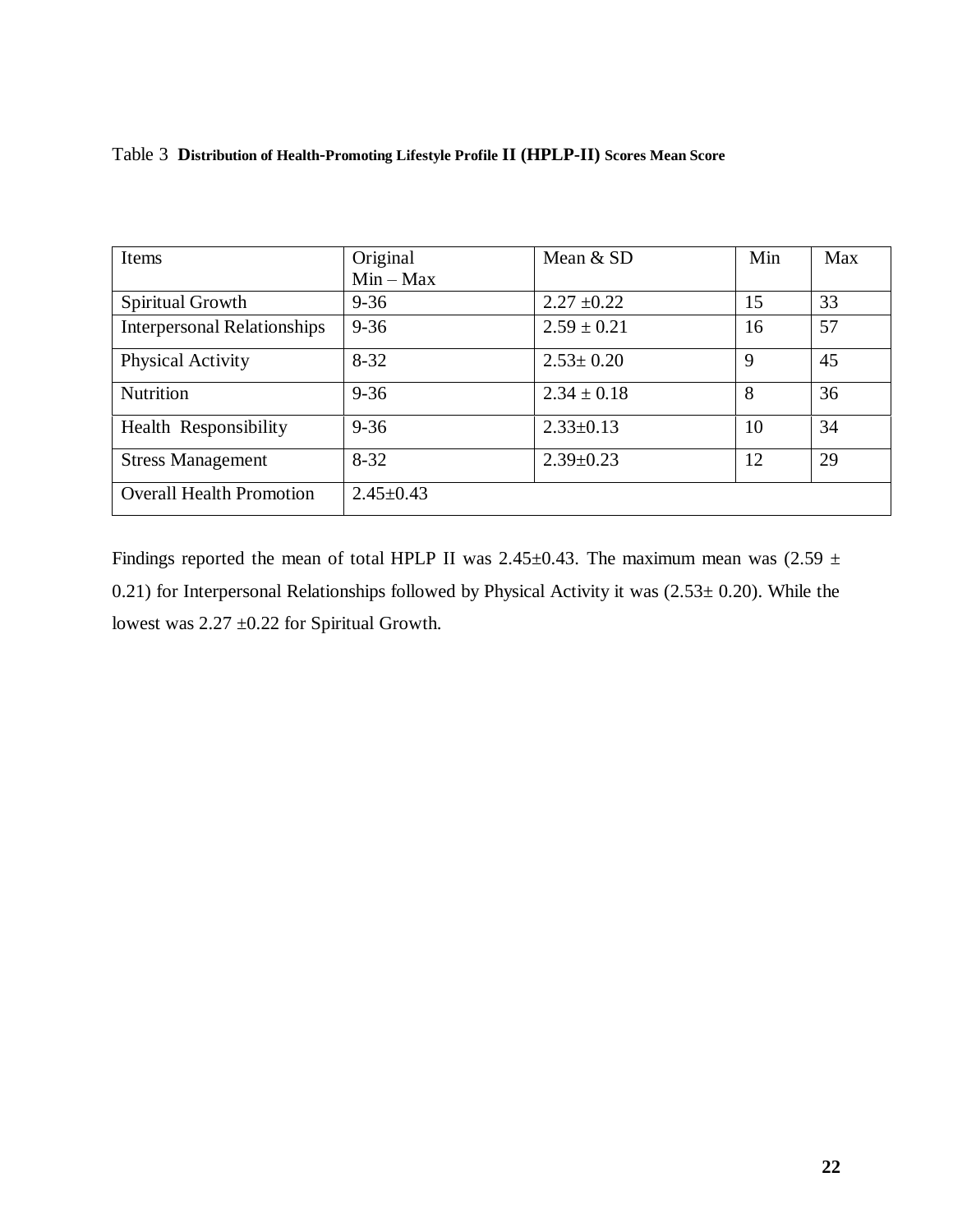| NO             | Spiritual Growth                                       | Never          |      | Sometimes   |      | Often |      | Routinely |      |
|----------------|--------------------------------------------------------|----------------|------|-------------|------|-------|------|-----------|------|
|                |                                                        | n              | $\%$ | $\mathbf n$ | $\%$ | n     | $\%$ | n         | $\%$ |
| $\mathbf{1}$   | Feel I am growing and changing in<br>positive ways.    | 13             | 4.8  | 107         | 39.6 | 102   | 37.8 | 48        | 17.8 |
| $\overline{2}$ | Believe that my life has purpose.                      | $\overline{7}$ | 2.6  | 49          | 18.1 | 99    | 36.7 | 115       | 42.6 |
| $\overline{3}$ | Look forward to the future.                            | $\overline{7}$ | 2.6  | 48          | 17.8 | 116   | 43.0 | 99        | 36.7 |
| $\overline{4}$ | Feel content and at peace with myself                  | 14             | 5.2  | 102         | 37.8 | 115   | 42.6 | 39        | 14.4 |
| 5              | Work toward long-term goals in my life.                | 12             | 4.4  | 77          | 28.5 | 112   | 41.5 | 69        | 25.6 |
| 6              | Find each day interesting and challenging.             | 17             | 6.3  | 95          | 35.2 | 116   | 43.0 | 42        | 15.6 |
| $\overline{7}$ | Am aware of what is important to me in<br>life.        | 42             | 8.9  | 98          | 36.3 | 105   | 38.9 | 43        | 15.9 |
| 8              | Feel connected with some force greater<br>than myself. | 9              | 3.3  | 97          | 35.9 | 85    | 31.5 | 79        | 29.3 |
| 9              | Expose myself to new experiences and<br>challenges.    | $\mathbf{1}$   | 0.4  | 70          | 25.9 | 119   | 44.1 | 80        | 29.6 |

#### **Table 4 Student's Perception Regarding Spiritual Growth (n ═ 270)**

Table 4 show the frequency rate related Spiritual Growth this factor contain nine item. The majority of students select "Sometimes" 39.6% related "Feel I am growing and changing in positive ways". In another hand 42.6% "Routinely" that were "believe that my life has purpose". Also 43.0 % overall of them "Often" "Look forward to the future". According to "Feel content and at peace with myself" that found 42.6 %. In additional most of the participants they prefer "often "41.5% "Work toward long-term goals in my life". However, regarding "Find each day interesting and challenging" the students 43.0% often. About "am aware of what is important to me in life" the students chose never 8.9%, at "Feel connected with some force greater than myself" 35.9 % with Sometimes, finally related "Expose myself to new experiences and challenges" majority of students had 44.1% with "Often".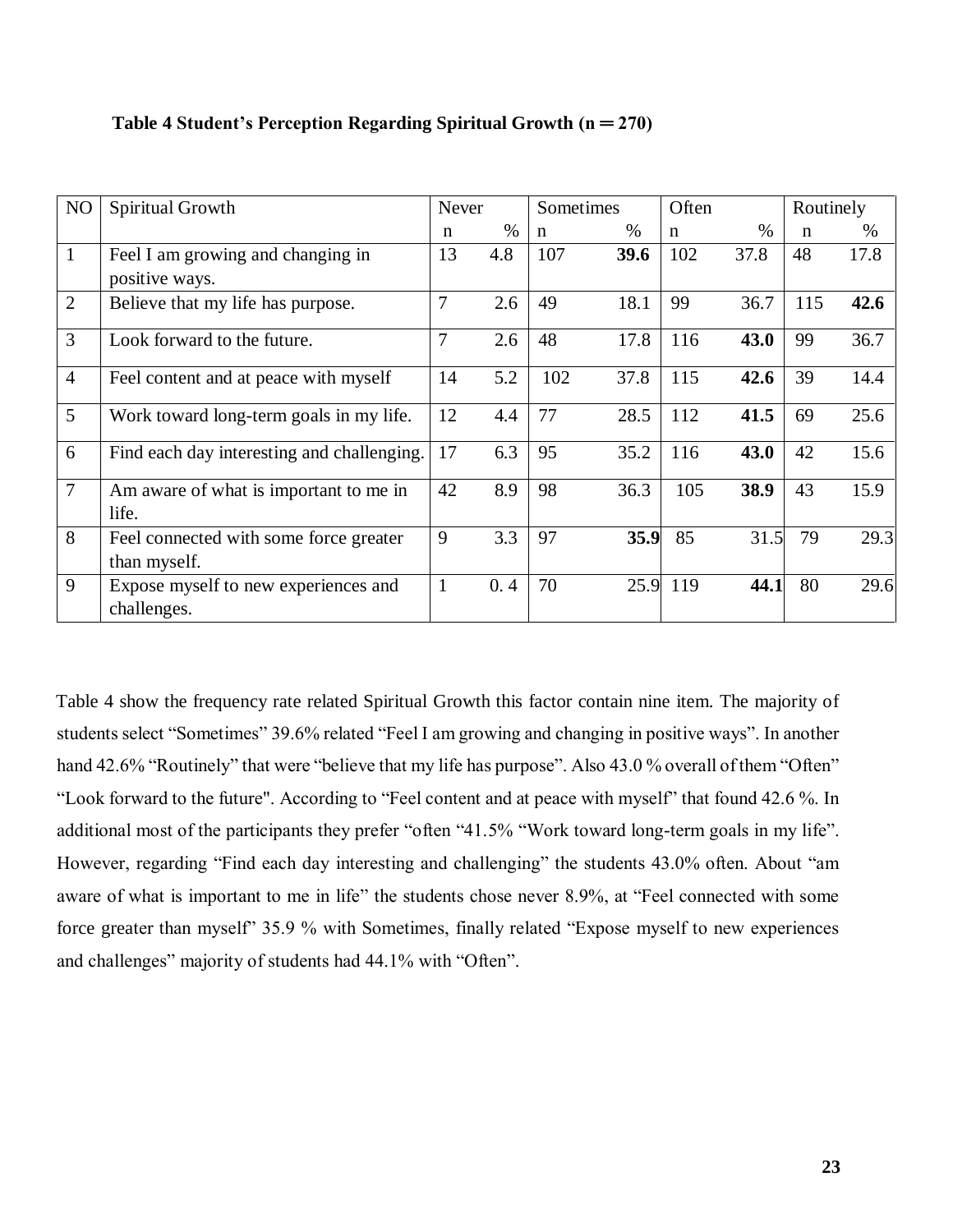|                | <b>Interpersonal Relationships</b>                                        | Never       |      | Sometimes   |      | Often       |      | Routinely   |      |
|----------------|---------------------------------------------------------------------------|-------------|------|-------------|------|-------------|------|-------------|------|
|                |                                                                           | $\mathbf n$ | $\%$ | $\mathbf n$ | $\%$ | $\mathbf n$ | $\%$ | $\mathbf n$ | $\%$ |
| $\mathbf{1}$   | Discuss my problems and concerns with<br>people close to me.              | 20          | 7.4  | 157         | 58.1 | 69          | 25.6 | 24          | 8.9  |
| $\overline{2}$ | their<br>Praise other people easily for<br>achievements                   | 17          | 6.3  | 81          | 30.0 | 13          | 41.9 | 59          | 21.9 |
| 3              | fulfilling<br>meaningful<br>Maintain<br>and<br>relationships with others. | 11          | 4.1  | 63          | 23.3 | 106         | 39.3 | 90          | 33.3 |
| $\overline{4}$ | Spend time with close friends.                                            | 12          | 4.4  | 76          | 28.1 | 108         | 40.0 | 74          | 27.4 |
| 5              | Find it easy to show concern, love and warmth<br>to others.               | 15          | 5.6  | 109         | 40.4 | 115         | 42.6 | 31          | 11.5 |
| 6              | Touch and am touched by people I care about.                              | 13          | 4.8  | 76          | 28.1 | 117         | 43.3 | 64          | 23.7 |
| $\overline{7}$ | Find<br>needs<br>ways<br>to<br>meet<br>my<br>for intimacy.                | 31          | 11.5 | 124         | 45.9 | 85          | 31.5 | 30          | 11.1 |
| 8              | Get support from a network of caring people.                              | 20          | 7.4  | 79          | 29.3 | 101         | 37.4 | 70          | 25.9 |
| 9              | Settle conflicts with others through discussion<br>and compromise.        | 8           | 3.0  | 95          | 35.2 | 97          | 35.9 | 70          | 25.9 |

## **Table 5 Student's Perception Regarding Interpersonal Relationships (N ═ 270)**

Table 5 show the frequency rate related Interpersonal Relationships this factor contain nine item, majority of students chose "Sometimes" with 58.1%. However, "Praise other people easily for their achievements" with 41.9% "Often". In additional 39.3% with "Often" they were "Maintain meaningful and fulfilling relationships with others". "Among Spend time with close friends" 40.0% of them select "Often", in additional regarding "find it easy to show concern, love and warmth to others" 42.6 % with. "Related Touch and am touched by people I care about the highest of students" that were select "Often" with 43.3% while in "Find ways to meet my needs for intimacy" they are report 45.9% with "Sometimes", according to "Get support from a network of caring people" 37.4% of them report with "Often", at the end regarding "Settle conflicts with others through discussion and compromise" about 25.9% they prefer "Routinely"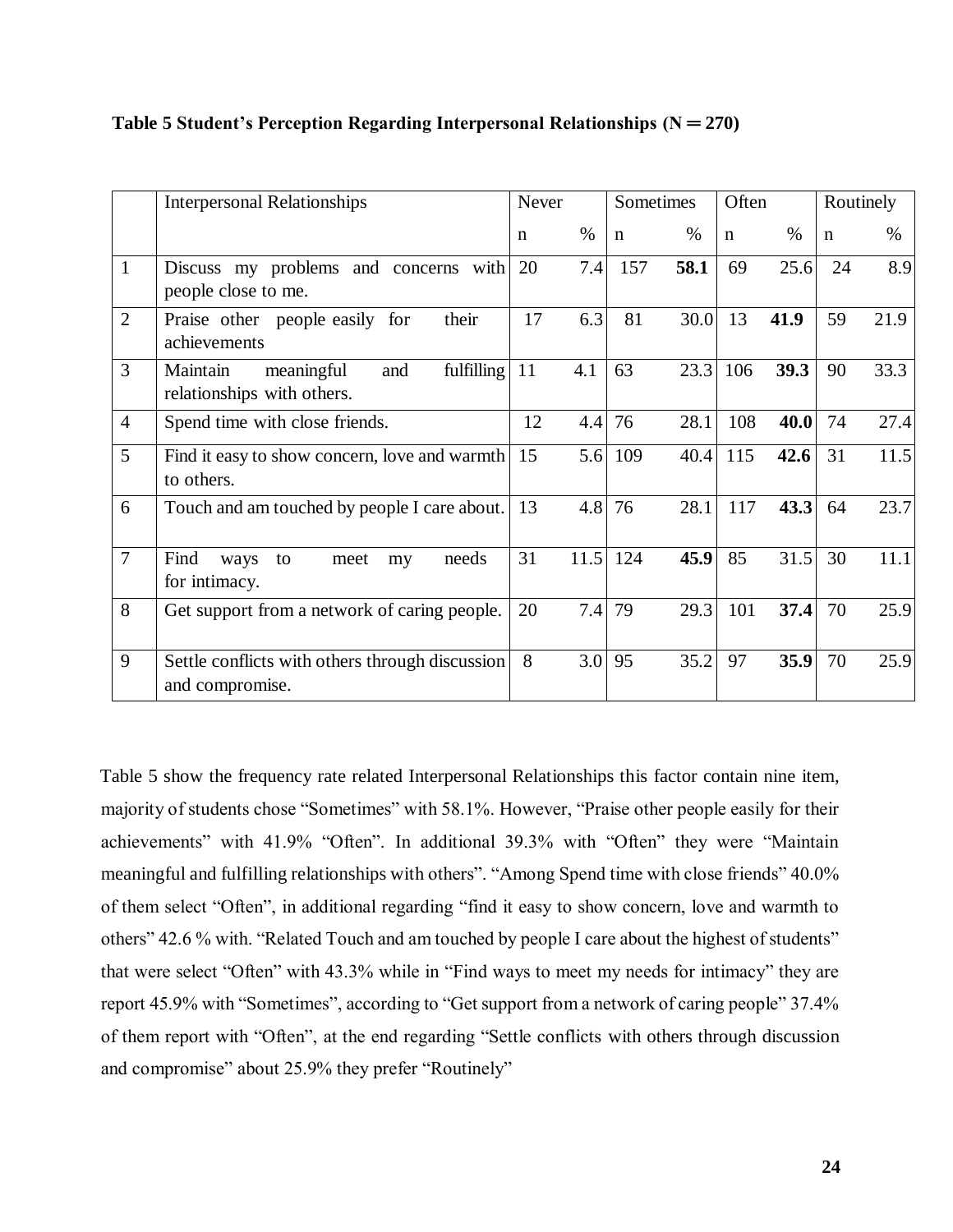| No.            | Physical Activity                                                                                                                                                      | Never |               | Sometimes |      | Often |               | Routinely |      |
|----------------|------------------------------------------------------------------------------------------------------------------------------------------------------------------------|-------|---------------|-----------|------|-------|---------------|-----------|------|
|                |                                                                                                                                                                        | n     | $\frac{0}{0}$ | n         | $\%$ | n     | $\frac{0}{0}$ | n         | $\%$ |
| $\mathbf{1}$   | Follow a planned exercise program                                                                                                                                      | 56    | 20.7          | 127       | 47.0 | 67    | 24.8          | 20        | 7.4  |
| $\overline{2}$ | Exercise vigorously for 20 or more minutes at<br>least three times a week                                                                                              | 44    | 16.3          | 121       | 44.8 | 73    | 27.0          | 32        | 11.9 |
| 3              | Take part in light to moderate physical<br>activity (such as sustained walking 30-40)<br>minutes 5 or more times a week).                                              | 40    | 14.8          | 97        | 35.9 | 86    | 31.9          | 47        | 17.4 |
| $\overline{4}$ | Take part in leisure-time (recreational)<br>physical activities (such as swimming,<br>dancing, bicycling).                                                             | 30    | 11.1          | 143       | 53.0 | 83    | 30.7          | 14        | 5.2  |
| 5              | Do stretching exercises at least 3 times per<br>week.                                                                                                                  | 26    | 9.6           | 135       | 50.0 | 88    | 32.6          | 21        | 7.8  |
| 6              | Get exercise during usual daily activities<br>(such as walking during lunch, using stairs)<br>instead of elevators, parking car away from<br>destination and walking). | 17    | 6.3           | 114       | 42.2 | 106   | 39.3          | 33        | 12.2 |
| $\overline{7}$ | Check my pulse rate when exercising.                                                                                                                                   | 31    | 11.5          | 140       | 51.9 | 80    | 29.6          | 19        | 7.0  |
| 8              | Reach my target heart rate when exercising.                                                                                                                            | 70    | 25.9          | 88        | 32.6 | 75    | 27.8          | 37        | 13.7 |

## **Table 6 Student's Perception Regarding Physical Activity (n ═ 270)**

Table 6 represent Physical Activity factor that contain eight items, in the first item Follow a planned exercise program that show most of the students select "Sometimes" with 47.0%, However related item 2 also shown 44.8 % "Sometimes" and 27.0%. In another hand, 17.4% of overall that prefer "Routinely" to item 3. In additional more than half of the students 53.0% "Sometimes" item 4. Related item 5 that reported half of student's choice 50.0% with "Sometimes". "Regarding items 6 there were a little bit percent different between "Sometimes" and "Often" variable. Followed by item 7 that notice nearly 51, 9% with "Sometimes" and finally about item 8 that notified the highest percentage in "Sometimes" with 32.6%.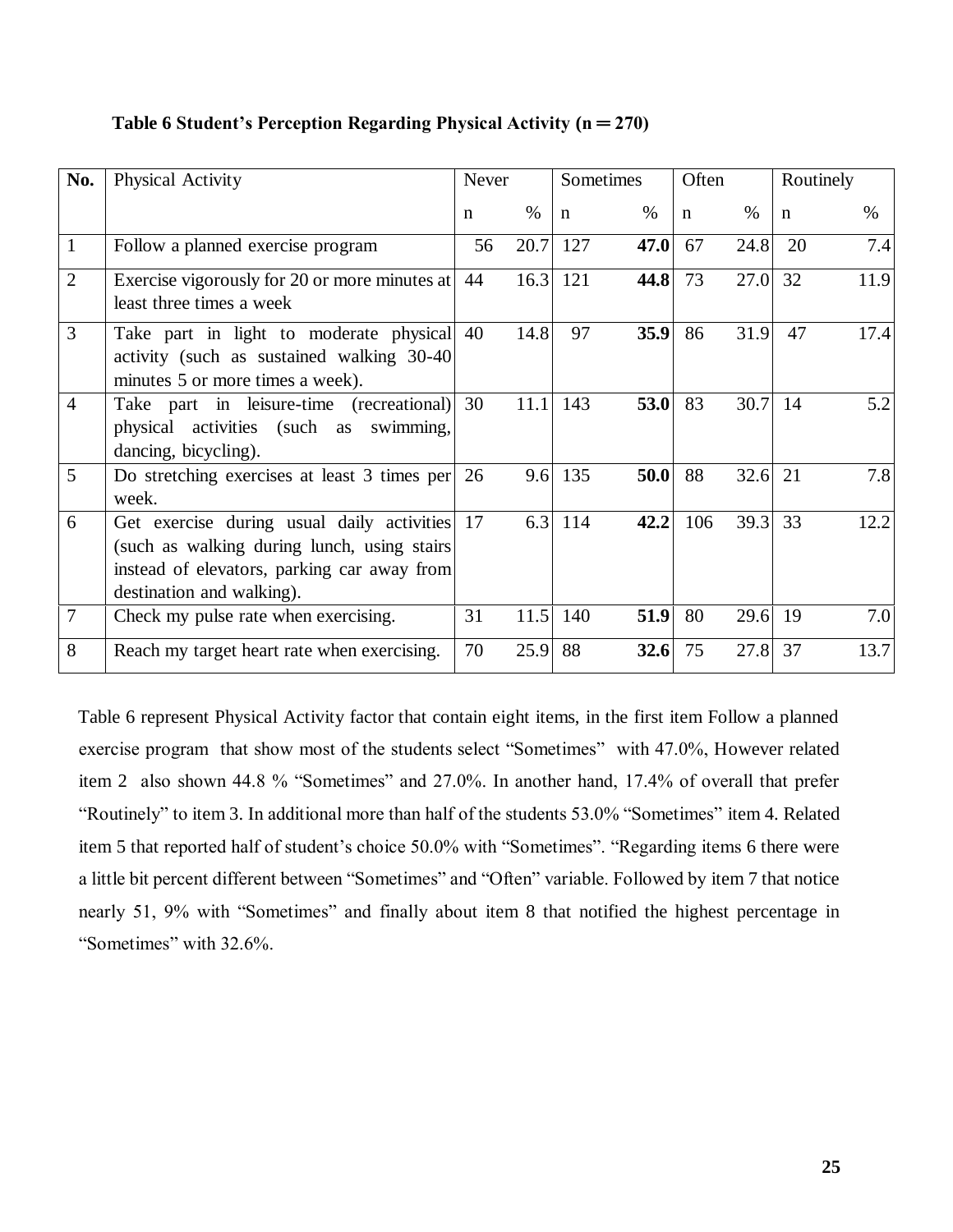| NO             | Nutrition                                                                                             |             | <b>Never</b> |             | Sometimes |             | Often     |             | Routinely |  |
|----------------|-------------------------------------------------------------------------------------------------------|-------------|--------------|-------------|-----------|-------------|-----------|-------------|-----------|--|
|                |                                                                                                       | $\mathbf n$ | $\%$         | $\mathbf n$ | $\%$      | $\mathbf n$ | $\%$      | $\mathbf n$ | $\%$      |  |
| $\mathbf{1}$   | Choose a diet low in fat, saturated fat, and<br>cholesterol.                                          | 23          | 8.5          | 112         | 41.5      | 87          | 32.2      | 48          | 17.8      |  |
| $\overline{2}$ | Limit use of sugars and food containing<br>sugar (sweets).                                            | 22          | 8.1          | 129         | 47.8      | 85          | 31.5      | 34          | 12.6      |  |
| $\overline{3}$ | Eat 6-11 servings of bread, cereal, rice and<br>pasta each day.                                       | 58          | 21.5         | 98          | 36.3      | 68          | 25.2      | 46          | 17.0      |  |
| $\overline{4}$ | Eat 2-4 servings of fruit each day.                                                                   | 32          | 11.9         | 140         | 51.9      | 74          | 27.4      | 24          | 8.9       |  |
| 5              | Eat 3-5 servings of vegetables each day.                                                              | 19          | 7.0          | 142         | 52.6      | 82          | 30.4      | 27          | 10.0      |  |
| 6              | Eat 2-3 servings of milk, yogurt or cheese<br>each day.                                               | 22          | 8.1          | 115         | 42.6 $94$ |             | $34.8$ 39 |             | 14.4      |  |
| $\overline{7}$ | Eat only 2-3 servings from the meat,<br>poultry, fish, dried beans, eggs, and nuts<br>group each day. | 24          | 8.9          | 139         | 51.5      | 74          | 27.4      | 33          | 12.2      |  |
| 8              | Read labels to identify nutrients, fats, and<br>sodium content in packaged food                       | 30          | 11.1         | 111         | 41.1      | 89          | 33.0      | 40          | 14.8      |  |
| 9              | Eat breakfast.                                                                                        | 28          | 10.4         | 88          | 32.6      | 94          | 34.8      | 60          | 22.2      |  |

## **Table 7 Student's Perception Regarding Nutrition (N ═ 270)**

Table 7 represent Nutrition factor that contain nine items. In the item 1 that were "Sometimes" 41.5%. Related item 2 that notified 12.6 % of them with "Routinely". In additional 36.3% of the students they choice "Sometimes" with item 3. However, more than half of students items 4, 5, 6 ("Sometimes" 51.9%, 52.6%, 51.5%) and finally regarding Eat breakfast 34.8% of the students "Often" eat breakfast.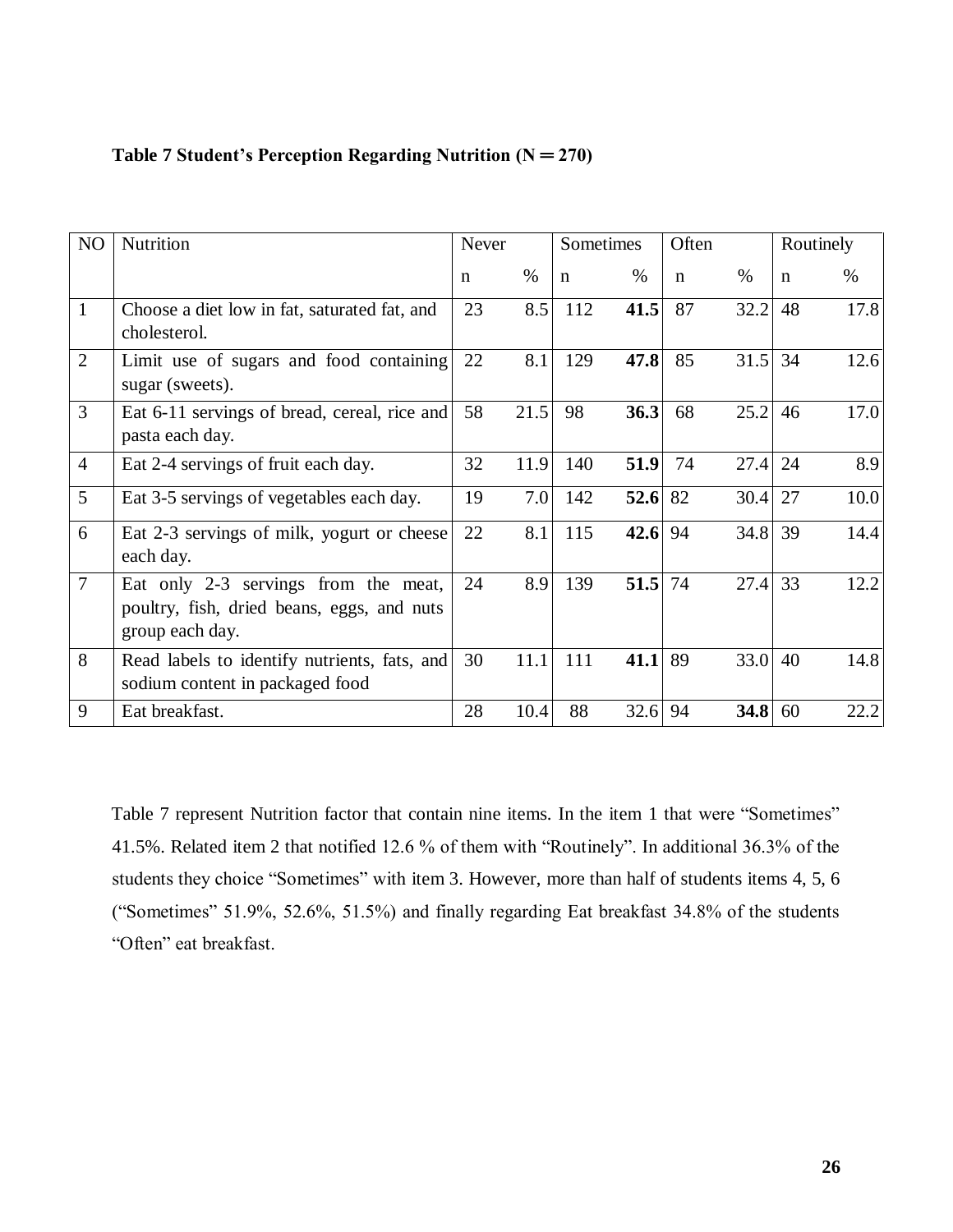|                | <b>Health Responsibility</b>                                                                          | Never |      | Sometimes   |      | Often       |      | Routinely |      |
|----------------|-------------------------------------------------------------------------------------------------------|-------|------|-------------|------|-------------|------|-----------|------|
|                |                                                                                                       | n     | $\%$ | $\mathbf n$ | $\%$ | $\mathbf n$ | $\%$ | n         | %    |
| $\mathbf{1}$   | Report any unusual signs or symptoms to a<br>physician or other health professional                   | 28    | 10.4 | 113         | 41.9 | 109         | 40.4 | 20        | 7.4  |
| $\overline{2}$ | Read or watch TV programs<br>about<br>improving health.                                               | 26    | 9.6  | 122         | 45.2 | 90          | 33.3 | 32        | 11.9 |
| 3              | Question health professionals in order to<br>understand their instructions.                           | 19    | 7.0  | 122         | 45.2 | 96          | 35.6 | 33        | 12.2 |
| $\overline{4}$ | Get a second opinion when I question my<br>health care provider's advice.                             | 29    | 10.7 | 149         | 55.2 | 77          | 28.5 | 15        | 5.6  |
| 5              | Discuss my health concerns with health<br>professionals.                                              | 28    | 10.4 | 135         | 50.0 | 81          | 30.0 | 26        | 9.6  |
| 6              | Inspect my body at least monthly for<br>physical changes/danger signs.                                | 26    | 9.6  | 99          | 36.7 | 110         | 40.7 | 35        | 13.0 |
| $\overline{7}$ | for<br>information<br>from<br>health<br>Ask<br>professionals about how to take good care<br>of myself | 27    | 10.0 | 124         | 45.9 | 99          | 36.7 | 20        | 7.4  |
| 8              | Attend educational programs on personal<br>health care.                                               | 39    | 14.4 | 100         | 37.0 | 89          | 33.0 | 42        | 15.6 |
| 9              | counseling<br>Seek<br>guidance<br><b>or</b><br>when necessary.                                        | 22    | 8.1  | 112         | 41.5 | 100         | 37.0 | 36        | 13.3 |

## **Table 8 Student's Perception Regarding Health Responsibility (N ═ 270)**

According to (item 1) 41.9 % with sometimes. In another hand the students report 45.2% sometimes (item 2). Also that shown the same percentage 45.2 % sometimes regarding (item 3). However, more than half of the students get 55.2 % with "sometimes" item 4. By the way half of overall they were item 5 with percentage 50.0 % "sometimes". Among item 6 the results shown 40.7% "Often" and 36.7 with "sometimes" about percentage of item 7 that shown the lowest percentage with 7.4% at Routinely while the highest percentage with 45.9 % at "sometimes". Related to item 8 that present 37.0 % at Sometimes. At the end about item 9 that were 41.5 % at some time.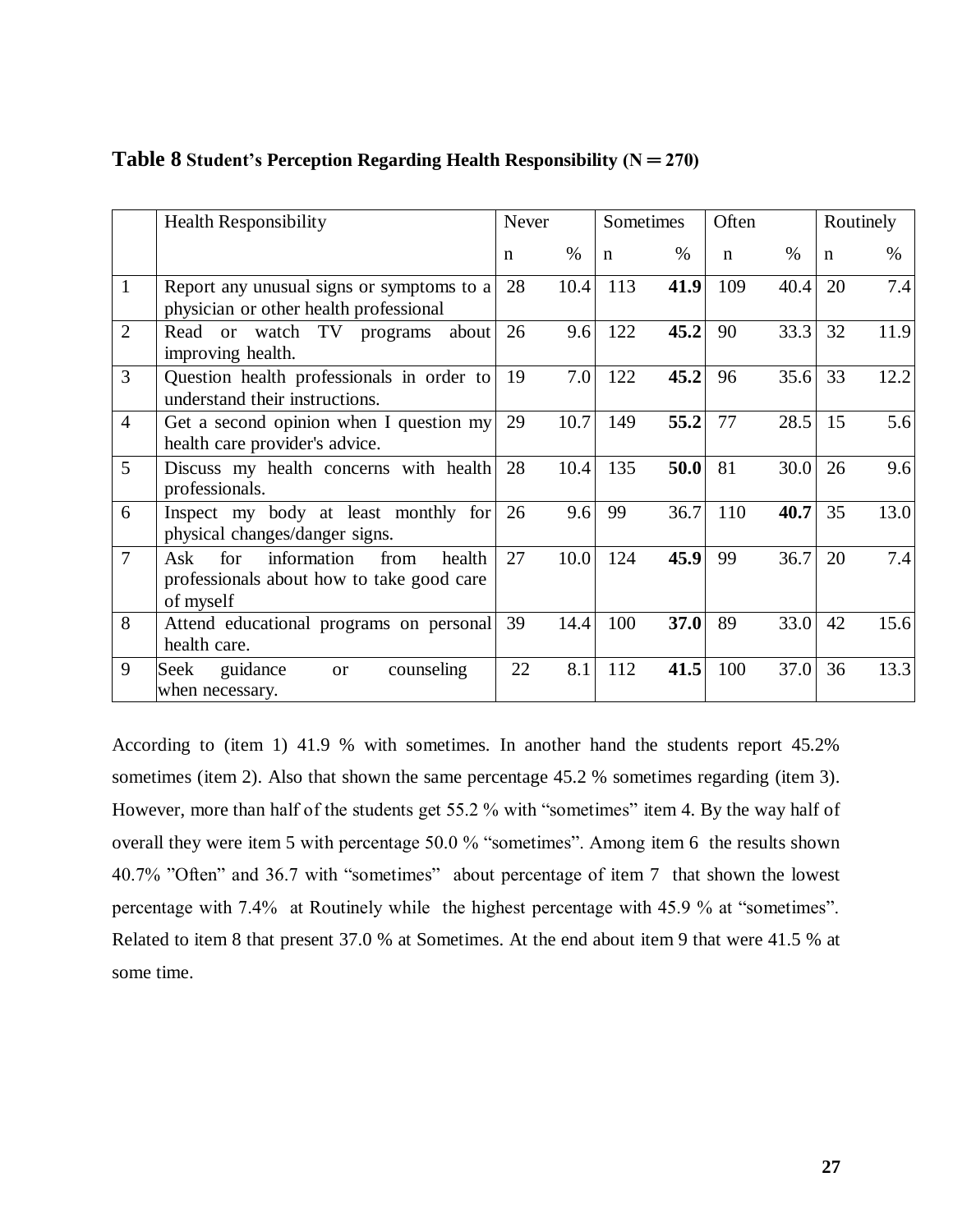|                | <b>Stress Management</b>                                      |    | <b>Never</b> | Sometimes   |          | Often       |      |             | Routinely |
|----------------|---------------------------------------------------------------|----|--------------|-------------|----------|-------------|------|-------------|-----------|
|                |                                                               | n  | $\%$         | $\mathbf n$ | $\%$     | $\mathbf n$ | $\%$ | $\mathbf n$ | $\%$      |
| 1              | Get enough sleep                                              | 23 | 8.5          | 132         | 48.9     | 94          | 34.8 | 21          | 7.8       |
| $\overline{2}$ | Take some time for relaxation each day.                       | 23 | 8.5          | 106         | 39.3     | 89          | 33.0 | 52          | 19.3      |
| 3              | Accept those things in my life which I cannot<br>change.      | 41 | 15.2         | 99          | 36.7     | 88          | 32.6 | 42          | 15.6      |
| $\overline{4}$ | Concentrate on pleasant thoughts at bedtime.                  | 16 | 5.9          | 115         | 42.6 112 |             | 41.5 | 27          | 10.0      |
| 5              | Use specific methods to control my stress.                    | 16 | 5.9          | 127         | 47.0     | 109         | 40.4 | 18          | 6.7       |
| 6              | Balance time between work and play                            | 20 | 7.4          | 104         | 38.5     | 105         | 38.9 | 41          | 15.2      |
| 7              | Practice relaxation or meditation for 15-20<br>minutes daily. | 22 | 8.1          | 99          | 36.7     | 95          | 35.2 | 54          | 20.0      |
| 8              | Pace myself to prevent tiredness                              | 21 | 7.8          | 108         | 40.0     | 191         | 33.7 | 49          | 18.1      |

**Table 9 Student's Perception Regarding Stress Management (N ═ 270)**

In table Stress Management it is contain 8 items nearly half of students that report 48.9% sometimes related get enough sleep. Among 39.3% with Sometimes among item 2. In additional approximately 32.6% with "Often "Accept those things in my life which I cannot change, regarding Concentrate on pleasant thoughts at bedtime that report 42.6%"Sometimes". In another hand related item 5, that shown 47.0 % with Sometimes, regarding item 6 that were shown similarity percentage with a little bit different with Sometimes and Often variables 38.5%, 38.9 %. However, item 7 daily that report 36.7% with Sometimes and followed by 8.1% with Never. Finally, among Pace myself to prevent tiredness that notice 40.0% with Sometimes and followed by 33.7 % with Often.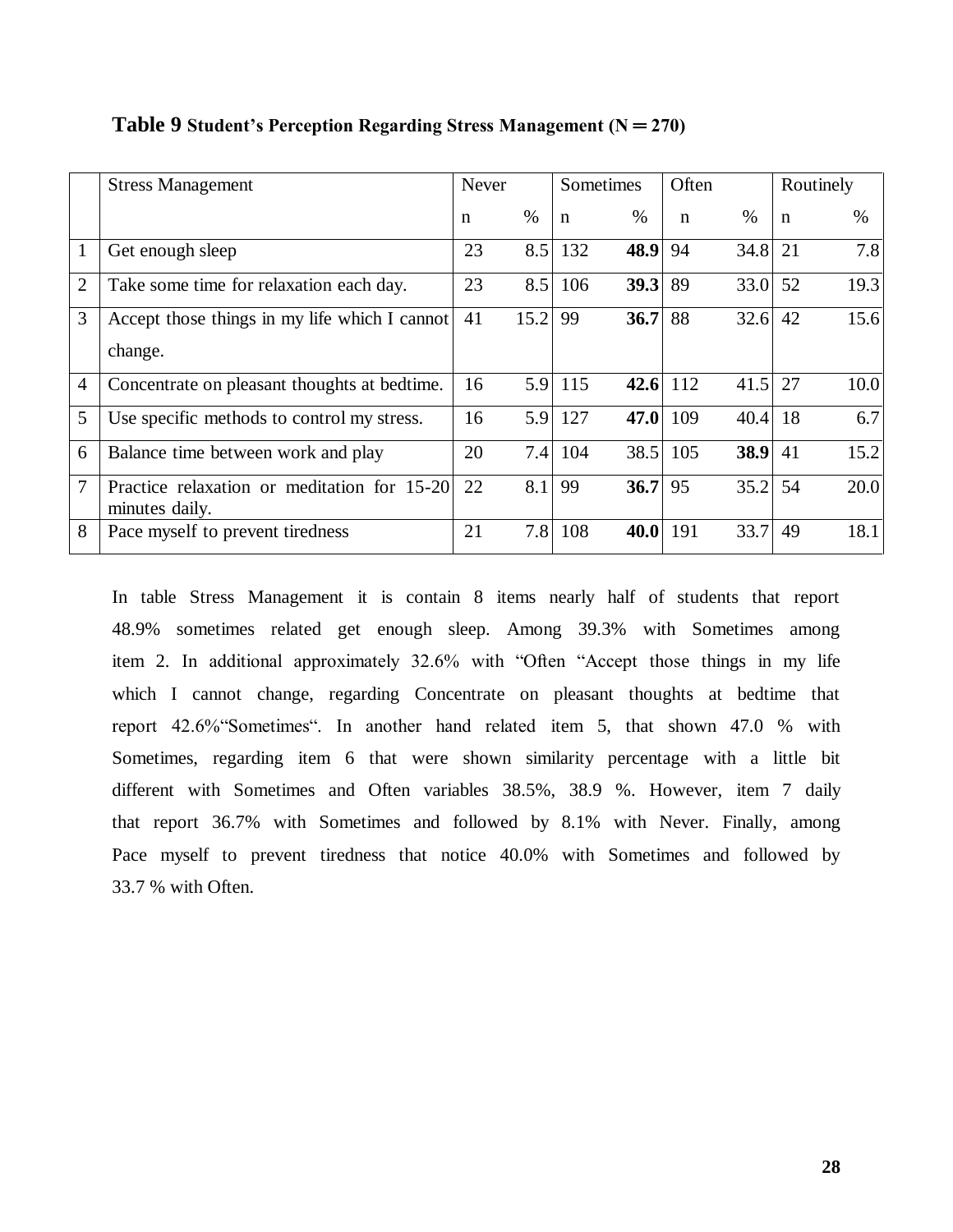| Items                | Overall<br>Health<br>Promotion | Spiritual<br>Growth | Interpersonal<br>Relationships | Physical<br>Activity | <b>Nutrition</b> | Health<br>Responsibility | <b>Stress Management</b> |  |
|----------------------|--------------------------------|---------------------|--------------------------------|----------------------|------------------|--------------------------|--------------------------|--|
| Gender               |                                |                     |                                |                      |                  |                          |                          |  |
| Male                 | $2.55 \pm 0.46$                | $1.93 \pm 0.67$     | $2.25 \pm 0.41$                | $3.19 \pm 0.57$      | $2.31 \pm 0.45$  | $2.77 \pm 0.31$          | $2.42 \pm 0.39$          |  |
| Female               | $2.60 \pm 0.47$                | $1.99 \pm 0.61$     | $2.37 \pm 0.49$                | $3.02 \pm 0.55$      | $2.26 \pm 0.47$  | $2.67 \pm 0.47$          | $2.26 \pm 0.31$          |  |
| t Value              | 0.453                          | 0.417               | 0.671                          | $0.004*$             | 0.358            | 0.343                    | 0.781                    |  |
| Previous<br>Training |                                |                     |                                |                      |                  |                          |                          |  |
| Yes                  | $3.18 \pm 0.23$                | $1.72 \pm 0.23$     | $2.67 \pm 0.21$                | $2.45 \pm 0.15$      | $2.34 \pm 0.23$  | $2.43 \pm 0.13$          | $2.79 \pm 0.21$          |  |
| <b>NO</b>            | $3.01 \pm 0.15$                | $1.76 \pm 0.12$     | $2.56 \pm 0.24$                | $2.21 \pm 0.25$      | $2.25 \pm 0.29$  | $2.27 \pm 0.23$          | $2.77 \pm 0.29$          |  |
| t Value              | 0.561                          | $0.007*$            | 0.432                          | 0.734                | 0.341            | 0.412                    | 0.216                    |  |

## **Table 10 Relationship of Students Demographic Variables with Health Promotion Lifestyle Profile II**

**The values are expressed as mean** ± **SD and t-tests were conducted \* P< 0.05**

As shown in table 10, the overall health promotion for gender that were mean score for female students higher (2.60 ±0.47) than male students. Related health promotion lifestyle subscales, the lowest mean score was for spiritual growth in both gender while the highest was for physical Activity (3.19  $\pm$  0.57) with statistical significant p=0.004\*. However there were statistical significant between previous training and spiritual growth  $t = 0.007$ .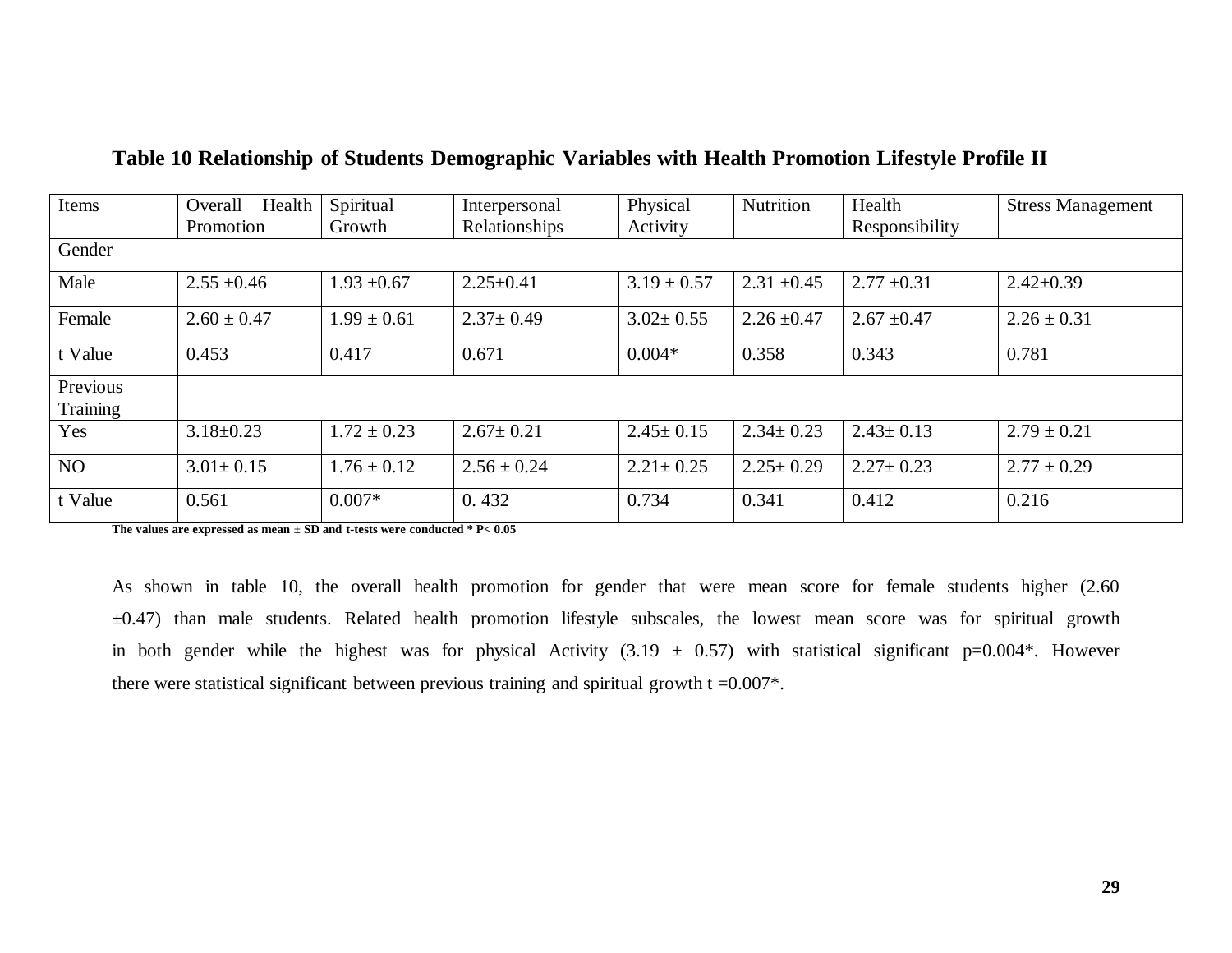| Items               | <b>Overall Health</b> | Spiritual       | Interpersonal   | Physical        | Nutrition       | Health          | <b>Stress</b>   |
|---------------------|-----------------------|-----------------|-----------------|-----------------|-----------------|-----------------|-----------------|
|                     | Promotion             | Growth          | Relationships   | Activity        |                 | Responsibility  | Management      |
| Income satisfactory |                       |                 |                 |                 |                 |                 |                 |
| Yes                 | $2.15 \pm 0.43$       | $2.59 \pm 0.57$ | $2.47 \pm 0.31$ | $2.29 \pm 0.51$ | $2.46 \pm 0.15$ | $2.34 \pm 0.33$ | $2.32 \pm 0.31$ |
| N <sub>o</sub>      | $2.10 \pm 0.38$       | $2.53 \pm 0.51$ | $2.26 \pm 0.29$ | $2.27 \pm 0.53$ | $2.28 \pm 0.40$ | $2.27 \pm 0.42$ | $2.28 \pm 0.21$ |
| t Value             | 0.539                 | $0.0014*$       | 0.176           | 0.231           | 0.315           | 0.141           | 0.382           |
| Personal life       |                       |                 |                 |                 |                 |                 |                 |
| Yes                 | $2.34 \pm 0.18$       | $2.56 \pm 0.28$ | $2.44 \pm 0.38$ | $2.31 \pm 0.18$ | $2.58 \pm 0.25$ | $2.42 \pm 0.11$ | $2.53 \pm 0.20$ |
| NO                  | $2.31 \pm$            | $2.44 \pm 0.08$ | $2.43 \pm 0.35$ | $2.29 \pm 0.08$ | $2.31 \pm 0.15$ | $2.30 \pm 0.19$ | $2.59 \pm 0.21$ |
| t Value             | 0.220                 | $0.003*$        | 0.432           | 0.587           | 0.721           | 0.632           | 0.157           |

## **Table 11 Relationship of Students Demographic Factors with Health Promotion Lifestyle Profile II**

The values are expressed as mean  $\pm$  SD and t-tests were conducted  $*$  P< 0.05

The income of participants was categorized into two subscale "Yes" "NO", that were a significant correlation was reported between Income satisfactory and spiritual growth (0.0014\*). Also that shown the highest mean score that were with "YES" Income satisfactory and Interpersonal Relationships (2.47± 0.31). In another hand that shown the highest mean score with Income satisfactory more than non -Income satisfactory. The highest mean score that was with "YES" and Nutrition (2.58± 0.25).There were significant correlation was shown between Personal life and spiritual growth (0.003\*).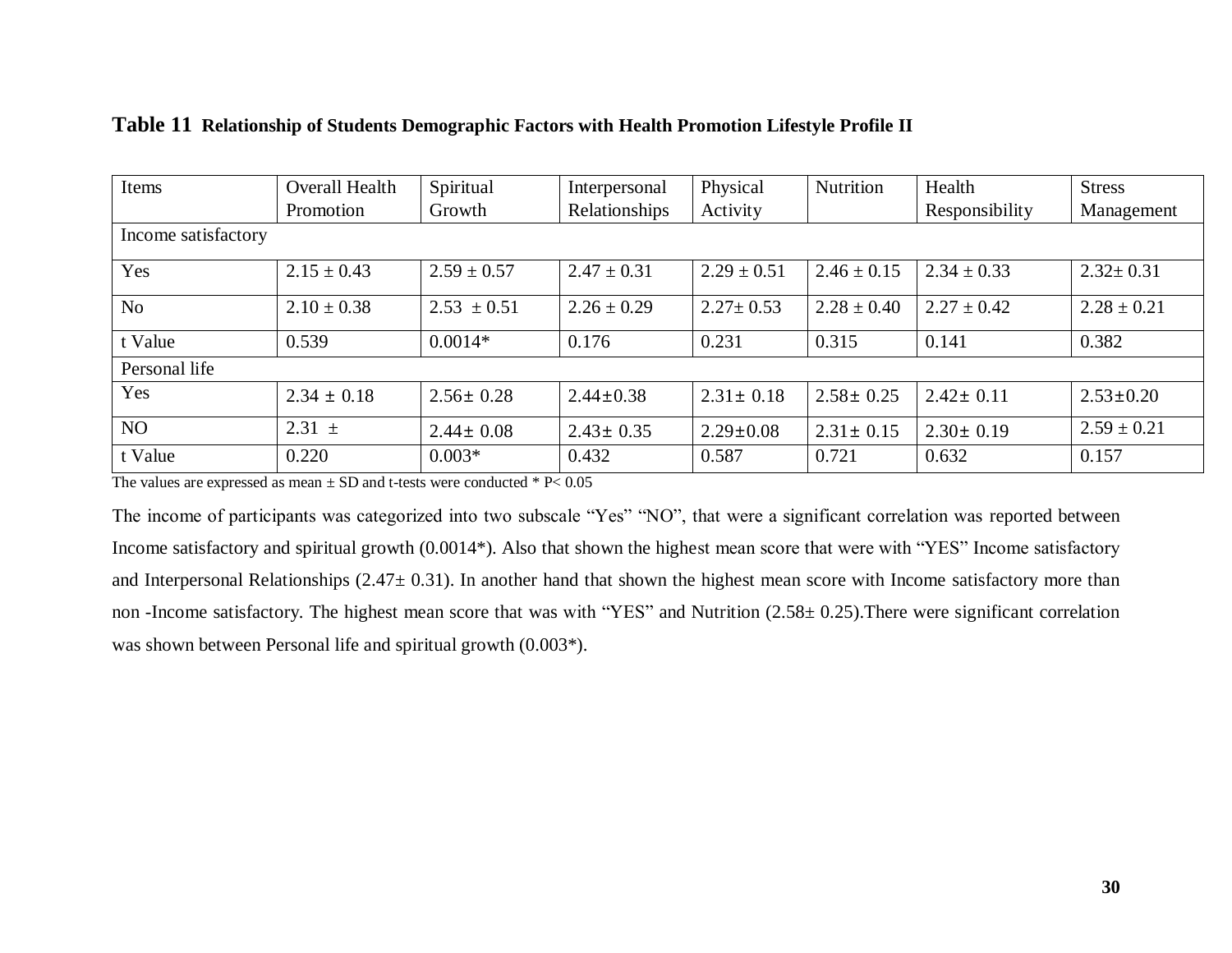# **Table 12 Independent Baseline Predictors of Health-Promoting Lifestyle Profile II and Demographic Data of Participations**

| Items               | Overall Health | Spiritual | Interpersonal | <b>Physical Activity</b> | Nutrition | Health         | <b>Stress Management</b> |
|---------------------|----------------|-----------|---------------|--------------------------|-----------|----------------|--------------------------|
|                     | Promotion      | Growth    | Relationships |                          |           | Responsibility |                          |
| Sex (Male\Female)   | 0.030          | 0.123     | $-0.034$      | 0.032                    | 0.086     | 0.043          | 0.075                    |
| Age (years)         | 0.067          | 0.156     | 0.019         | $0.005*$                 | 0.048     | 0.066          | 0.108                    |
| Income satisfactory | 0.021          | $0.00*$   | 0.054         | 0.171                    | $0.002*$  | 0.039          | 0.054                    |
| <b>Study Class</b>  | 0.045          | $0.008*$  | $0.004*$      | 0.068                    | 0.022     | 0.099          | 0.027                    |
| <b>BMI</b>          | 0.015          | 0.187     | 0.024         | $0.001*$                 | 0.090     | 0.078          | 0.076                    |
| $R^2$               | 0.033          | 0.073     | 0.023         | 0.046                    | 0.019     | 0.031          | 0.052                    |

Five demographic variables of the multiple regression analysis with the overall HPLP-II score and six health-promoting lifestyle subscales score was preformed to assess which separate factors were prefect indictor of a healthy lifestyles in the students. Severely highly significant correlations were found for the independent variables and significant negative effect of Income satisfactory and study class was found. Significant effect for age and BMI on Physical Activity. No Significant effect for Stress Management & Health Responsibility and was found.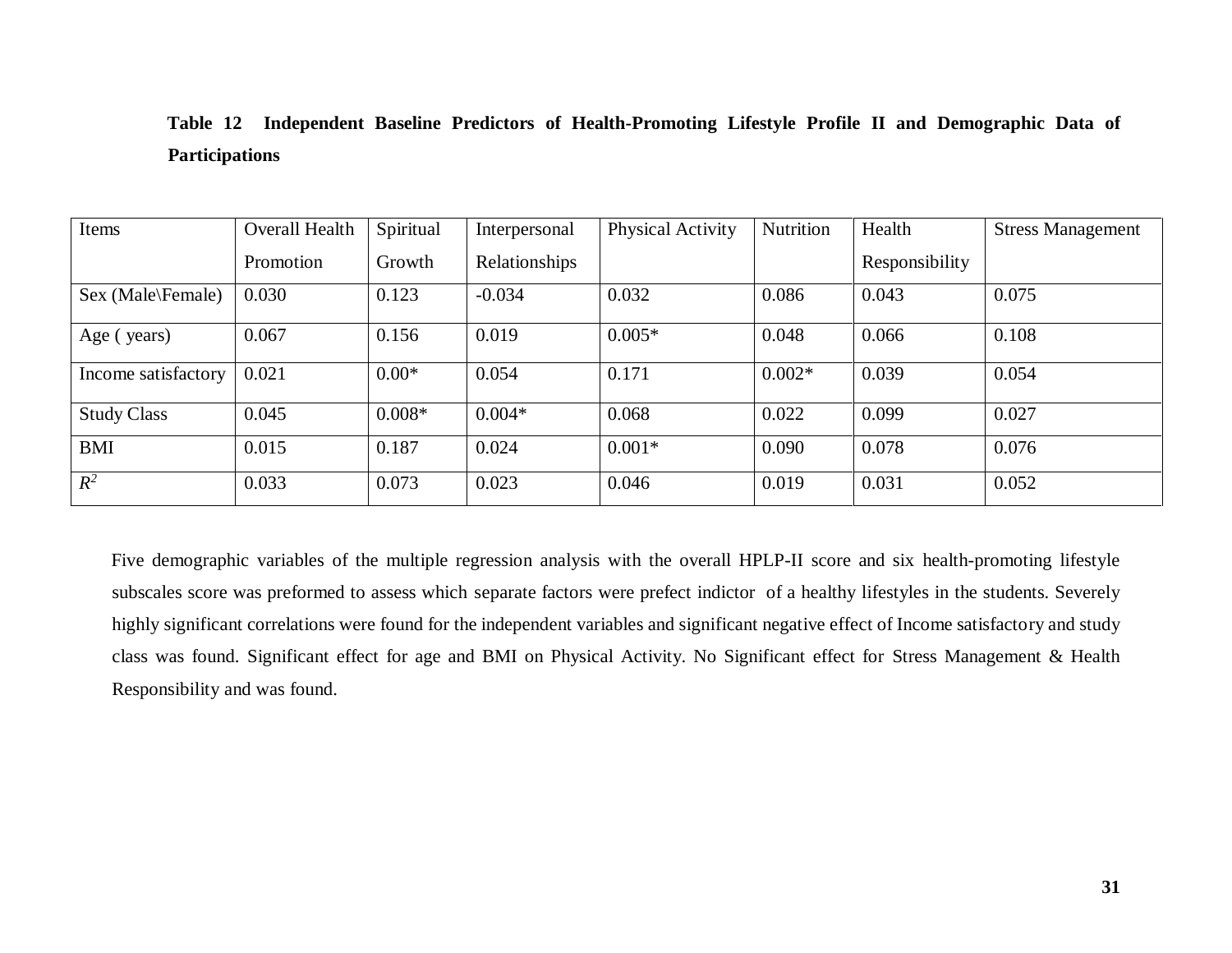| Items        | <b>Overall Health</b> | Spiritual                  | Interpersonal     | Physical                     | Nutrition       | Health            | <b>Stress Management</b> |
|--------------|-----------------------|----------------------------|-------------------|------------------------------|-----------------|-------------------|--------------------------|
|              | Promotion             | Growth                     | Relationships     | Activity                     |                 | Responsibility    |                          |
| All students | $2.45 \pm 0.43$       | $2.27 \pm 0.22$            | $2.59 \pm 0.21$   | $2.53 \pm 0.20$              | $2.34 \pm 0.18$ | $2.33 \pm 0.13$   | $2.39 \pm 0.23$          |
| First year   | $2.25 \pm 0.13$       | $2.33 \pm 0.57$            | $2.28 \pm 0.29^b$ | $2.12 \pm 0.29$ <sup>c</sup> | $2.16 \pm 0.15$ | $2.25 \pm 0.14$   | $2.42 \pm 0.20^a$        |
| Second year  | $2.40 \pm 0.18$       | $2.33 \pm 0.51^{\text{d}}$ | $2.27 \pm 0.21$   | $2.30 \pm 0.33$              | $2.28 \pm 0.10$ | $2.26 \pm 0.31$   | $2.29 \pm 0.41$          |
| Third year   | $2.32 \pm 0.31$       | $2.41 \pm 0.28$            | $2.33 \pm 0.34$   | $2.29 \pm 0.43$              | $2.31 \pm 0.25$ | $2.29 \pm 0.21^e$ | $2.26 \pm 0.36$          |
| Fourth year  | $2.28 \pm 0.21$       | $2.44 \pm 0.08$            | $2.48 \pm 0.19$   | $2.45 \pm 0.26$              | $2.51 \pm 0.25$ | $2.56 \pm 0.19$   | $2.25 \pm 0.33$          |
| $F$ Value    | 0.220                 | 0.310                      | 0.110             | $0.0021*$                    | $0.009*$        | 0.312             | 0.057                    |

#### **Table 13 Distribution of Health-Promoting Lifestyle Profile II (HPLP-II) Scores According To Year**

The values are expressed as means  $\pm$  SD, and one-way analysis of variance (ANOVA)\* P< 0.05using the Scheffe test were conducted

a P<0.05 year 1 versus year 2

b P<0.05 year 1 versus year 3

c P<0.01 year 1 versus year 4

d P<0.01 year 2 versus year 4

e P<0.01 year 3 versus year 4

In Table 13, the overall HPLP-II mean score was 2.45±0.43. Regarding the subscales, the highest mean score was for Health Responsibility (2.56  $\pm$  0.19) and the lowest mean score was for Physical Activity (2.12 $\pm$  0.29). There were significant correlation was shown between Physical Activity and Health Responsibility (0.0021\* &0.009\*).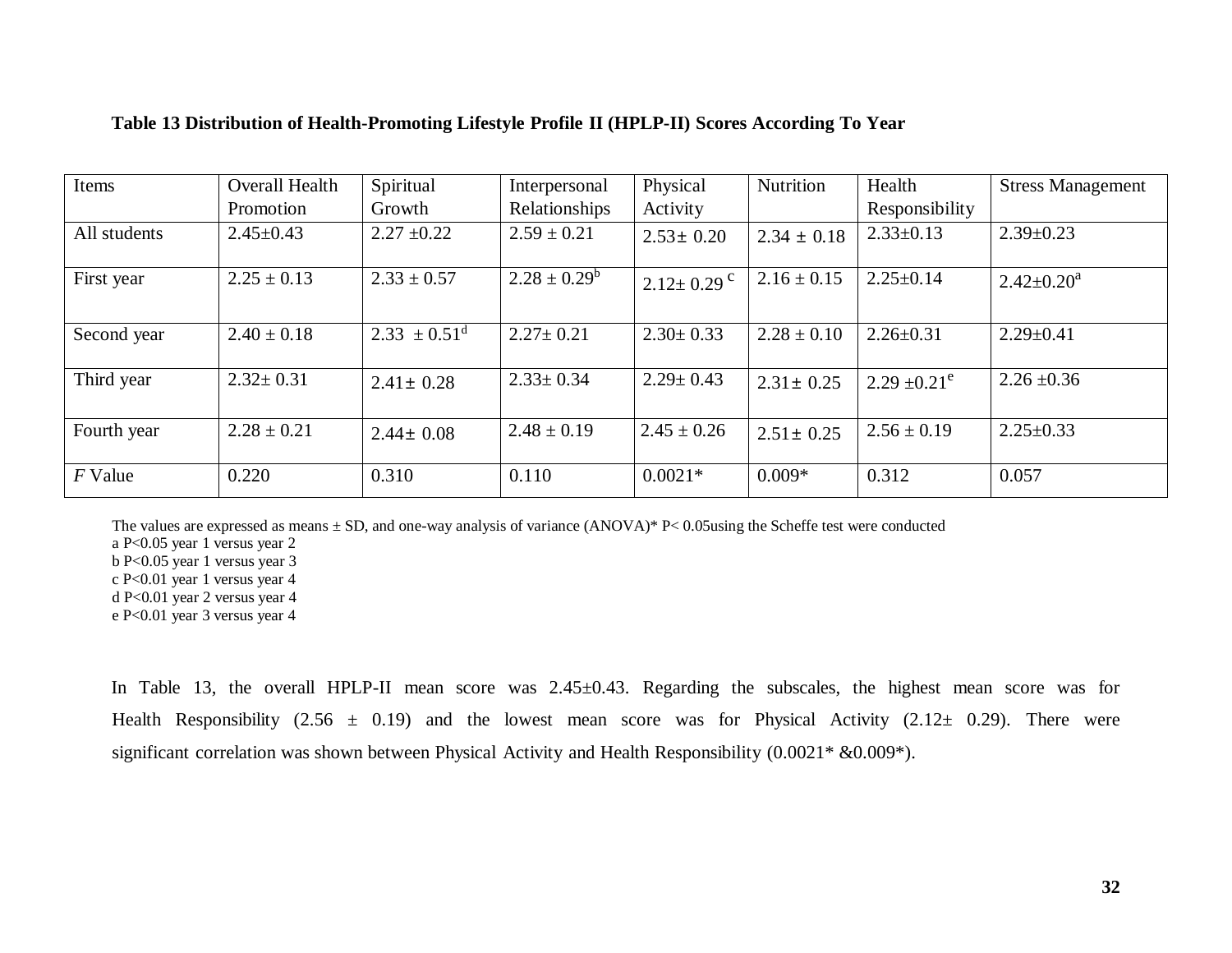|                   |  |  |  | Table 14 Differences Between Body Mass Index (BMI) Categories According to the Health Promoting Lifestyle Profile (HPLP) |  |
|-------------------|--|--|--|--------------------------------------------------------------------------------------------------------------------------|--|
| <b>Categories</b> |  |  |  |                                                                                                                          |  |

| Items            | Overall Health  | Spiritual       | Interpersonal   | Physical        | Nutrition       | Health          | <b>Stress Management</b> |
|------------------|-----------------|-----------------|-----------------|-----------------|-----------------|-----------------|--------------------------|
|                  | Promotion       | Growth          | Relationships   | Activity        |                 | Responsibility  |                          |
| Underweight      | $2.35 \pm 0.33$ | $2.43 \pm 0.24$ | $2.47 \pm 0.19$ | $2.62 \pm 0.69$ | $2.51 \pm 0.25$ | $2.35 \pm 0.12$ | $2.41 \pm 0.10$          |
| (Mean $\pm SD$ ) |                 |                 |                 |                 |                 |                 |                          |
| Normal           | $2.29 \pm 0.28$ | $2.36 \pm 0.12$ | $2.34 \pm 0.35$ | $2.30 \pm 0.43$ | $2.28 \pm 0.10$ | $2.29 \pm 0.30$ | $2.30\pm0.49$            |
| $(Mean \pm SD)$  |                 |                 |                 |                 |                 |                 |                          |
| Overweight       | $2.56 \pm 0.21$ | $2.54 \pm 0.24$ | $2.37 \pm 0.24$ | $2.49 \pm 0.13$ | $2.31 \pm 0.15$ | $2.39 \pm 0.11$ | $2.36 \pm 0.31$          |
| $(Mean \pm SD)$  |                 |                 |                 |                 |                 |                 |                          |
| Obese            | $2.41 \pm 0.22$ | $2.25 \pm 0.14$ | $2.31 \pm 0.13$ | $2.26 \pm 0.18$ | $2.29 \pm 0.13$ | $2.25 \pm 0.09$ | $2.26 \pm 0.22$          |
| $(Mean \pm SD)$  |                 |                 |                 |                 |                 |                 |                          |
| $F$ Value        | 0.134           | 0.049           | $0.0011*$       | 0.223           | 0.139           | $0.0012*$       | 0.097                    |
|                  |                 |                 |                 |                 |                 |                 |                          |

**\*P < 0.05. † Underweight BMI ≤ 18.5; Normal BMI 18.5–24.9; overweight BMI 25–29.9, Obese≥30**

The ANOVA reported statistically significant differences between the BMI categories and the Interpersonal Relationships ( $F = 0.0011$ ), as well as between the BMI and Health Responsibility subscale ( $F = 0.0012$ ). The highest mean score was for Physical Activity (2.62 $\pm$  0.69) and the lowest mean score was spiritual Growth  $(2.25 \pm 0.14)$ . Also the Normal body mass index was the lowest mean score among overall HPLP.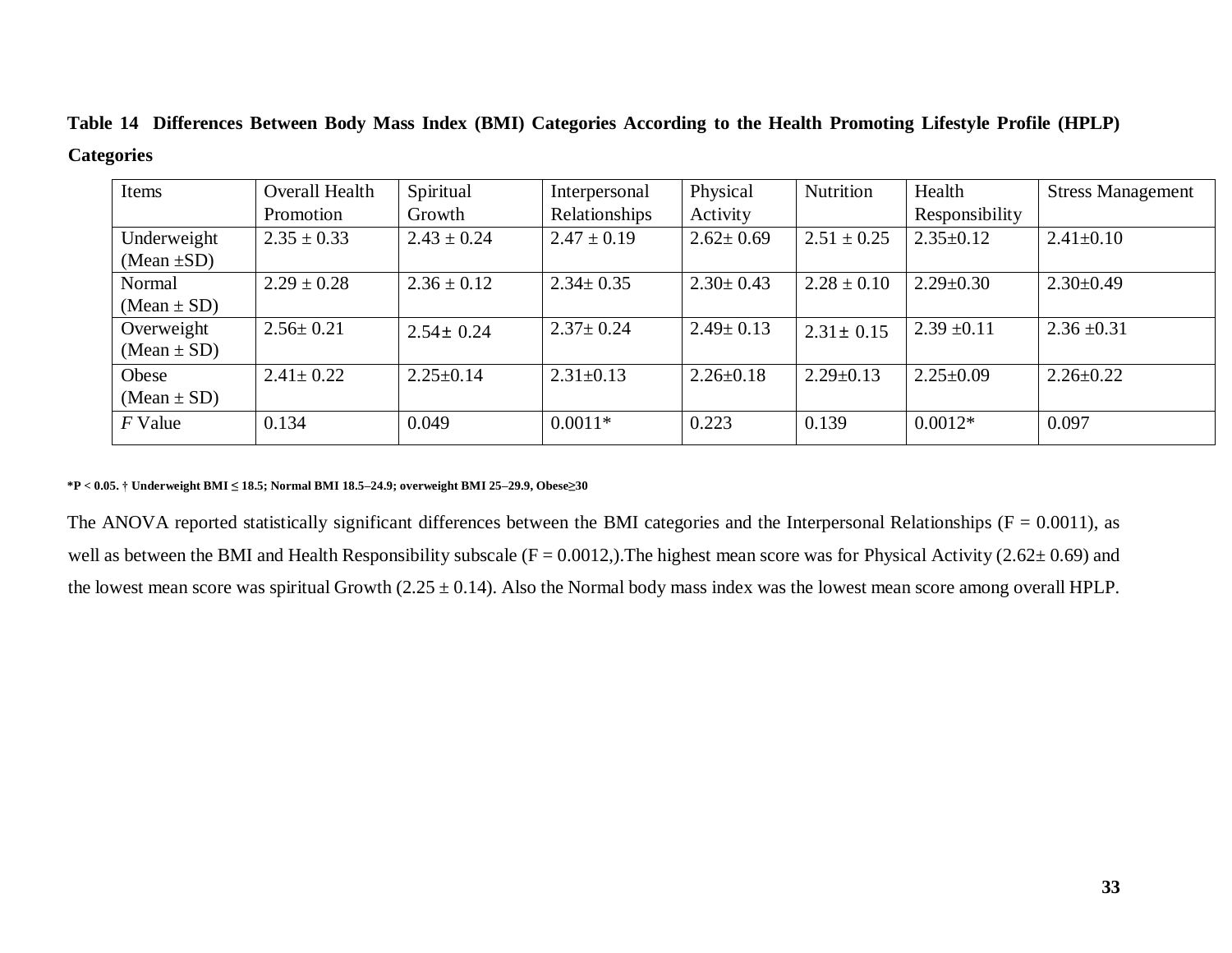### <span id="page-42-0"></span>**DISCUSSION**

The research focus assess the health-promoting behaviors among foreign students nursing and observe the effect socio-demographic & Health Promoting Lifestyle Profile II related health behavior in international nurse's students at Near East University in nursing faculty. The result presented last year inclined of training more fitness-endorsing lives after associated with anther students **(Table** 13). Noteworthy undesirable association remained create among HPLP-II and all year by PA and HR **(Table** 13). Overall mark for fitness‑endorsing existence among students is moderate (**Table** 3) which is agreed with those found in the other studies (Mahnaz Solhi et al 2016). However, our study showed that the highest score in physical activity that unsimilar with our finding **(Table** 10) (Omayyah S et al 2014). That which systematic activity takes impact of fitness & key pointer towards well-being elevation also deficiency workout services a main aim to college students without join vigorously of workout. Result proposes our participants have awareness and self-care and information around fitness-indorsing existences in college frequently. Same line, on previous studies that showed agreed with our findings male's students extra bodily vigorous & involve additional active kinds action of female students (Al-Kandari et al 2008) **(Table** 10). The (Irazusta et al 2006) study that noted as initially student nurses stayed fewer bodily more lively of last-year student nurses that were similar to our results. However, significant difference was found between all class years **(Table** 10). Bodily assistances comprised better suitability stages, better cardiac working & improved bone forte. The noteworthy connotation among body mass index & healthpromoting, general fitness-indorsing existence & Health Responsibility absorbed care nutritional consumption with quality and quantity **(Table** 14). Pawloski and Davidson (2003) exposed notwithstanding students of nursing existence cultured of rank an fit food & bodybuilding.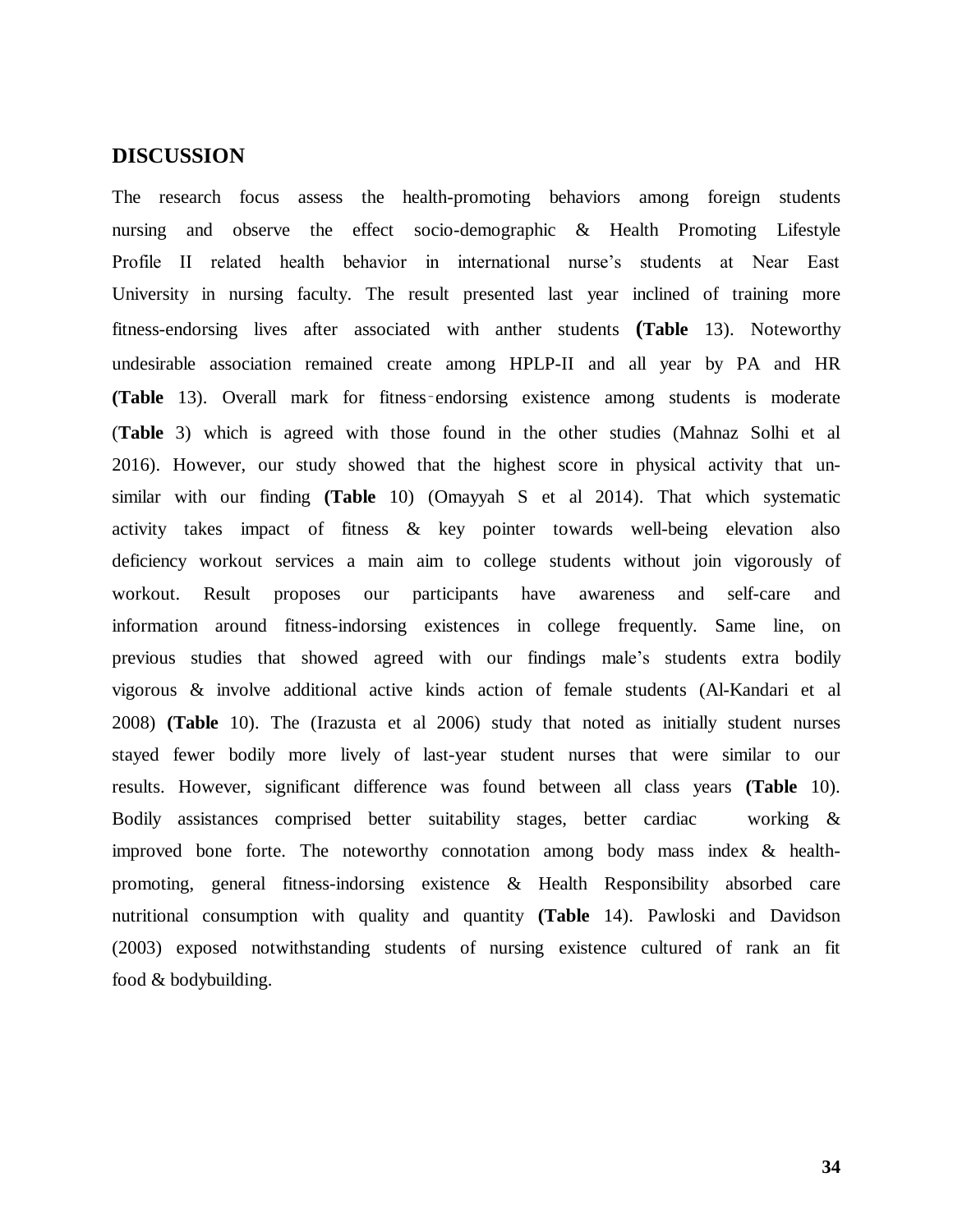Participants consume propensity of build among teatimes helped cafeteria, thus creation as funder of nourishing rank. In our study, the majority of students were found to have a positive perception of interpersonal relationships this finding doesn't correspond to findings reported by the pilot study in Turkey that were found weak interpersonal relationships (I. Altun 2008). Our students they adaption among Turkish culture that improve our results **(Table** 3)**.**

As an emphasis to this claim, Mahdipour et al., 2013 noted that interpersonal relations and social capital are definitive indicators of health status among students. Our study that indicated most of students, 55.6% spend their leisure time activities in social activities that consistent with study descriptive study of 245 nursing students that indicted higher in interpersonal relations (Polat et al.2016) **(Table** 1). Detail the optimistic public & financial issues consume helpful influence fitness connected performances at persons consumes remained confirmed through educations (Cihangiroğlu & Deveci, 2011). Communication skills can be good, relationships and learned through direct contact with people, the college student's lowest mean score among SG subscale, effect an international student's ethos & confidence organization of north Cyprus culture due of affect to keep SG **(Table** 10). Gender and marital status are additional issue is related with health promoting behaviors, the correlation between them found negative significant **(Table** 10)**.** İt is supported by the study Isfahan University was statistically important association among worldwide lifespan excellence, & SG (Tol, et al 2013). Income satisfactory and personal life was found a statistical significant relationship with spiritual growth; as participants actually neglect about achieving cash to acting spiritual growth behaviors **(Table** 11). The students already were monetarily contented and enhanced nutrition and study also monetary incomes might perhaps assistance run at fit actions. Household consumes the straight optimistic result of bodily & expressive fitness & stretches energetic provision aimed at managing by lifetime's problems (Fadiloglu et al., 1990). Unwholesome performances make loads of persons, relations, fitness budget it will upsurge fitness maintenance prices (Abu-Moghli,Khalaf, & Barghoti, 2010).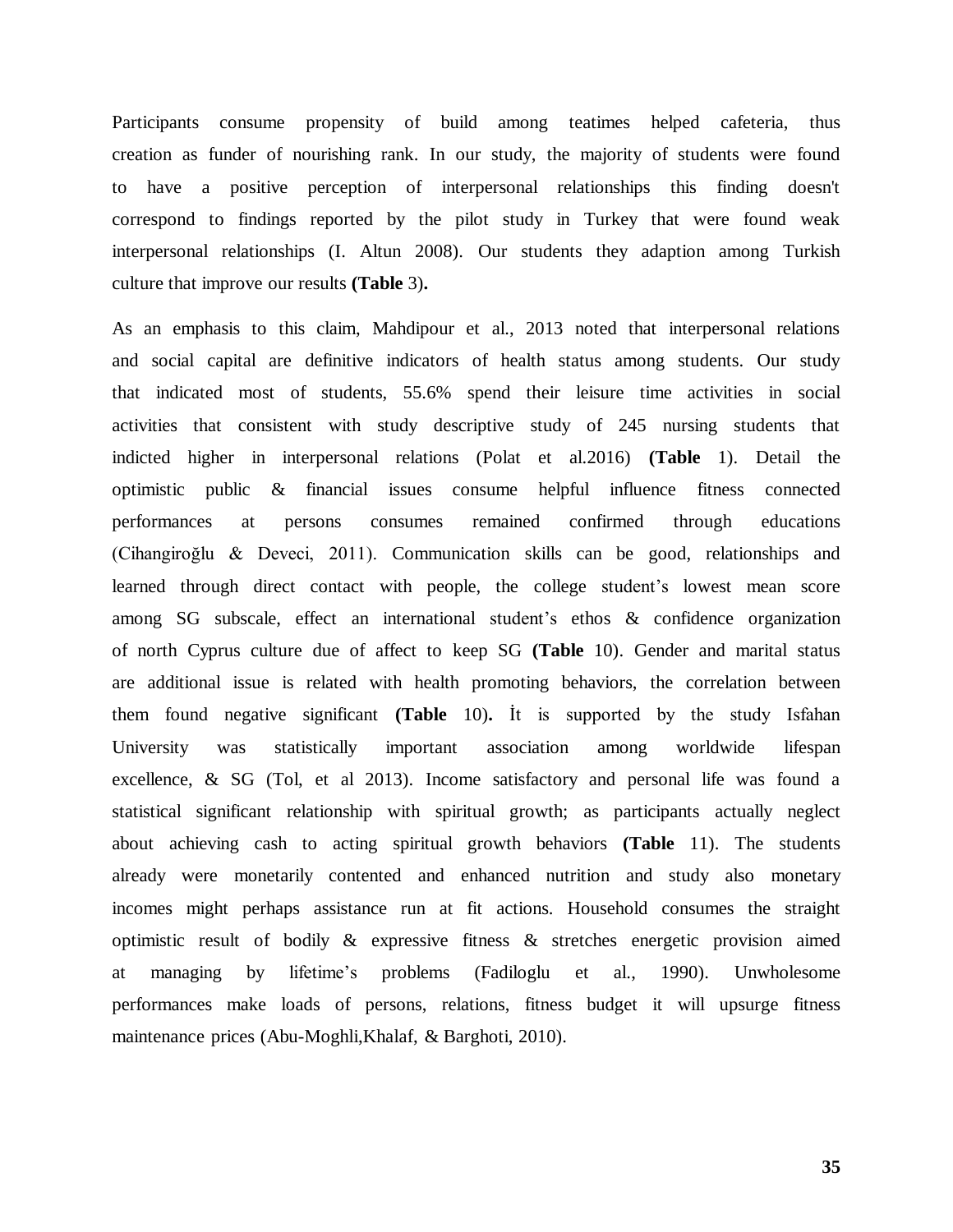In other hand, students who attend two previous training to enhance their personal life and there were strength mean score correlation among the six health-promoting lifestyles except spiritual growth **(Table** 10). On further examination, prefers academic training, performance might be a natural outcome when students are aware of health promotion and try to practice and development it in their daily life. Health promotion training that improves health behaviors and focus on spiritual growth also needs to be developed.

The cognitive, perceptual factors, including perceived health status, perceived control over health, and self-efficacy contribute to the maintenance of particular health behaviors (Bottorff et al 1996). İn the same subject, author suggests the importance of health education for university students which aims to promote healthy lifestyles. (Dong Wang et al 2013). However, in the current study, approximately 96.1% of nursing students stated that they were satisfied with their health condition, 61.7% stated that they had a normal body mass index, 91.1 % stated that they not smoked. **(Table** 1)**.**

(Quattrin, et al 2010) it has been reported majority had a normal body mass index and the number of students smoking was low, that led our nursing students had high positive awareness regarding their health promotion and disease prevention. In our study, the health responsibility, nutrition, and stress management scores of students in the fourth year we're determined to be graded higher **(Table** 13). However, Alpar et al. (2008) found that health behavior changes over time from the beginning of professional education until graduation. Ayaz et al. (2005) reported similar findings and that health responsibility scores increased significantly throughout nursing education. İn previous studies Karadeniz et al 2008; Polat et al 2016 noted high health responsibility scores among fourth-year students.

In all aspects of a healthy lifestyle, the nursing students have gradually increased positively among nutrition from first class to fourth class. In additional, male students were observed rather than female students of nutrition, while score averages of students were observed to increase as their level of high income, statistically significant difference was found between nutrition and marital status. **(Table** 14)

**36**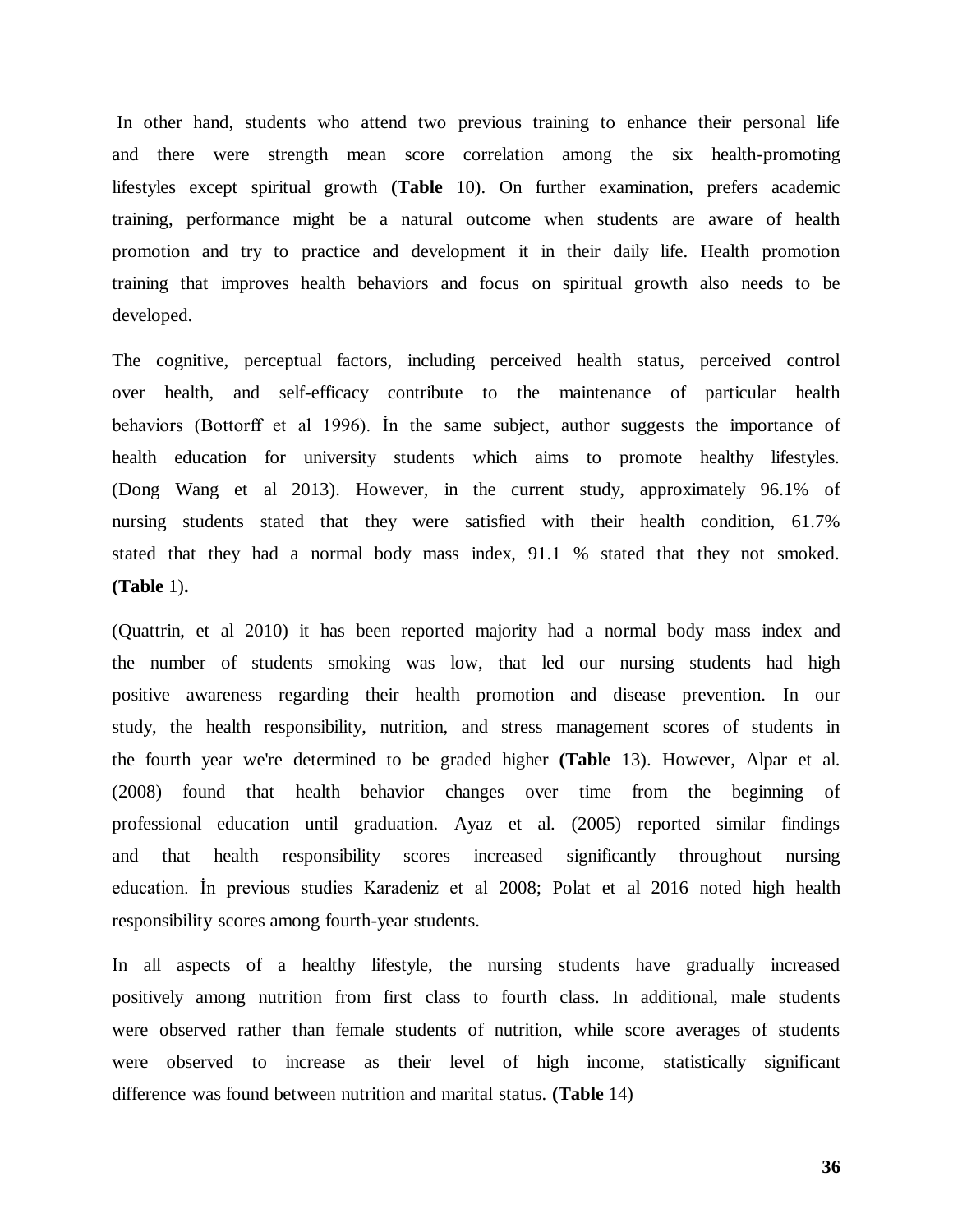It was also detected in other studies that students' total score average physical activity, nutrition, increased with the increase in their level of income (Can et al.2008; Dong Wang et al 2013). Similar to our findings, a Turkish study of 2,309 medical students showed that the total HPLP-II score of first year students  $(129.2 \pm 17.7)$  was significantly higher compared to the sixth-year ones  $(125.5 \pm 19.0)$  (Nacar et al 2014), Proper nutrition protects individuals from exposure to chronic diseases and reducing the harmful effects of diseases and anther problems.

In other hand, being overweight or obese is considered a significant risk factor for several conditions, including cardiovascular disease, diabetes, musculoskeletal disorders and some types of cancer, including endometrial, breast and colon cancer (WHO 2016). This result also proposes the magnitude of health education for nursing students which aims to promote healthy lifestyles.

This study revealed to have good relations between stress management and health promotion, It is essential for nursing students maintain positive mental health and wellbeing to enable them to manage stress and for them to develop resilience to cope with stress (McSharry P et al 2017). The coincidence of unsatisfactory spiritual growth and stress management could possibly support the claim that the Year 4 students were experiencing considerable stress from their final year of study. (WAI-HING et al 2002).

Finally, the international nurse's student's had a normal BMI with a high trend to presence obese and overweight. an North Cyprus environment more against of health-promoting lifestyles among the international nurse's student's should be provided by making the resources and chances available for enhancing spiritual growth , our findings may help nursing faculty administrators, curriculum designs, and health educators in designing strategies to develop a healthier college and to prepare health promotion educations.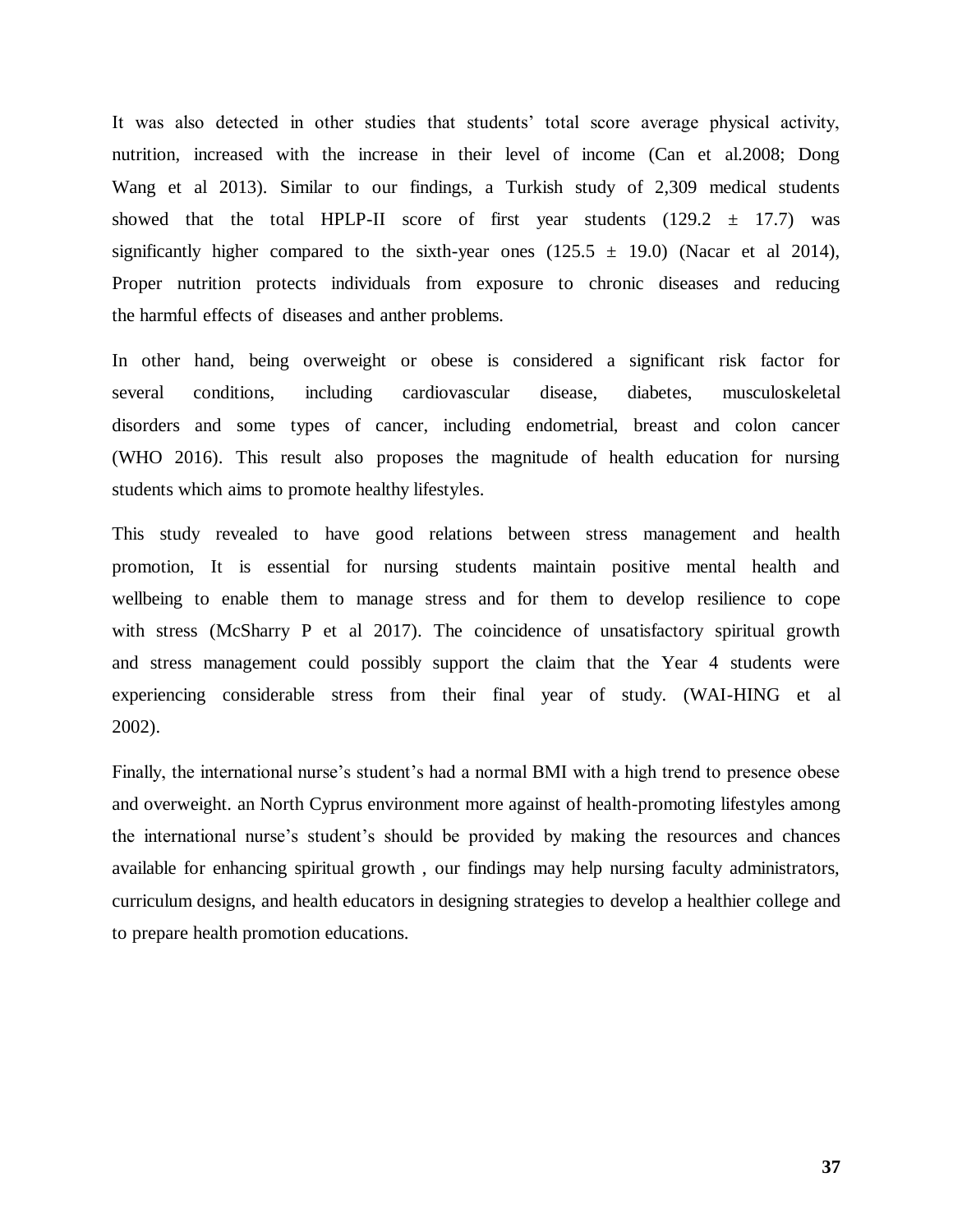## <span id="page-46-0"></span>**CONCLUSION**

The current study indicated that female nursing students may be different rather than male students in dimensions of HPLP. The high HPLP scores among the students that indicated awareness for promoting their healthy behaviors, with a particular focus on their spiritual growth. However 18.2% over weight and 20.1% underweight, they need program planning to enhance health behavior also encourage them regarding physical activity to maintain body mechanism and health education for nursing students which can be to promote lifestyles. In addition, social support was beneficial for interpersonal relationship among students. Results of the current study showed statistically significant differences in terms of BMI with Physical Activity, the majority of the nurses had general health status. Regarding student's perception among HPLP score there were high rates of "sometimes" and "always" and low rates of the "often" answers. The results of current study were obtained provide several information for future actions. Education remains as a vital process of improving health services. Professional training programs can affect for well outcome and reflect for positive lifestyle, also to avoid negative or unsuitable behaviors of health.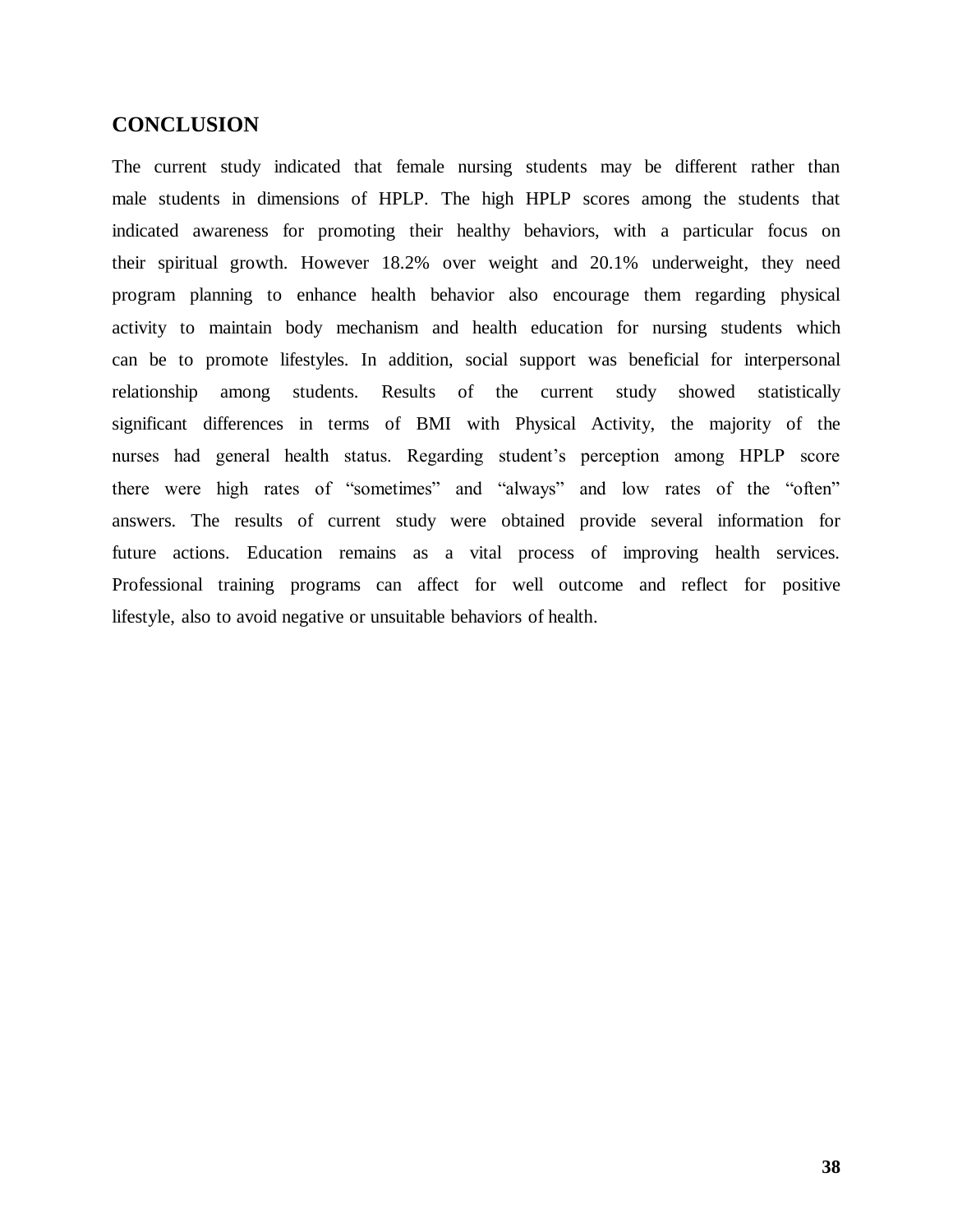## <span id="page-47-0"></span>**RESULTS**

Main findings of the study that was performed with the aim to assess the health-promoting behaviors among foreign nursing students and examine the effect of socio-demographic and Health Promoting Lifestyle Profile II related health behavior.

- $\triangleright$  A total of the students of participants in this study 270, the mean of ages of the participants were  $(21.15 \pm 2.41)$ . And the 18-23 group of age was the most frequent 77.1%, Females were the majority of the participants 59, 3%. Majority of them living alone 51.0. The majority of students that were 41.9% third year, 38.9% Second Year, and First and Fourth Year were 9.6%.
- $\triangleright$  More than half of participants 68.9% had any training or courses about health promotion, among 53.3% were reported "Good" related General health status. According to Leisure time activities that showed half of students that reported 55.6% at Social activities. Additional, regarding alcohol intake two third of students were report 68.9% drink alcohol intake.
- $\triangleright$  Regarding to spiritual growth the majority of students "Expose myself to new experiences" and challenges" majority of students had 44.1% with "Often", and select "Sometimes" 39.6% related "Feel I am growing and changing in positive ways".
- Regarding to Interpersonal Relationships majority of students chose "Sometimes" with 58.1% among discuss my problems and concerns with people close to me. However, "Praise other people easily for their achievements" with 41.9% "Often".
- $\triangleright$  Regarding Physical Activity Check my pulse rate when exercising that notice nearly 51, 9% with "Sometimes" In additional more than half of the students 53.0% "Sometimes" Take part in leisure-time physical activities.
- $\triangleright$  Regarding Nutrition more than half of students Eat 2-4 servings of fruit each day and Eat 3-5 servings of vegetables each day and Eat only 2-3 servings from the meat, poultry, fish, dried beans, eggs, and nuts group each day with ("Sometimes" 51.9%, 52.6%, 51.5%).
- $\triangleright$  Regarding Health Responsibility more than half of the students get 55.2 % with "sometimes" to get a second opinion when I question my health care provider's advice. By the way half of overall they were discuss my health concerns with health professionals with percentage 50.0 % "sometimes".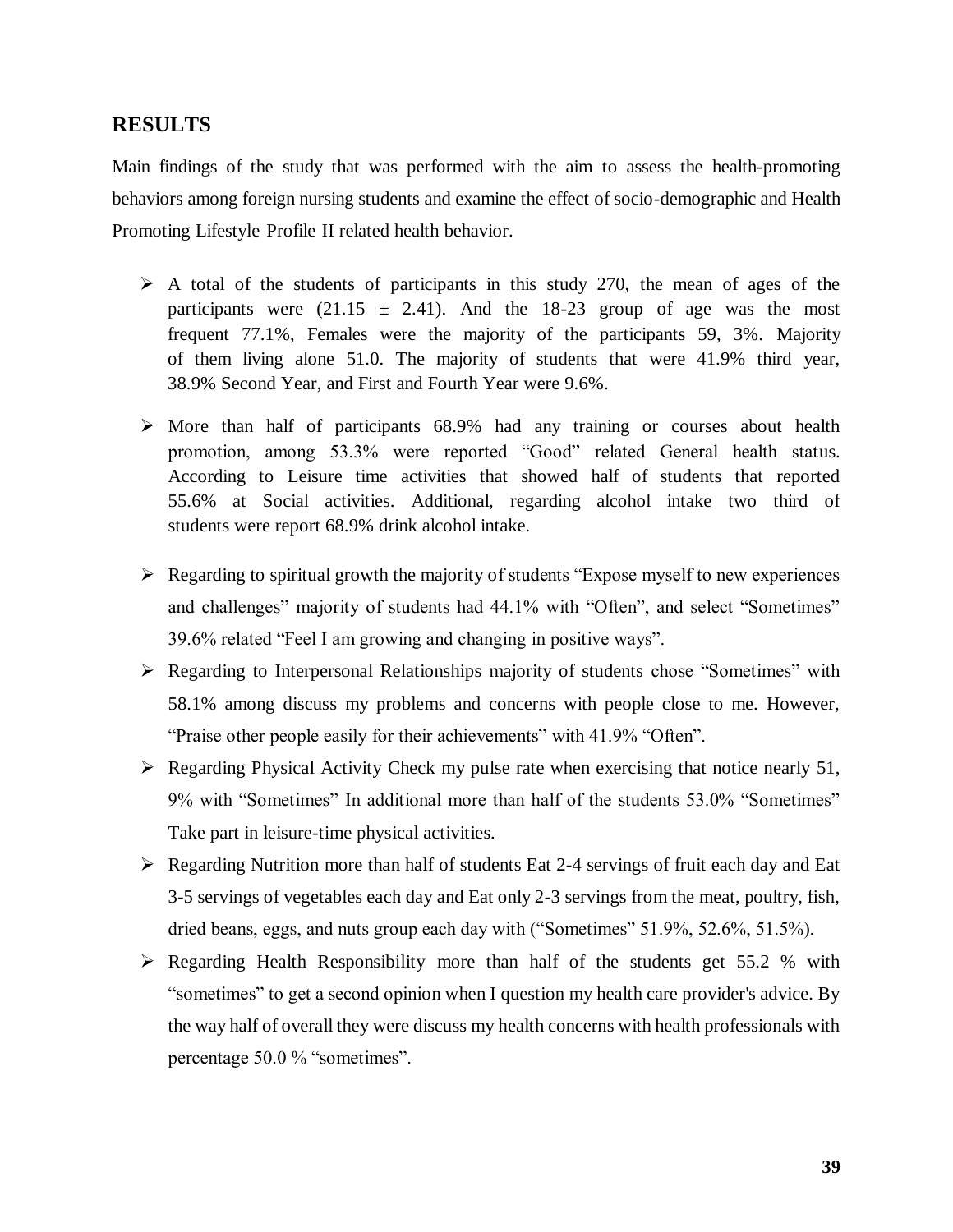- Regarding Stress Management nearly half of students that report 48.9% sometimes related get enough sleep. In another hand related Use specific methods to control my stress, that shown 47.0 % with Sometimes.
- $\triangleright$  Among the six health promotion lifestyle subscales, the lowest mean score was for spiritual growth in both gender while the highest was for physical Activity (3.19  $\pm$  0.57) with statistical significant  $p=0.004$ <sup>\*</sup>. However there were statistical significant between previous training and spiritual growth  $t = 0.007$ <sup>\*</sup>.
- The highest mean score that were with "YES" Income satisfactory and Interpersonal Relationships ( $2.47 \pm 0.31$ ). In another hand that shown the highest mean score with Income satisfactory more than non -Income satisfactory. The highest mean score that was with "YES" and Nutrition  $(2.58 \pm 0.25)$ . There were significant correlation was shown between Personal life and spiritual growth (0.003\*).
- $\triangleright$  Among the six health promoting lifestyle subscales, the highest mean score was for Health Responsibility (2.56  $\pm$  0.19) and the lowest mean score was for Physical Activity (2.12 $\pm$ 0.29). There were significant correlation was shown between Physical Activity and Health Responsibility  $(0.0021^* \& 0.009^*)$ . Also the Normal body mass index was the lowest mean score among overall HPLP.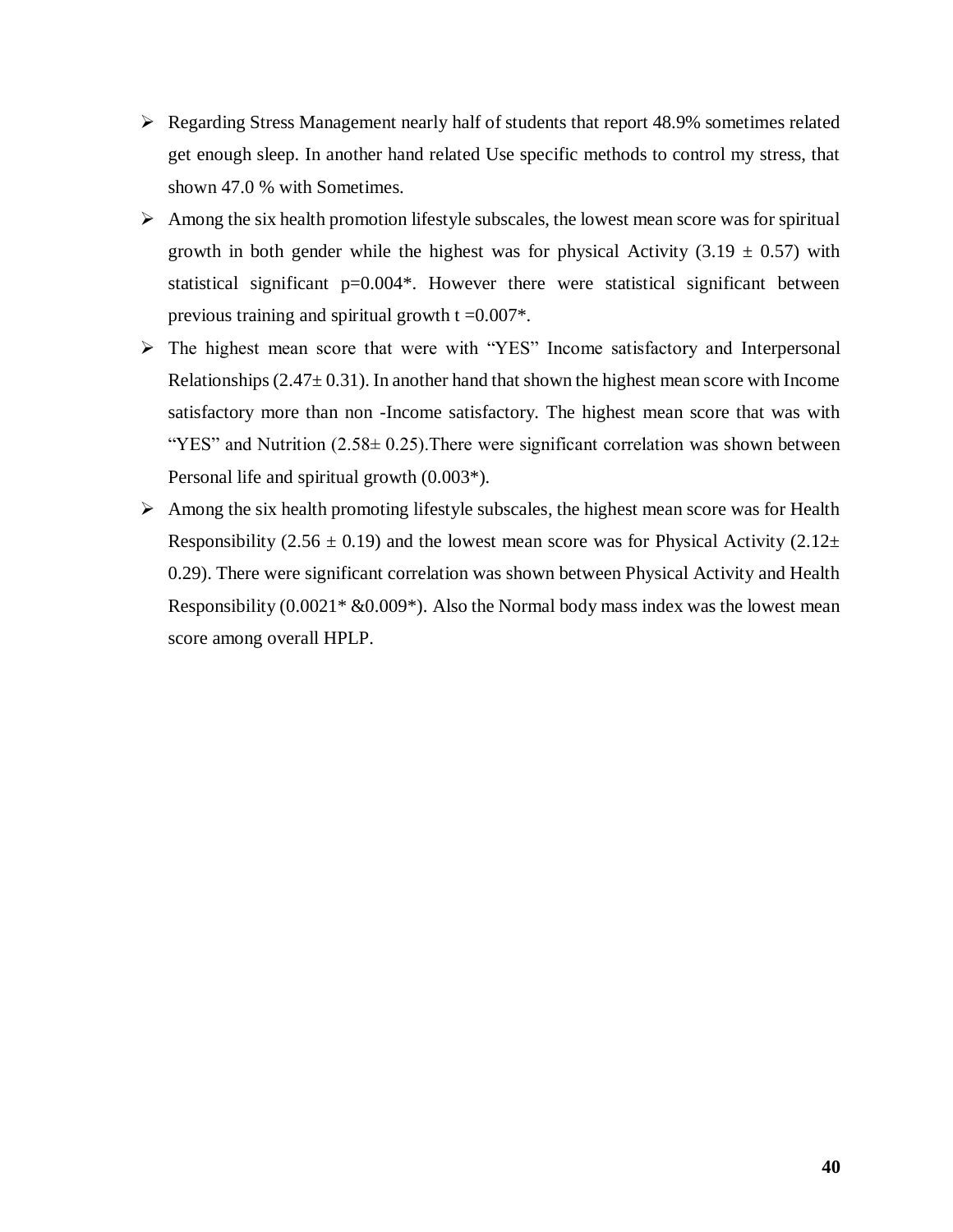# <span id="page-49-0"></span>**RECOMMENDATIONS**

- Continues education programs are necessary to improve student's health behavior.
- Adjust Nursing curriculum and apply health promotion as mandatory course.
- Following and implementation the new recommendation on health promotion under supervision World Health Organization.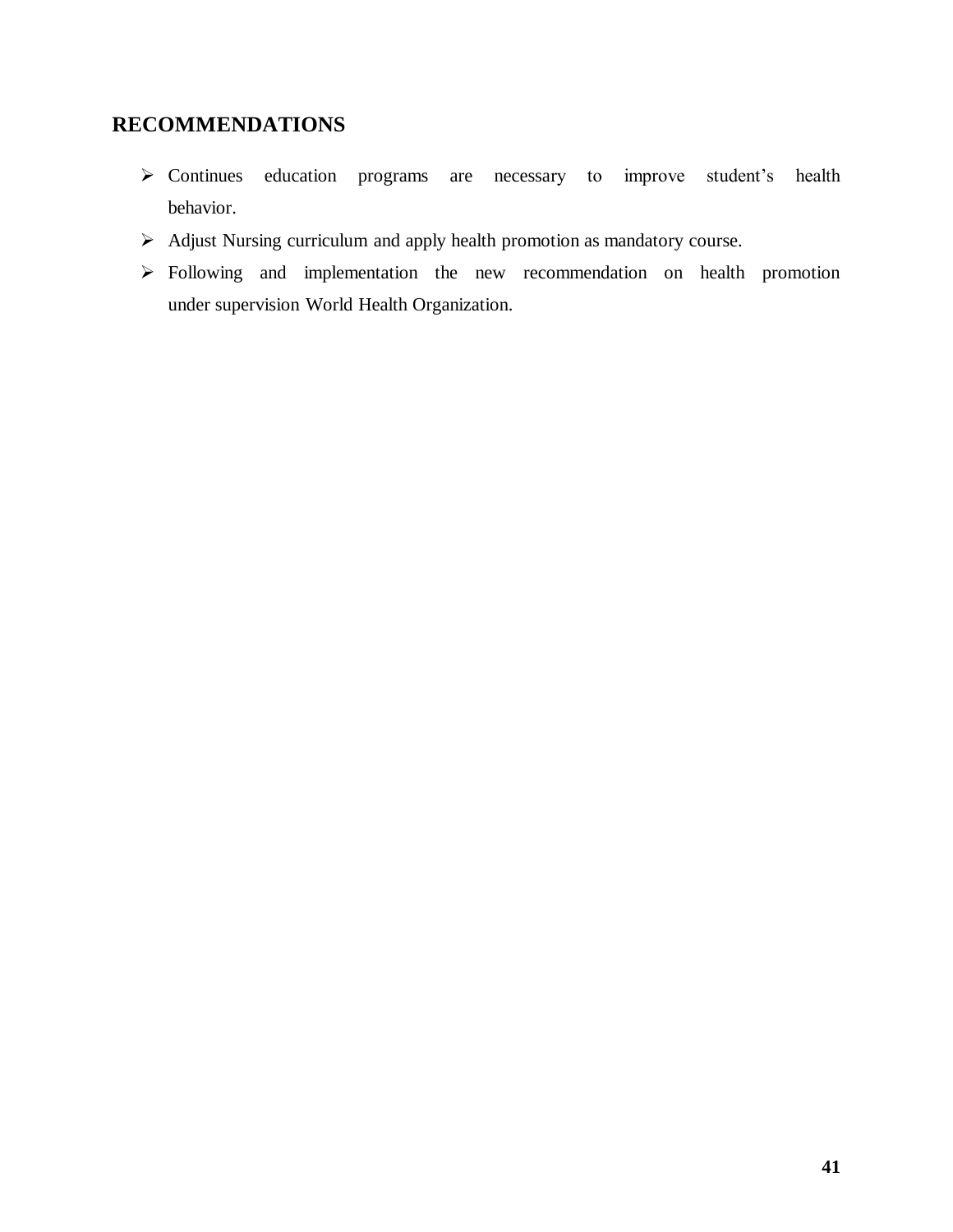## <span id="page-50-0"></span>**REFERENCES**

- Abu-Moghli, F. A., Khalaf, I. A., & Barghoti, F. F. (2010). The influence of a health education programmer on healthy lifestyles and practices among university students. International Journal of Nursing Practice, 16, 35-42.
- Akhil Kant Singh, Ankit Maheshwari , Nidhi Sharma and K. 2006 Lifestyle Associated Risk Factors in Adolescents Indian J Pediatr 73 (10) : 901-906.
- Ali Mehri, Mahnaz Solhi, Gholamreza Garmaroudi, Haidar Nadrian, Shirin Shahbazi Sighaldeh 2016.Health Promoting Lifestyle and its Determinants among University Students in Sabzevar, Iran. International Journal of Preventive Medicine, 7:65
- Al-Kandari, F., Vidal, V.L. and Thomas, D. (2008), "Health-promoting lifestyle and body mass index among college of nursing students in Kuwait: a correlational study", Nursing and Health Sciences, Vol. 10 No. 1, pp. 43-50.
- Al-Kandari, F., Vidal, V.L., Thomas, D., 2008. Health-promoting lifestyle and body mass index among College of Nursing students in Kuwait: a correlational study. Nurs.Health Sci. 10 (1), 43–50.
- Alpar, S. E., Senturan, L., Karabacak, U., & Sabuncu, N. (2008). Change in the health promoting lifestyle behaviour of Turkish University nursing students from beginning to end of nurse training. Nurse Education in Practice, 8, 382-388.
- Altun İ. The project of health promotion at university of Kocaeli students: planning and practice of health education. In: ConkZ, ed. 3rd International, 10th National Nursing Congress abstract book. Izmir,Turkey, Ege University Nursing High School, 2005:129.
- Altun. 2008. Effect of a health promotion course on health promoting behaviours of university students. Eastern Mediterranean Health Journal, Vol. 14, No. 4.
- Ayaz, A., Tezcan, S., & Akıncı, F. (2005). Hemşirelik yüksekokulu öğrencilerinin sağlığı geliştirme davranışları [Health promotion behavior of nursing school students]. C.Ü.Hemşirelik Yüksekokulu Dergisi, 9, 26-34.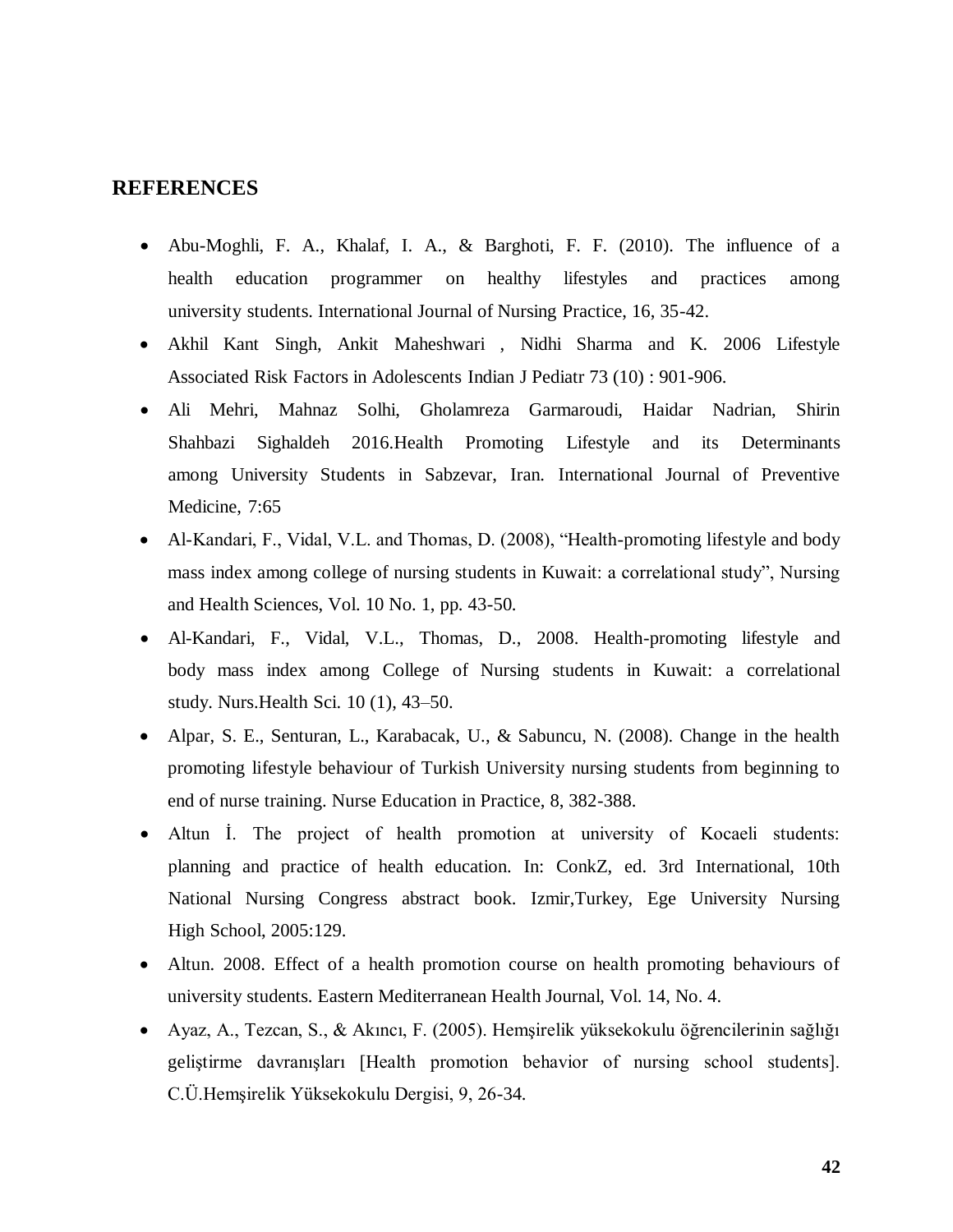- Azar Tol, Elaheh Tavassoli, Gholam Reza Shariferad, Davoud Shojaeezadeh (2013). Health-promoting lifestyle and quality of life among undergraduate students at school of health, Isfahan University of medical sciences. Journal of Education and Health Promotion | Vol. 2 | February 2013.
- Azar Tol, Elaheh Tavassoli, Gholam Reza Shariferad, Davoud Shojaeezadeh 2013. Health-promoting lifestyle and quality of life among undergraduate students at school of health, Isfahan University of medical sciences. Journal of Education and Health Promotion | Vol. 2.
- Baisch, M. J. (2009) Community health: an evolutionary concept analysis. Journal of Advanced Nursing, 65, 2464–2476.
- Barry M. (2009) addressing the determinants of positive mental health: concepts evidence and practice. International Journal of Mental Health Promotion 11, 4– 17.
- Belgüzar Kara 2015 The efficacy of an educational intervention on health behaviors in a sample of Turkish female nursing students: A longitudinal, quasiexperimental study. Nurse Education Today 35 146–151.
- Belgüzar Kara, Bahar Is can, ( 2016) .Predictors of Health Behaviors in Turkish Female Nursing Students , Asian Nursing Research 10 (2016) 75e81
- Bezner JR 2015. Promoting health and wellness: implications for physical therapist practice. PhysTher.95 (10):1433e1444.
- Binkowska-Bury M, Januszewicz P (2010) Sense of coherence and health related behaviour among university students – a questionnaire survey. Central European Journal of Public Health 18(3), 145–150.
- Bothmer MI, Fridlund B. Gender differences in health habits and in motivation for a healthy lifestyle among Swedish University students. Nurs. Health Sci. 2005; 2: 107–118.
- Bottorff JL, Johnson JL, Ratner PA, Hayduk LA. The effects of cognitive perceptual factors on health promotion behavior maintenance. Nurs Res. 1996; 45(1):30-6.
- Bryer J, Cherkis F, Raman J. Health-promotion behaviors of undergraduate nursing students: a survey analysis. Nurs Educ Perspect. 2013; 34(6):410-5.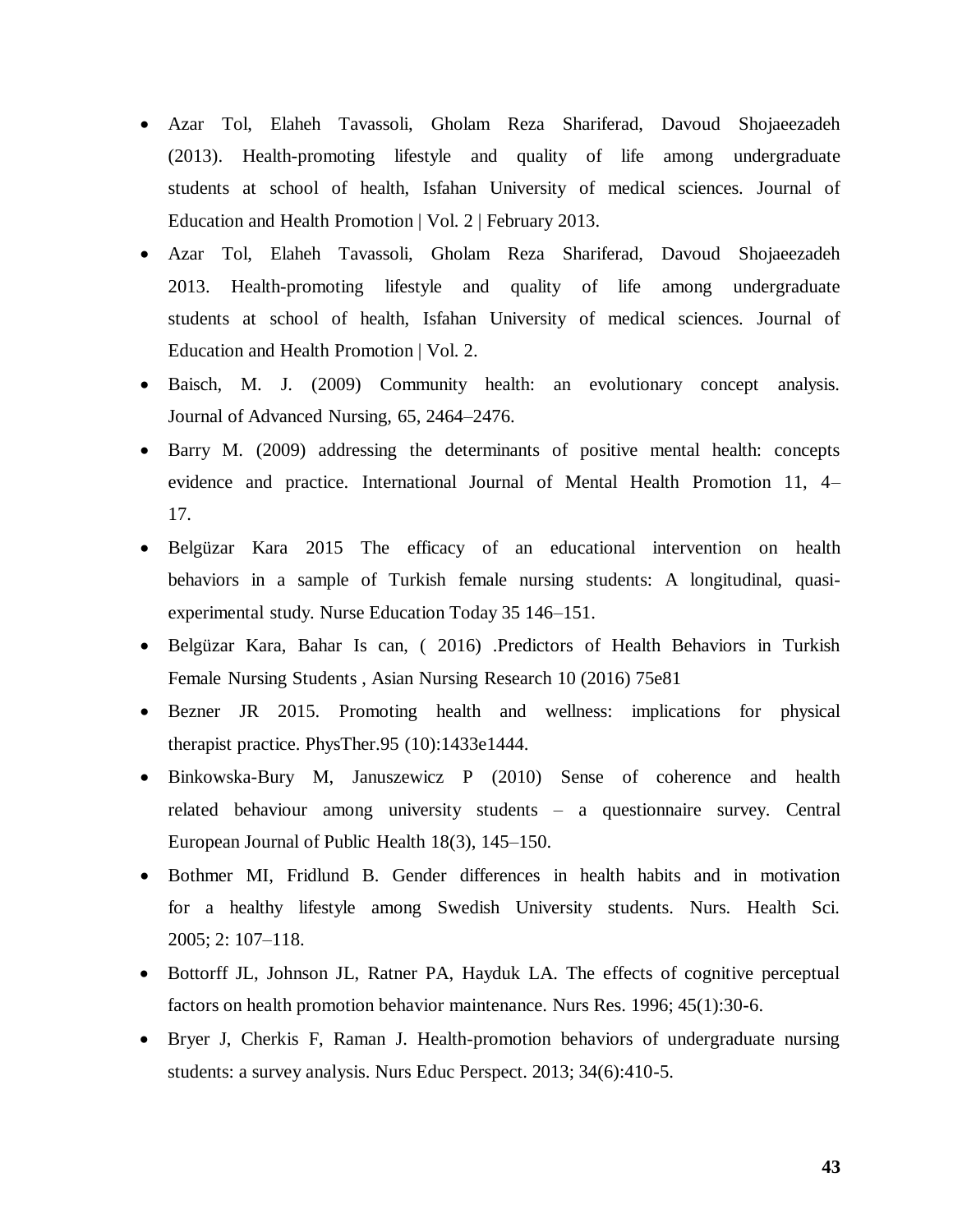- Can, Kursat Ozdilli, Ozgul Erol, Serap Unsar, Zeliha Tulek, Sevim Savaser, Seyda Ozcan, and Zehra Durna (2008). Comparison of the health-promoting lifestyles of nursing and non-nursing students in Istanbul, Turkey. Nursing and Health Sciences 10, 273–280.
- Carlson, GD, Warne, T 2007. Do healthier nurses make better health promoter? A review of the literature, Nurse Education today, Vol 27, no.5, pp 506-513.
- Casey, D., 2007. Nurses' perceptions, understanding and experiences of health promotion. Journal of Clinical Nursing 16, 1039–1049.
- Chang-Nian Wei, Koichi Harada, Kimiyo Ueda, Kumiko Fukumoto, Keiko Minamoto, Atsushi Ueda 2011 Assessment of health-promoting lifestyle profile in Japanese university students. Environ Health Prev Med 17:222–227.
- Cihangiroğlu, Z., & Deveci, S. E. (2011). Fırat Üniversitesi ElazığSağlık Yüksekokulu Öğrencilerinin Sağlıklı Yaşam BiçimiDavranışları ve Etkileyen Faktörler [Healthy lifestyle behaviorsand related influencing factors of the students of Elazig High School of Health Sciences of First University]. First Tıp Dergisi, 16, 78-83.
- Dean E, Dornelas de Andrade A, O'Donoghue G, 2014. The second physical therapy summit on global health: developing an action plan to promote health in daily practice and reduce the burden of non-communicable diseases. Physiother Theory Pract; 30(4):261e275.
- Dong Wang, Xiao-Hui Xing, and Xian-Bo Wu 2013, Healthy Lifestyles of University Students in China and Influential Factors. The Scientific World Journal Volume, Article ID 412950.
- Dong Wang, Xiao-Hui Xing, and Xian-Bo Wu. 2013. Healthy Lifestyles of University Students in China and Influential Factors. Hindawi Publishing Corporation the Scientific World Journal Volume 2013, Article ID 412950, 10 pages.
- Fadiloglu C, Yurekli A, Yilmaz D. Sosyal agin ogrencilerin duygu ve yasantilarina etkisi. In: Ulusal Hemsirelik Kongresi Bildirileri. Ege Universitesi Basimevi, Izmir, 1990; 119– 131.
- Fatimah Al-Kandari, Victoria L. Vidal and Deep a Thomas 2008. Healthpromoting lifestyle and body mass index among College of Nursing students in Kuwait: A correlational study. Nursing and Health Sciences 10, 43–50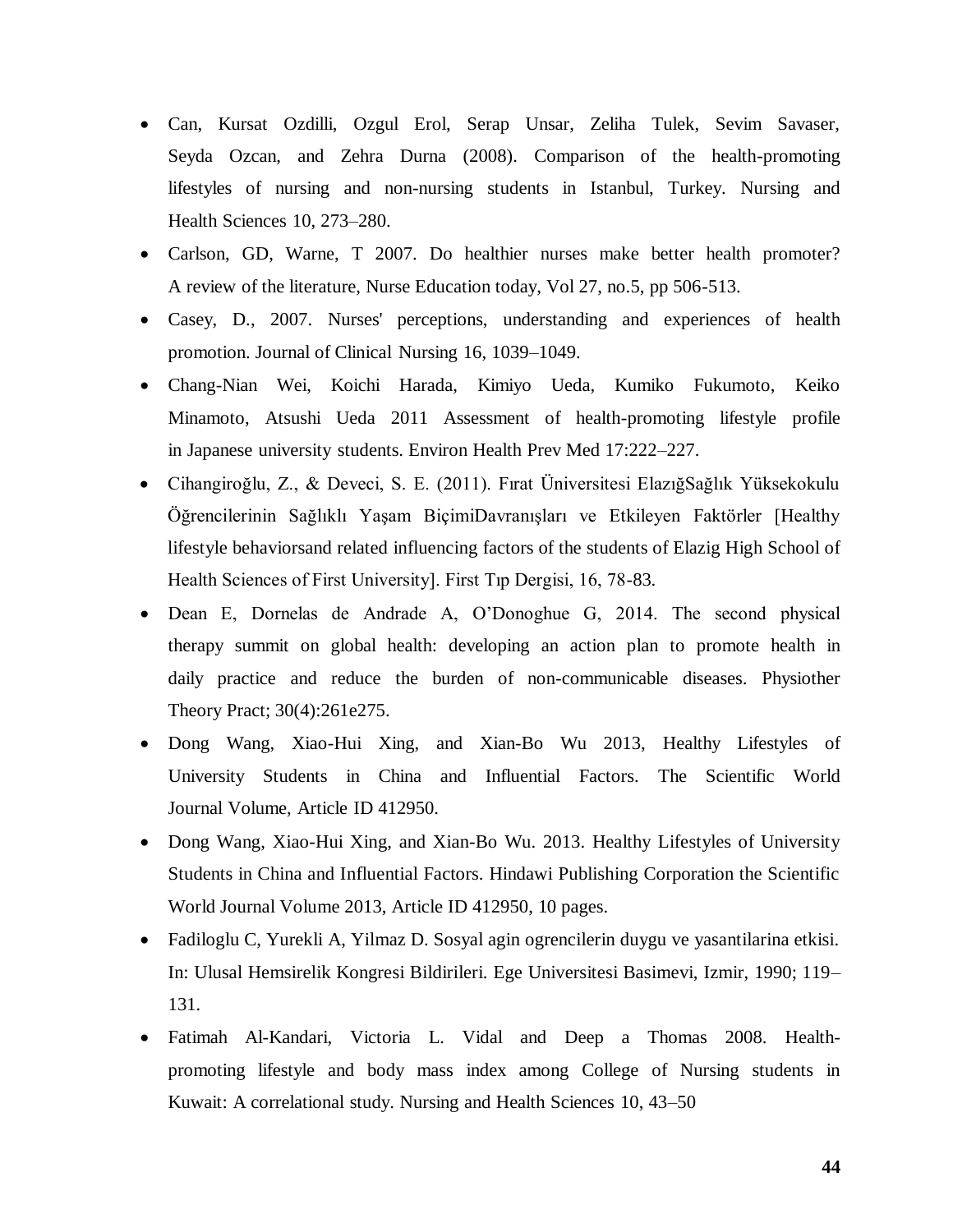- G. Can, K. Ozdilli, O. Erol et al., "Comparison of the health promoting lifestyles of nursing and non-nursing students in Istanbul, Turkey," Nursing and Health Sciences, vol. 10, no. 4, pp. 273–280, 2008.
- Galloway, RD 2003, Health promotion: Causes, beliefs and measurement. Clinical Medicine & Research, Vol 1, no .3, pp. 249-258.
- Guedes NG, Pessoa Moreira R, Cavalcante TF, et al. Students' physical activity: an analysis according to Pender's health promotion model. Journal of Rev Esc Enferm USP. 2009;43:773-9.
- Hsiao YC et al. Short-term effects of a health promotion course for Taiwanese nursing students. Public health nursing, 2005, 22(1):74–81.
- Irazusta, A., Gil, S., Ruiz, F., Gondra, J., Jauregi, A., Irazusta, J. and Gil, J. (2006), "Exercise, physical fitness, and dietary habits of first-year female nursing students", Biological Research for Nursing, Vol. 7 No. 3, pp. 175-86.
- Jackson, L. (2007) Health and health promotion. In Wills, J. (ed.), Promoting Health: Vital Notes for Nurses .Blackwell Publishing, Oxford, UK, pp. 11–27.
- Jane-Llopis E., Barry M., Hosman C., et al. (2005) mental health promotion works: a review. Promotion & Education 12 (Suppl.1), 9–25.
- Jennifer Bryer, Fran Cherkis, and Janet Raman 2013. Health-Promotion Behaviors of Undergraduate Nursing Students: A Survey Analysis, Nursing Education Perspectives 11-614.
- Karadeniz, G., Yanıkkerem Uçum, E., Dedeli, Ö. & Karaağaç, Ö. (2008). Üniversite Öğrencilerinin Sağlıklı Yaşam Biçimi Davranışları [The health lifestyle behaviors of university students]. TAF Preventive Medicine Bulletin, 7, 497-502.
- Kemppainen V, Tossavainen K, Turunen H2013. Nurses' roles in health promotion practice: an integrative review. Health Promot Int.; 28 (4):490-501. [http://dx.doi.org/10.1093/heapro/das034.](http://dx.doi.org/10.1093/heapro/das034)
- Khodaveisi M, Omidi A, FarokhiSh, Soltanian AR. The Effect of Pender's Health Promotion Model in Improving the Nutritional Behavior of Overweight and Obese Women. IJCBNM. 2017; 5(2):165-174.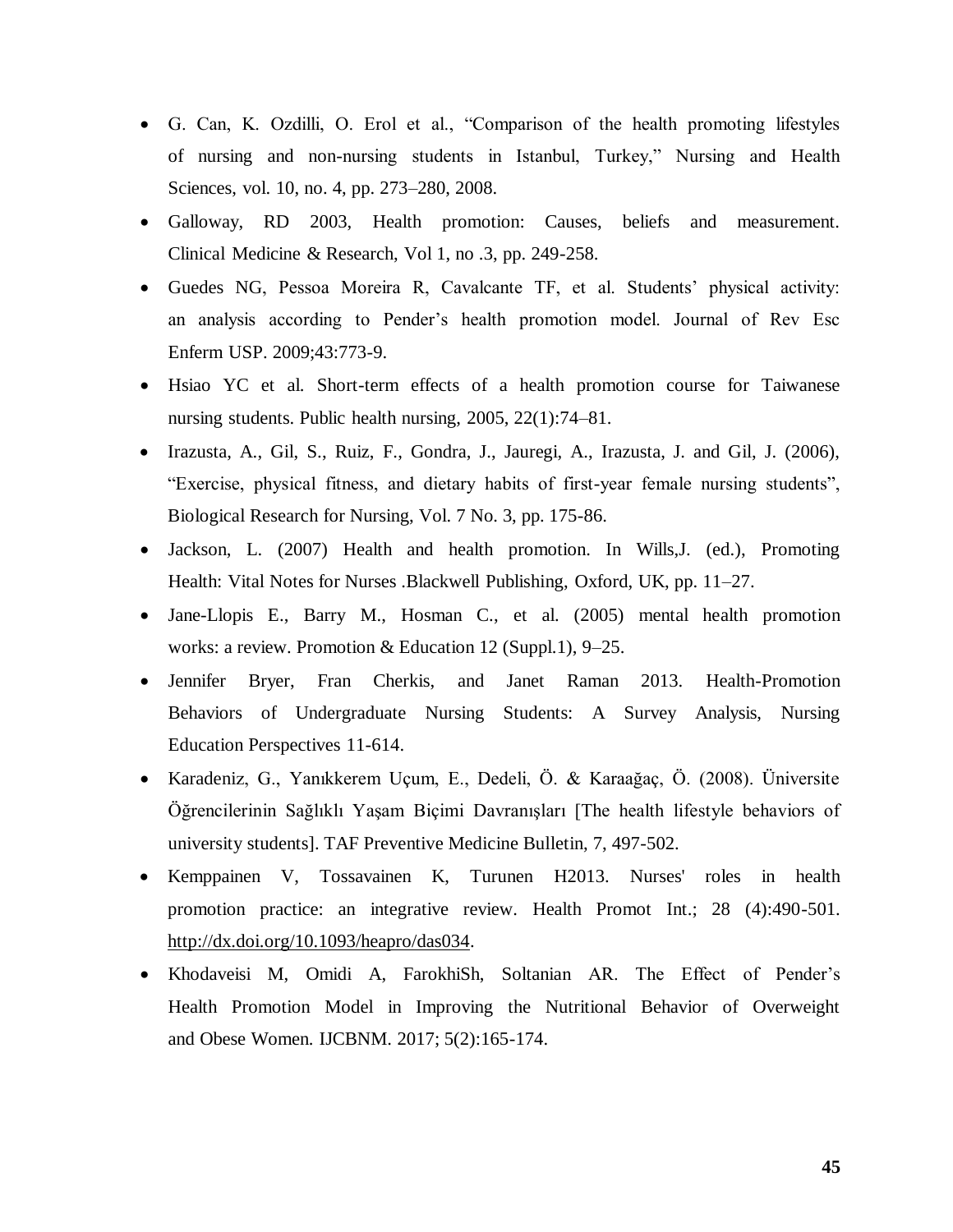- Lixia Chen, Jing Zhang, Wei Fu, 2017 Health-promoting lifestyles and their related influences among nursing assistants in nursing homes in China, Applied Nursing Research 39 -97–102
- Mahdipour N, Shahnazi H, Hassanzadeh A, Tabaraie Y, Sharifirad G.Relationship between various aspects of life style in middle‑aged women. Bull Environ Pharmacol Life Sci 2013;3:68‑74.
- Mahnaz Solhi ,Ali Mehri, Gholamreza Garmaroudi, Haidar Nadrian, Shirin Shahbazi Sighaldeh 2016. Health Promoting Lifestyle and its Determinants among University Students in Sabzevar, Iran. International Journal of Preventive Medicine 2016, 7:65.
- McSharry P, Timmins F (2017) Promoting healthy lifestyle behaviours and well-being among nursing students. Nursing Standard. 31, 24, 51-61.
- Mohsen Saffari , Najmemolouk Amini , Hasan Eftekhar Ardebili , Hormoz Sanaeinasab , Mahmoud Mahmoudi , Crystal N Piper 2013, Educational Intervention on Health Related Lifestyle Changes Among Iranian Adolescents, Iranian J Publ Health, Vol. 42,No.2, Feb pp.172-181.
- Nacar M, Baykan Z, Cetinkaya F, Arslantas D, Ozer A, Coskun O, et al. Health promoting lifestyle behaviour in medical students: a multi-center study from Turkey. Asian Pac J Cancer Prev. 2014; 15(20):8969-74.
- Naidoo, R. and Coopoo, Y. (2007), "The health and fitness profiles of nurses in KwaZulu-Natal",Vol. 30 No. 2, pp. 66-73.
- Nilgün Özçakar, Mehtap Kartal, Hatice Mert, Dilek Güldal, (2015) Healthy Living Behaviors of Medical and Nursing Students International Journal of Caring Sciences September-December 2015 Volume 8 | Issue 3| Page 536.
- Nursing and Midwifery Council (NMC), 2010. Standards for Pre-registration Nursing Education. Nursing and Midwifery Council, London.
- Omayyah S. Nassar, Abeer M. Shaheen 2014 Health-Promoting Behaviours of University Nursing Students in Jordan. Health, 2014, 6, 2756-2763
- Patricia Mc Sharry, Fiona Timmins (2016) an evaluation of the effectiveness of a dedicated health and well-being course on nursing students' health. Nurse Education Today 44 26–32.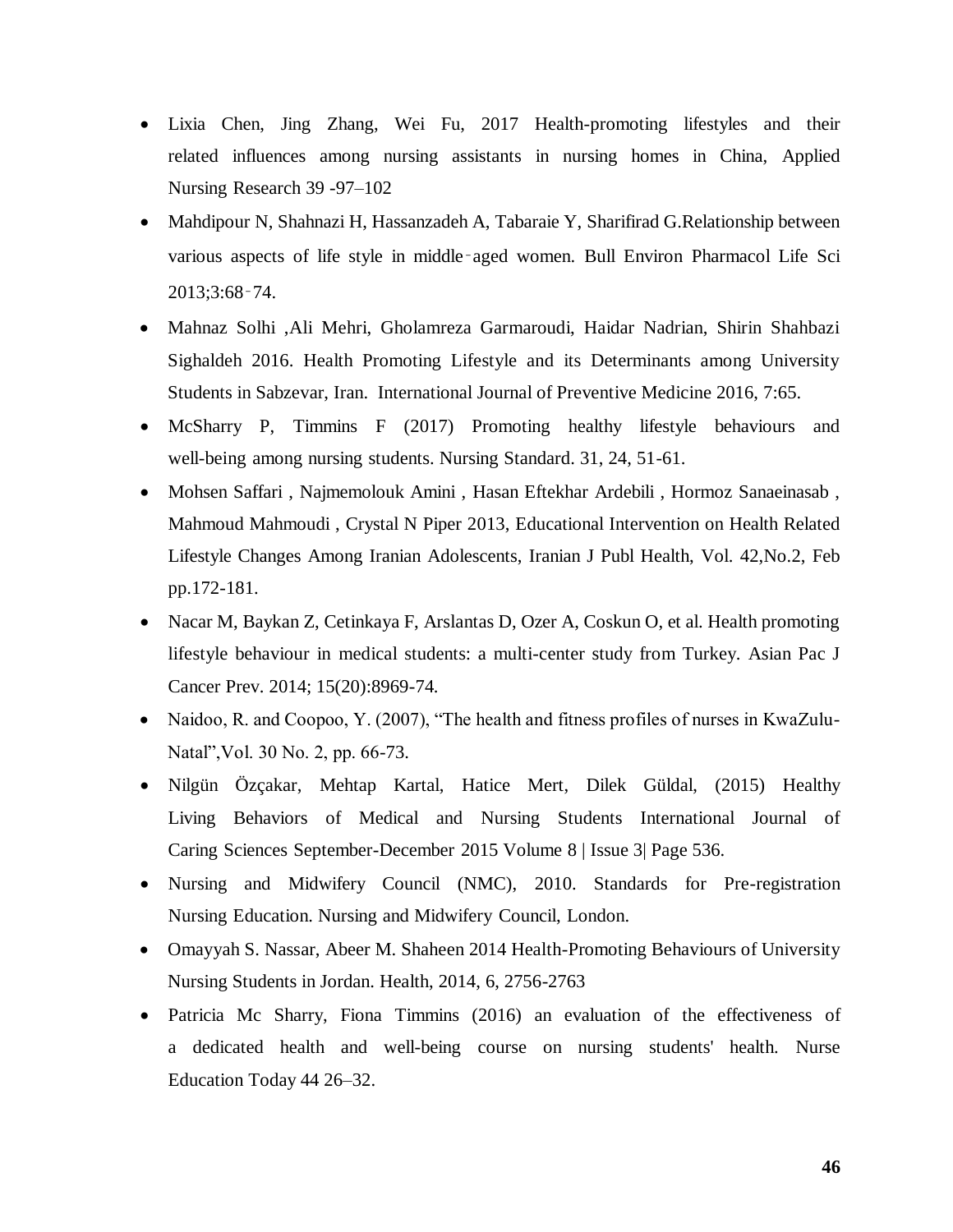- Pawloski LR, Davidson MR. Physical activity and body composition analysis of female baccalaureate nursing students. Nurs. Educ. Pract. 2003; 3: 155–162.
- Pender NJ, murdaugh CL& parsons MA 2006, Health promotion in nursing practice, 5th end, prentice Hall, Upper Saddle River NJ.
- Pender, N.J., Murdaugh, C.L. and Parsons, M.A. (2011) Health Promotion in Nursing Practice. 6th Edition, Pearson, Boston.
- Plotnik off, R.C., Costigan, S.A., Williams, R.L., Hutchesson, M.J., Kennedy, S.G., Robards, S.L.,Allen, J., Collins, C.E., Callister, R., Germov, J., 2015. Effectiveness of interventions targeting physical activity, nutrition and healthy weight for university and college students: a systematic review and meta-analysis. Int. J. Behav. Nutr. Phys. Act. 12(45). [http://dx.doi.org/10.1186/s12966-015-0203-7.](http://dx.doi.org/10.1186/s12966-015-0203-7)
- Pradip S. Borle, M. A. Parande, V. S. Tapare, Vidya Kamble, Pradymun Bulakh 2017 Health-promoting lifestyle behaviors of nursing students of a tertiary care institute. International Journal of Community Medicine and Public Health. 4(5):1768-1773.
- Quattrin, R., Zanini, A., Zamolo, E., & Brusaferro, S. (2010). Are Italian nursing students healthy and having protective lifestyle behaviors? A pilot study. Annali di igiene: medicina preventivae di comunita, 22, 83-88.
- Reiner, M., Niermann, C., Jekauc, D., Woll, A., 2013. Long-term health benefits of physical activity — a systematic review of longitudinal studies. BMC Public Health 13, 813.http://dx.doi.org/10.1186/1471-2458-13-813.
- Rush, K. L., Kee, C. C. and Rice, M. (2005) Nurses as imperfect role models for health promotion. Western Journal of Nursing Research, 27, 166–183.
- Shepherd J, Harden A, Rees R et al (2006) Young people and healthy eating: a systematic review of research on barriers and facilitators. Health Education Research. 21, 2, 239-257.
- Singh AK, Maheshwari A, Sharma N, Am and K. Lifestyle associated risk factors in adolescents. Indian J. Pediatr. 2006; 73: 901–906.
- Travis, J. & Ryan, R. (1988). Wellness workbook (2nd Ed.). Berkley, CA: Ten Speed Press. U. S. Department of Agriculture. (1992). Dietary guidelines for Americans. Washington, DC: U.S. Government Printing Office.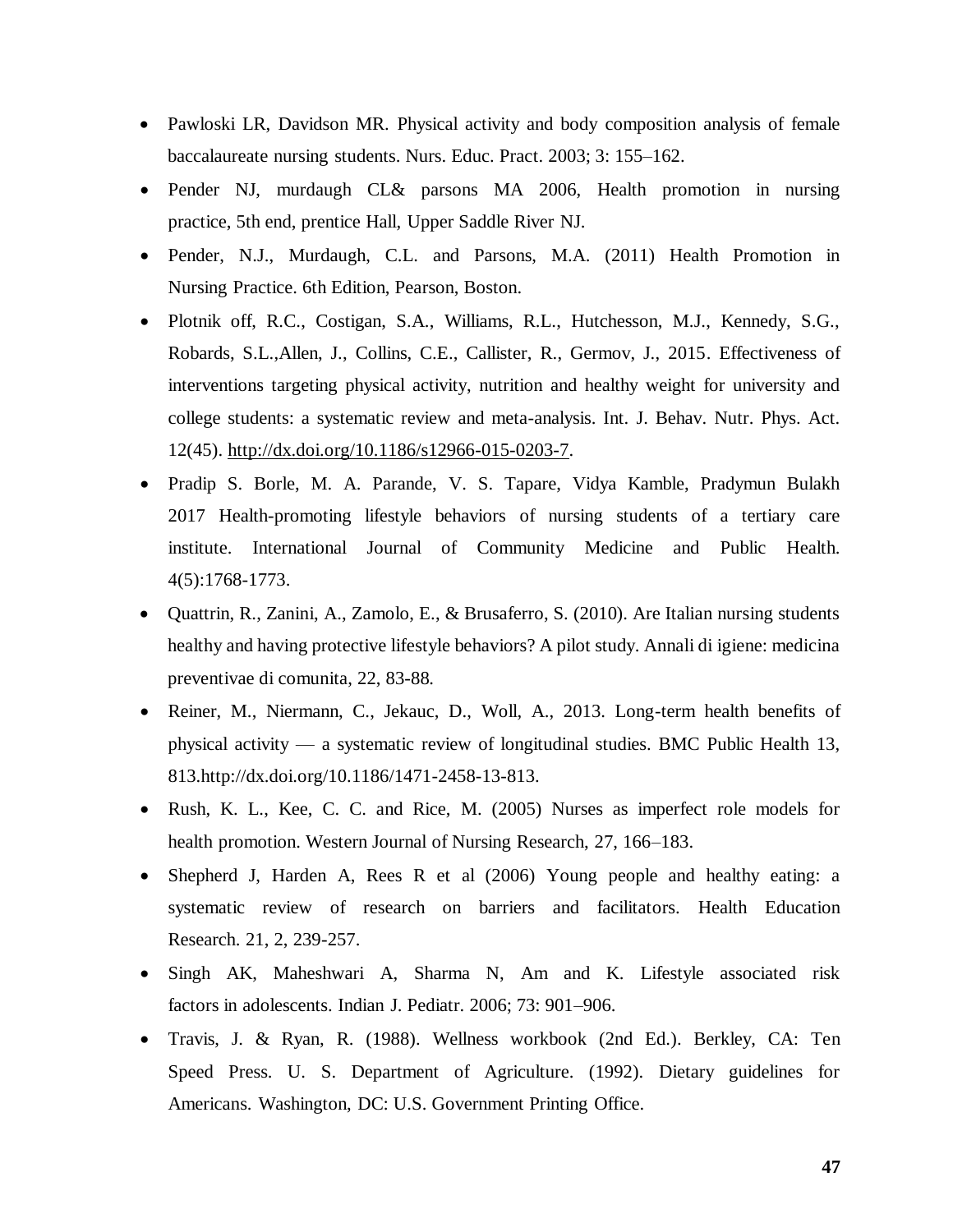- Ülkü Polat, Şükrü Özen, Burcu Bayrak Kahraman, and Hatice Bostanoğlu 2016. Factors Affecting Health-Promoting Behaviors in Nursing Students at a University in Turkey. Journal of Transcultural Nursing Vol. 27(4) 413– 419.
- Ülkü Polat, Şükrü Özen, Burcu Bayrak, Kahraman, and Hatice Bostanoğlu,( 2016). Factors Affecting Health-Promoting Behaviors in Nursing Students at a University in Turkey. Journal of Transcultural Nursing, 2016, Vol. 27(4) 413– 419.
- United National, Department of public information 2011, Non-communicable disease deem development challenge of epidemic proportions, United Nations General Assembly , 66thGeneral Assembly summit edn , no. GA 11138, New York.
- Vadeboncoeur C, Townsend N, Foster C (2015). A meta-analysis of weight gain in first year university students: is freshman 15 a myth? BMC Obesity. 2, 22.
- WAI-HING, CHOI HUI, 2002. The Health-Promoting Lifestyles of Undergraduate Nurses in Hong Kong, Journal of Professional Nursing, Vol 18, No 2 (March–April), 2002: pp 101-111.
- Walker SN, Kerr MJ, Pender NJ, Sechrist KR. A Spanish language version of the health promoting lifestyle profile. Nurs Res 2001; 268- 73.
- Walker, S. N., Sechrist, K. R., & Pender, N. J. (1987). The Health-Promoting Lifestyle Profile: Development and psychometric characterizations. Nursing Research, 36(2), 76-81.
- Wilson, P.M., Brooks, F., Proctor, S., Kendall, S., 2012. The nursing contribution to chronic disease management: a case of public expectations: qualitative findings from a multiple case study design in England and Wales. Int. J. Nurs. Stud. 49 (1), 2–14.
- Wittayapun Y, Tanasirirug V, Butsripoom B, Ekpanyaskul C. Factors affecting health promoting behaviors in nursing students of the faculty of nursing, Srinakharinwirot University, Thailand. J Public Health. 2010; 40(2):215-25.
- World Health Organization (2013) Non-communicable Diseases. <http://www.who.int/mediacentre/factsheets/fs355/en/>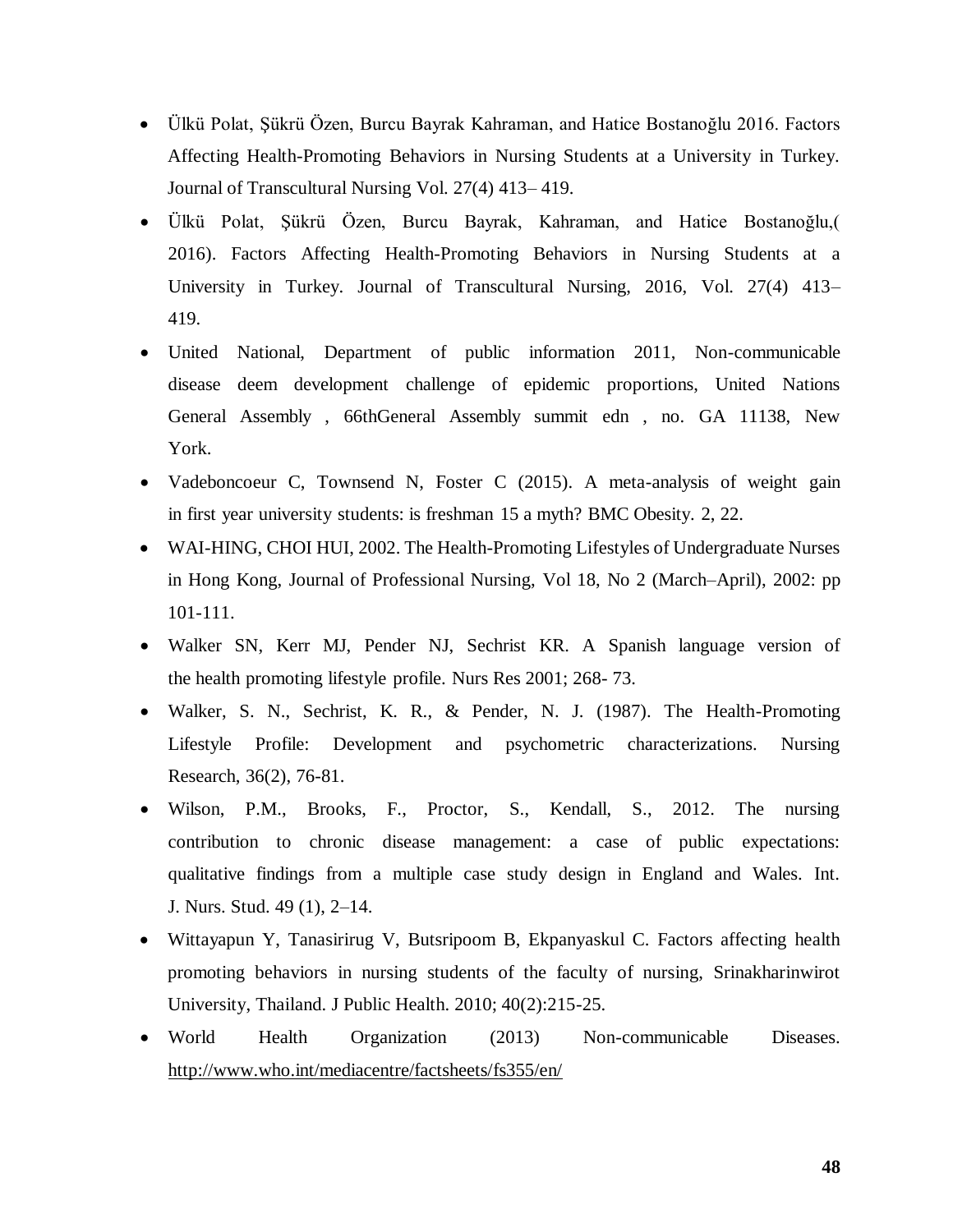- World Health Organization (2016) Obesity and Overweight. [www.who.int/mediacentre/factsheets/fs311/en](http://www.who.int/mediacentre/factsheets/fs311/en) (Last accessed: 26 January 2017.).
- World Health Organization (2016a) Physical Activity. Fact Sheet. www.who.int/ mediacentre/factsheets/fs385/en (Last accessed: 26 January 2017.)
- World Health Organization. (2010). Global status report on non-communicable diseases 2010. Retrieved from [http://www.who.int/nmh/publications/ncd\\_report\\_full\\_en.pdf](http://www.who.int/nmh/publications/ncd_report_full_en.pdf)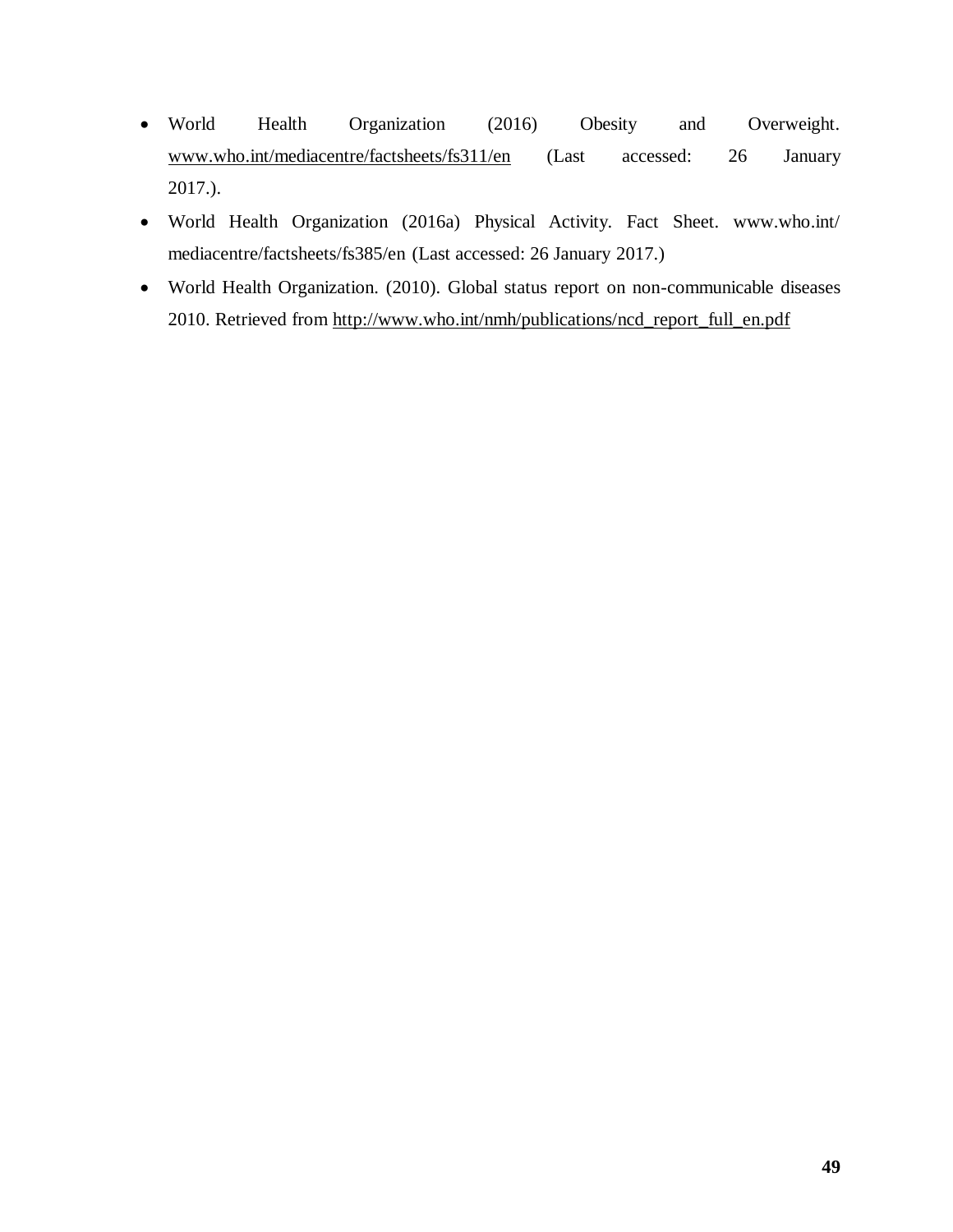# <span id="page-58-0"></span>**APPENDIX 1 Pender Health Promotion profile II**

|                                                    | Socio-Demographic Characteristics of Students |                            |                             |                    |  |  |  |  |  |
|----------------------------------------------------|-----------------------------------------------|----------------------------|-----------------------------|--------------------|--|--|--|--|--|
| 1. Gender                                          |                                               |                            |                             |                    |  |  |  |  |  |
| Male<br>П.                                         |                                               | Female<br>$\Box$           |                             |                    |  |  |  |  |  |
| $\overline{2}$ . Age                               |                                               |                            |                             |                    |  |  |  |  |  |
| $\Box$ < 20 years                                  |                                               | $\Box$ 21-30 years         | $\Box$ 31-40 years          | $\Box$ > 40 years  |  |  |  |  |  |
| 3. Marital status                                  |                                               |                            |                             |                    |  |  |  |  |  |
| $\Box$ Single                                      |                                               | $\Box$ Married             | $\square$ Divorced          |                    |  |  |  |  |  |
| 4. Have you had any training or                    |                                               | $\Box$ Yes                 | $\Box$ No                   |                    |  |  |  |  |  |
| about<br>courses                                   |                                               |                            |                             |                    |  |  |  |  |  |
| promotion                                          |                                               |                            |                             |                    |  |  |  |  |  |
| 5. Living Arrangement                              |                                               |                            |                             |                    |  |  |  |  |  |
| $\Box$ Extended Family                             |                                               | $\Box$ Nuclear family      | $\Box$ Alone                |                    |  |  |  |  |  |
| 6. Body mass index                                 |                                               |                            |                             |                    |  |  |  |  |  |
| $\Box$ Underweight $\leq$ 18.5kg                   |                                               | Normal 18.5-24.9<br>$\Box$ | $\Box$ Overweight 25-       | Obese $\geq$ 30 kg |  |  |  |  |  |
|                                                    |                                               | kg                         | 29.9 kg                     |                    |  |  |  |  |  |
| 7. Smoking Habits                                  |                                               |                            |                             |                    |  |  |  |  |  |
| $\Box$ Yes                                         |                                               | $\Box$ No                  |                             |                    |  |  |  |  |  |
| 8. Religion                                        | $\Box$ Muslim                                 | $\Box$ Christian           | Others                      |                    |  |  |  |  |  |
| 9. Income                                          | $\Box$ Yes                                    | $\Box$ No                  |                             |                    |  |  |  |  |  |
| satisfactory                                       |                                               |                            |                             |                    |  |  |  |  |  |
| 10. General health status                          |                                               |                            |                             |                    |  |  |  |  |  |
| $\Box$ Excellent                                   | $\Box$ Good                                   | $\Box$ Fair                | $\Box$ Poor                 | $\Box$ Very Poor   |  |  |  |  |  |
| 11. Leisure<br>time                                | $\Box$                                        | $\Box$ Sports activities   | $\square$ Social activities | $\square$ None     |  |  |  |  |  |
| activities                                         | Working                                       |                            |                             |                    |  |  |  |  |  |
| 12. Alcohol                                        | $\hfill \Box$<br>Yes                          | $\Box$ No                  |                             |                    |  |  |  |  |  |
| 13. Effects of living<br>$\Box$ Negative<br>$\Box$ |                                               |                            |                             |                    |  |  |  |  |  |
| environment on<br>health                           | Positive                                      |                            |                             |                    |  |  |  |  |  |
| 14. Have a social                                  | $\Box$ Yes                                    | $\Box$ No                  |                             |                    |  |  |  |  |  |
| insurance                                          |                                               |                            |                             |                    |  |  |  |  |  |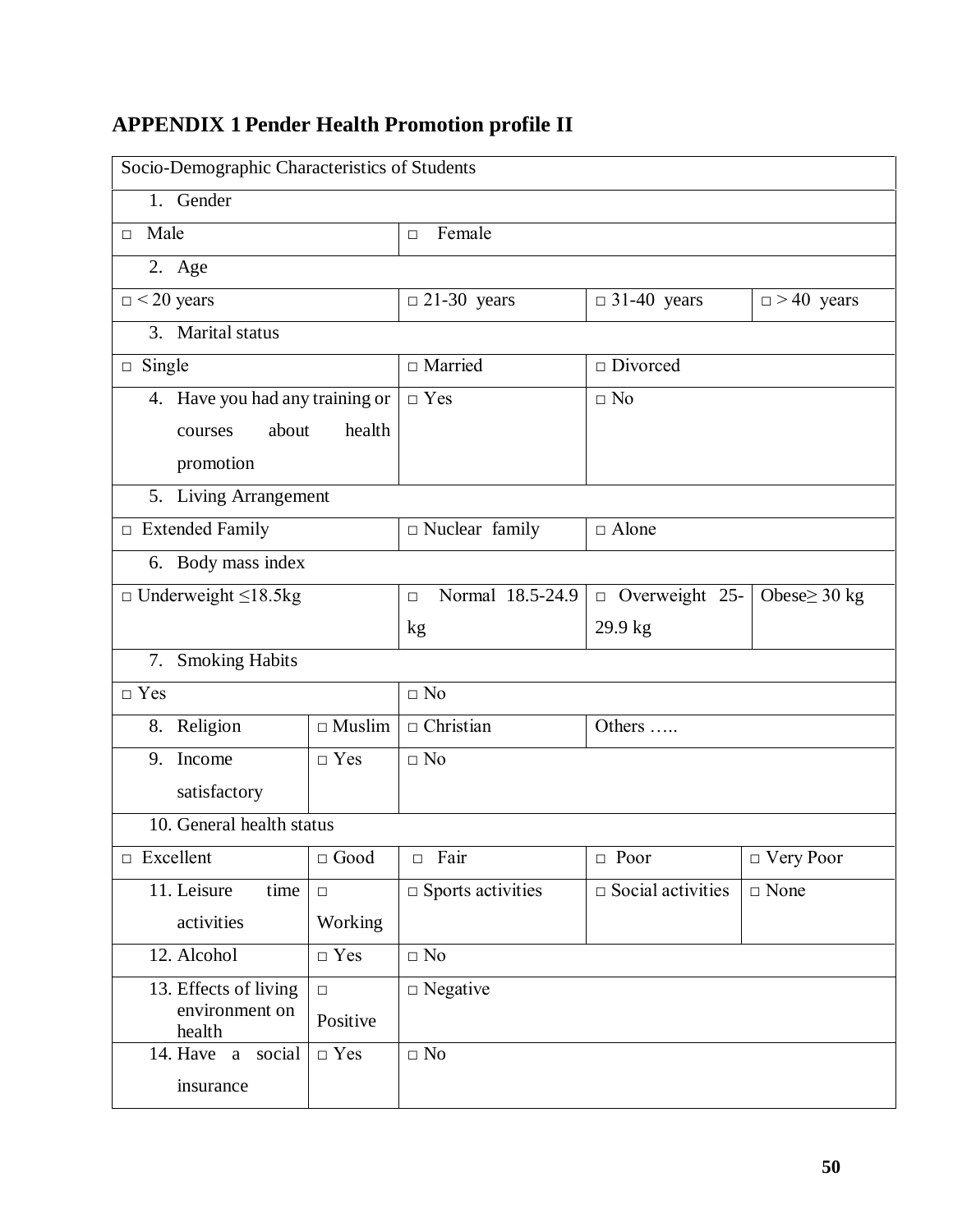|                | Health Promotion Lifestyle Pattern                                                                                                                          |       |           |       |           |
|----------------|-------------------------------------------------------------------------------------------------------------------------------------------------------------|-------|-----------|-------|-----------|
| N <sub>o</sub> | <b>Statements</b>                                                                                                                                           | Never | Sometimes | Often | Routinely |
| $\mathbf{1}$   | Discuss my problems and concerns<br>with people close to me.                                                                                                |       |           |       |           |
| $\overline{2}$ | Choose a diet low in fat, saturated fat,<br>and cholesterol.                                                                                                |       |           |       |           |
| 3              | Report any unusual signs or symptoms<br>a physician or other health<br>to<br>professional                                                                   |       |           |       |           |
| $\overline{4}$ | Follow a planned exercise program                                                                                                                           |       |           |       |           |
| 5              | Get enough sleep                                                                                                                                            |       |           |       |           |
| 6              | Feel I am growing and changing in<br>positive ways.                                                                                                         |       |           |       |           |
| $\tau$         | Praise other people easily for their<br>achievements                                                                                                        |       |           |       |           |
| 8              | Limit use of sugars and food containing<br>sugar (sweets).                                                                                                  |       |           |       |           |
| 9              | Read or watch TV programs about<br>improving health.                                                                                                        |       |           |       |           |
| 10             | Exercise vigorously for 20 or more<br>minutes at least three times a week<br>(such as brisk walking, bicycling,<br>aerobic dancing, using a stair climber). |       |           |       |           |
| 11             | Take some time for relaxation each<br>day.                                                                                                                  |       |           |       |           |
| 12             | Believe that my life has purpose.                                                                                                                           |       |           |       |           |
| 13             | Maintain meaningful and fulfilling<br>relationships with others.                                                                                            |       |           |       |           |
| 14             | Eat 6-11 servings of bread, cereal, rice<br>and pasta each day.                                                                                             |       |           |       |           |
| 15             | Question health professionals in order<br>to understand their instructions.                                                                                 |       |           |       |           |
| 16             | Take part in light to moderate physical<br>activity (such as sustained walking 30-<br>40 minutes 5 or more times a week).                                   |       |           |       |           |
| 17             | Accept those things in my life which I<br>cannot change.                                                                                                    |       |           |       |           |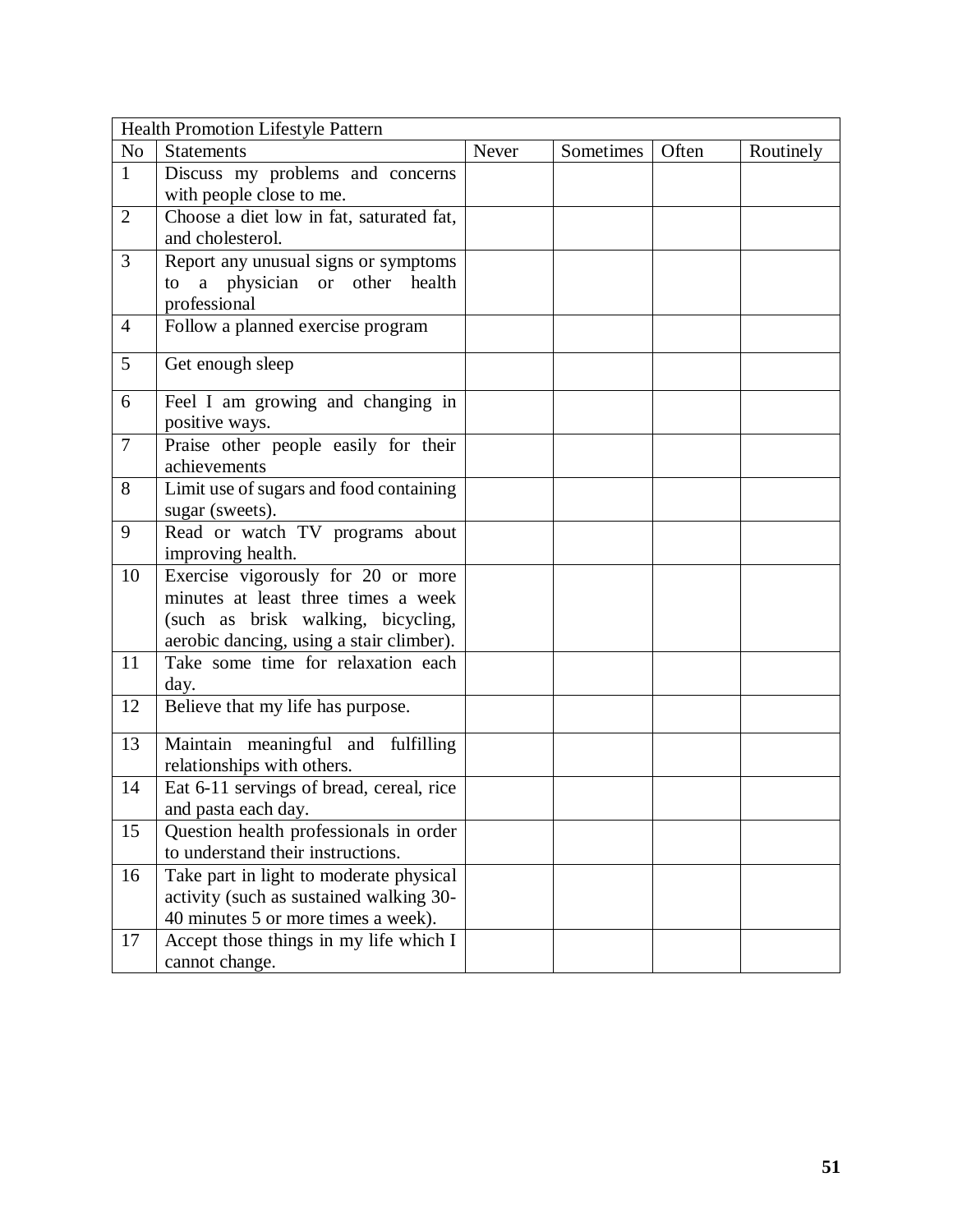| 18 | Look forward to the future.                                                                                                                                           |  |  |
|----|-----------------------------------------------------------------------------------------------------------------------------------------------------------------------|--|--|
|    |                                                                                                                                                                       |  |  |
| 19 | Spend time with close friends.                                                                                                                                        |  |  |
| 20 | Eat 2-4 servings of fruit each day.                                                                                                                                   |  |  |
| 21 | Get a second opinion when I question my<br>health care provider's advice.                                                                                             |  |  |
| 22 | Take part in leisure-time<br>(recreational)<br>physical activities                                                                                                    |  |  |
| 23 | Concentrate on pleasant thoughts at bedtime.                                                                                                                          |  |  |
| 24 | Feel content and at peace with myself                                                                                                                                 |  |  |
| 25 | Find it easy to show concern, love and warmth<br>to others.                                                                                                           |  |  |
| 26 | Eat 3-5 servings of vegetables each day.                                                                                                                              |  |  |
| 27 | Discuss my health concerns with health<br>professionals.                                                                                                              |  |  |
| 28 | Do stretching exercises at least 3 times per<br>week.                                                                                                                 |  |  |
| 29 | Use specific methods to control my stress.                                                                                                                            |  |  |
| 30 | Work toward long-term goals in my life.                                                                                                                               |  |  |
| 31 | Touch and am touched by people I care about.                                                                                                                          |  |  |
| 32 | Eat 2-3 servings of milk, yogurt or cheese each<br>day.                                                                                                               |  |  |
| 33 | Inspect my body at least monthly for physical<br>changes/danger signs.                                                                                                |  |  |
| 34 | Get exercise during usual daily activities (such<br>as walking during lunch, using stairs instead of<br>elevators, parking car away from destination<br>and walking). |  |  |
| 35 | Balance time between work and play.                                                                                                                                   |  |  |
| 36 | Find each day interesting and challenging.                                                                                                                            |  |  |
| 37 | Find ways to meet my needs for intimacy.                                                                                                                              |  |  |
| 38 | Eat only 2-3 servings from the meat, poultry,<br>fish, dried beans, eggs, and nuts group each<br>day.                                                                 |  |  |
| 39 | Ask for information from health professionals<br>about how to take good care of myself                                                                                |  |  |
| 40 | Check my pulse rate when exercising.                                                                                                                                  |  |  |
| 41 | Practice relaxation or meditation for 15-20<br>minutes daily.                                                                                                         |  |  |
| 42 | Am aware of what is important to me in life.                                                                                                                          |  |  |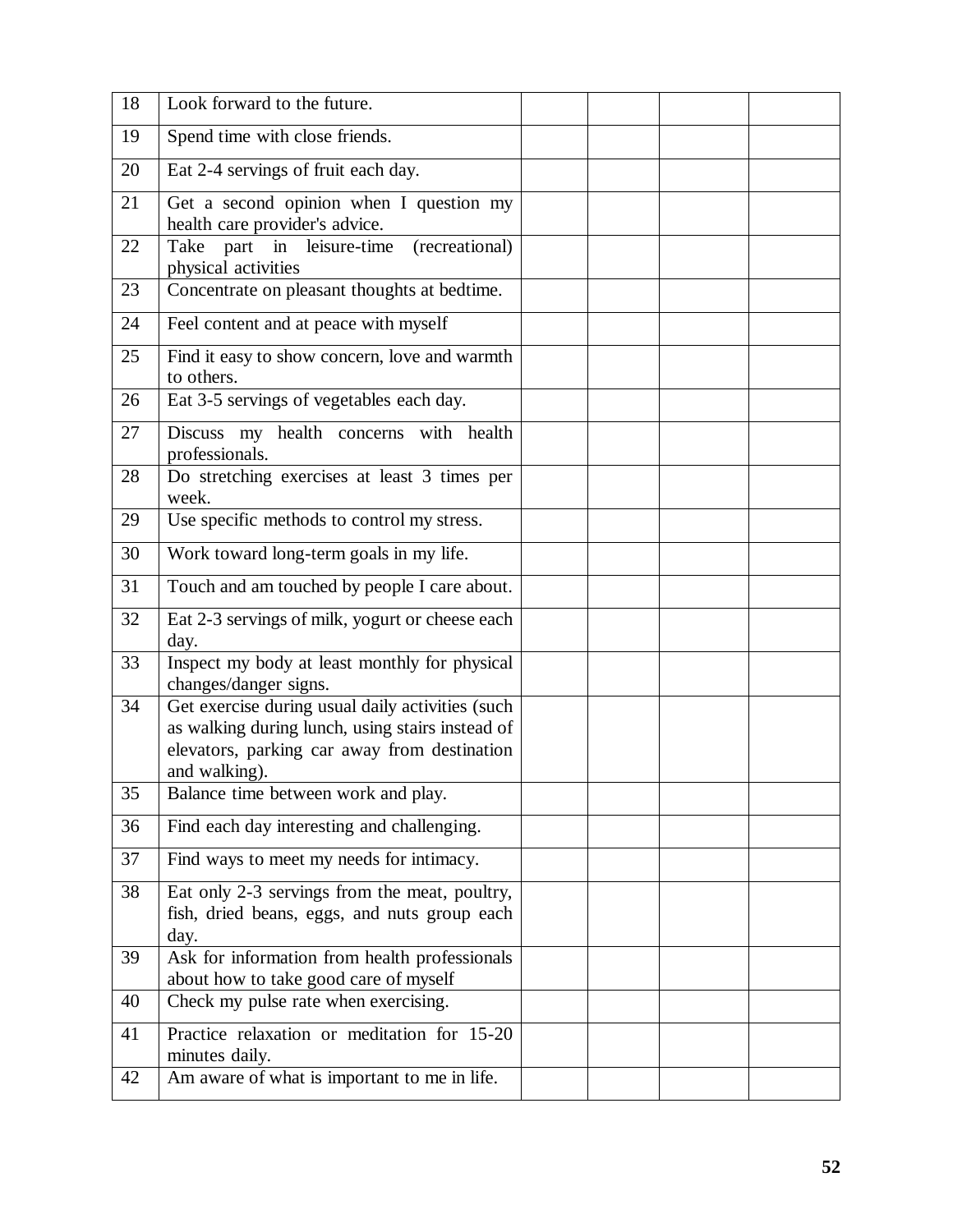| N <sub>o</sub> | <b>Statements</b>                  | <b>Never</b> | Sometimes | Often | Routinely |
|----------------|------------------------------------|--------------|-----------|-------|-----------|
| 43             | Get support from a network of      |              |           |       |           |
|                | caring people.                     |              |           |       |           |
| 44             | Read labels to identify nutrients, |              |           |       |           |
|                | fats, and sodium content in        |              |           |       |           |
|                | packaged food                      |              |           |       |           |
| 45             | Attend educational programs on     |              |           |       |           |
|                | personal health care.              |              |           |       |           |
| 46             | Reach my target heart rate when    |              |           |       |           |
|                | exercising.                        |              |           |       |           |
| 47             | Pace myself to prevent tiredness.  |              |           |       |           |
| 48             | Feel connected with some force     |              |           |       |           |
|                | greater than myself.               |              |           |       |           |